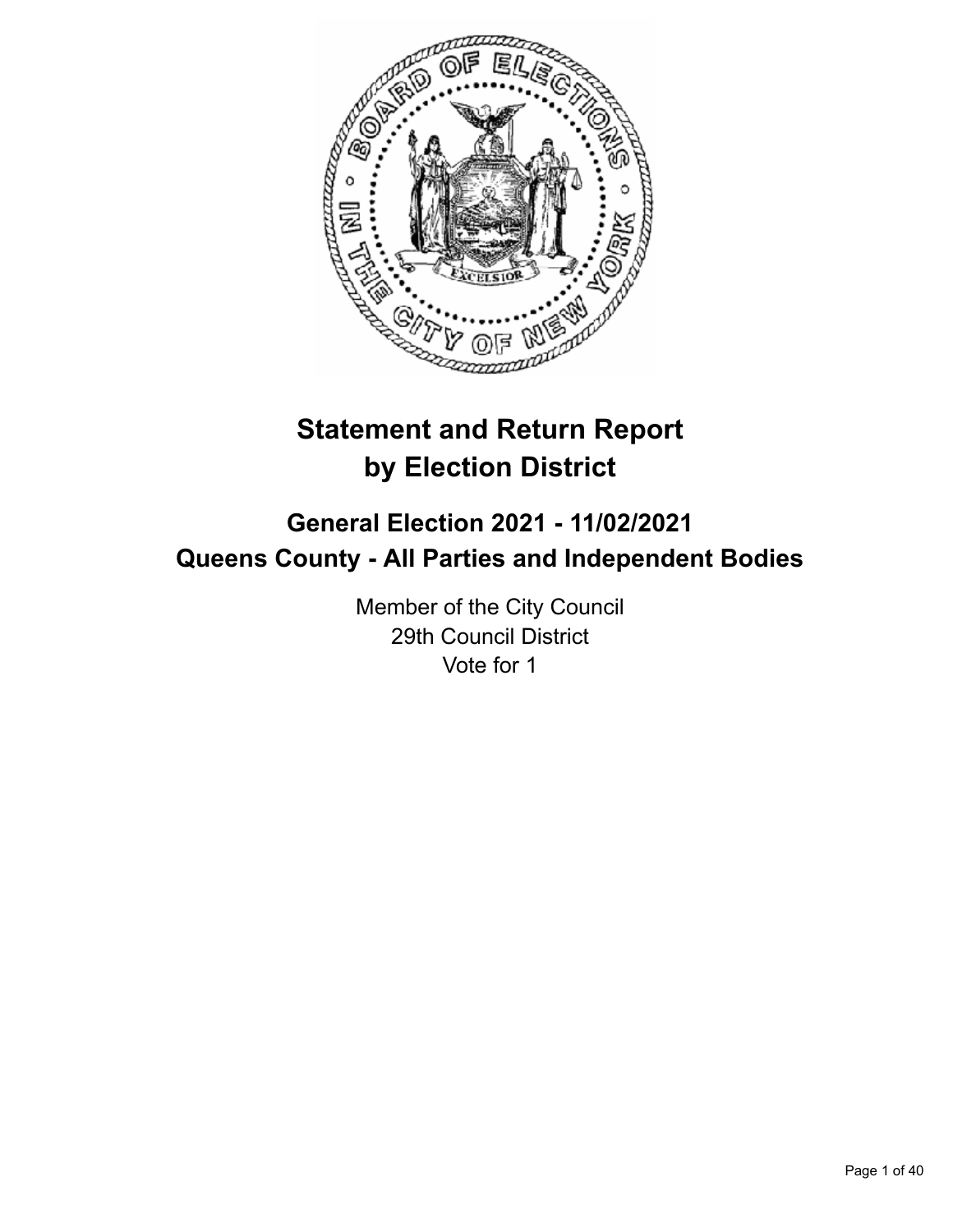

| <b>PUBLIC COUNTER</b>                                    | 102 |
|----------------------------------------------------------|-----|
| <b>MANUALLY COUNTED EMERGENCY</b>                        | 0   |
| ABSENTEE / MILITARY                                      | 3   |
| AFFIDAVIT                                                | 0   |
| <b>Total Ballots</b>                                     | 105 |
| Less - Inapplicable Federal/Special Presidential Ballots | 0   |
|                                                          |     |
| <b>Total Applicable Ballots</b>                          | 105 |
| LYNN C. SCHULMAN (DEMOCRATIC)                            | 60  |
| MICHAEL CONIGLIARO (REPUBLICAN/SAVE OUR CITY)            | 31  |
| MICHAEL CONIGLIARO (CONSERVATIVE)                        | 8   |
| <b>Total Votes</b>                                       | 99  |

#### **065/24**

| <b>PUBLIC COUNTER</b>                                    | 76       |
|----------------------------------------------------------|----------|
| MANUALLY COUNTED EMERGENCY                               | 0        |
| ABSENTEE / MILITARY                                      | 27       |
| AFFIDAVIT                                                | $\Omega$ |
| <b>Total Ballots</b>                                     | 103      |
| Less - Inapplicable Federal/Special Presidential Ballots | $\Omega$ |
| <b>Total Applicable Ballots</b>                          | 103      |
| LYNN C. SCHULMAN (DEMOCRATIC)                            | 63       |
| MICHAEL CONIGLIARO (REPUBLICAN/SAVE OUR CITY)            | 25       |
| MICHAEL CONIGLIARO (CONSERVATIVE)                        | 6        |
| <b>Total Votes</b>                                       | 94       |
| Unrecorded                                               | 9        |

| <b>PUBLIC COUNTER</b>                                    | 93             |
|----------------------------------------------------------|----------------|
| <b>MANUALLY COUNTED EMERGENCY</b>                        | 0              |
| ABSENTEE / MILITARY                                      | $\overline{2}$ |
| AFFIDAVIT                                                | 2              |
| <b>Total Ballots</b>                                     | 97             |
| Less - Inapplicable Federal/Special Presidential Ballots | 0              |
| <b>Total Applicable Ballots</b>                          | 97             |
| LYNN C. SCHULMAN (DEMOCRATIC)                            | 62             |
| MICHAEL CONIGLIARO (REPUBLICAN/SAVE OUR CITY)            | 22             |
| MICHAEL CONIGLIARO (CONSERVATIVE)                        |                |
| UNATTRIBUTABLE WRITE-IN (WRITE-IN)                       |                |
| <b>Total Votes</b>                                       | 86             |
| Unrecorded                                               | 11             |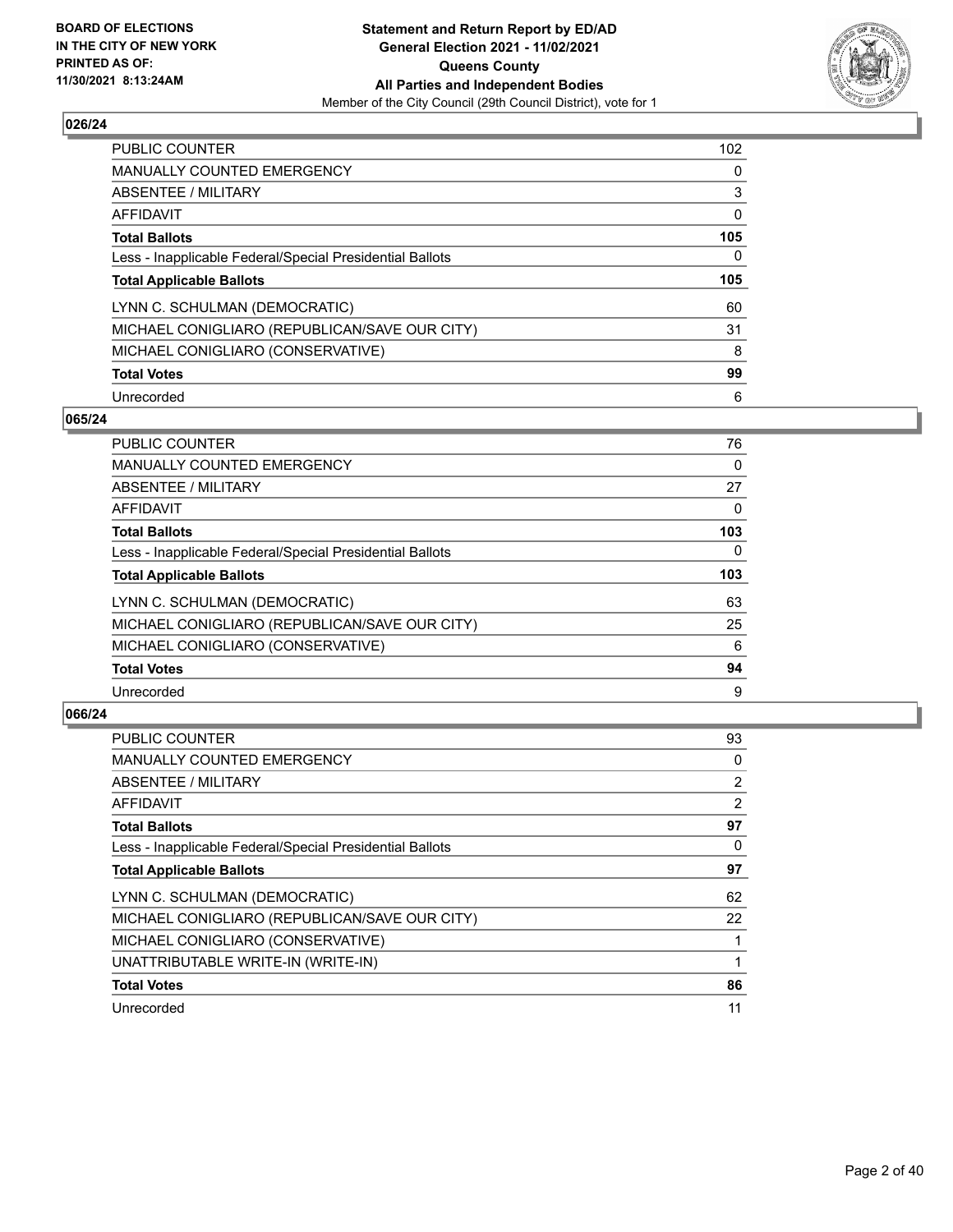

| <b>PUBLIC COUNTER</b>                                    | 107 |
|----------------------------------------------------------|-----|
| <b>MANUALLY COUNTED EMERGENCY</b>                        | 0   |
| ABSENTEE / MILITARY                                      | 23  |
| AFFIDAVIT                                                | 0   |
| <b>Total Ballots</b>                                     | 130 |
| Less - Inapplicable Federal/Special Presidential Ballots | 0   |
| <b>Total Applicable Ballots</b>                          | 130 |
| LYNN C. SCHULMAN (DEMOCRATIC)                            | 89  |
| MICHAEL CONIGLIARO (REPUBLICAN/SAVE OUR CITY)            | 26  |
| MICHAEL CONIGLIARO (CONSERVATIVE)                        | 3   |
| FELICIA SINGH (WRITE-IN)                                 | 1   |
| <b>Total Votes</b>                                       | 119 |
| Unrecorded                                               | 11  |

# **082/24**

| <b>Total Votes</b>                                       | 0        |
|----------------------------------------------------------|----------|
| MICHAEL CONIGLIARO (CONSERVATIVE)                        | 0        |
| MICHAEL CONIGLIARO (REPUBLICAN/SAVE OUR CITY)            | $\Omega$ |
| LYNN C. SCHULMAN (DEMOCRATIC)                            | $\Omega$ |
| <b>Total Applicable Ballots</b>                          | 0        |
| Less - Inapplicable Federal/Special Presidential Ballots | 0        |
| <b>Total Ballots</b>                                     | 0        |
| AFFIDAVIT                                                | 0        |
| <b>ABSENTEE / MILITARY</b>                               | $\Omega$ |
| <b>MANUALLY COUNTED EMERGENCY</b>                        | $\Omega$ |
| <b>PUBLIC COUNTER</b>                                    | 0        |

| <b>PUBLIC COUNTER</b>                                    | 82       |
|----------------------------------------------------------|----------|
| <b>MANUALLY COUNTED EMERGENCY</b>                        | 0        |
| ABSENTEE / MILITARY                                      | 10       |
| AFFIDAVIT                                                | 0        |
| <b>Total Ballots</b>                                     | 92       |
| Less - Inapplicable Federal/Special Presidential Ballots | $\Omega$ |
| <b>Total Applicable Ballots</b>                          | 92       |
| LYNN C. SCHULMAN (DEMOCRATIC)                            | 54       |
| MICHAEL CONIGLIARO (REPUBLICAN/SAVE OUR CITY)            | 26       |
| MICHAEL CONIGLIARO (CONSERVATIVE)                        | 4        |
| <b>Total Votes</b>                                       | 84       |
| Unrecorded                                               | 8        |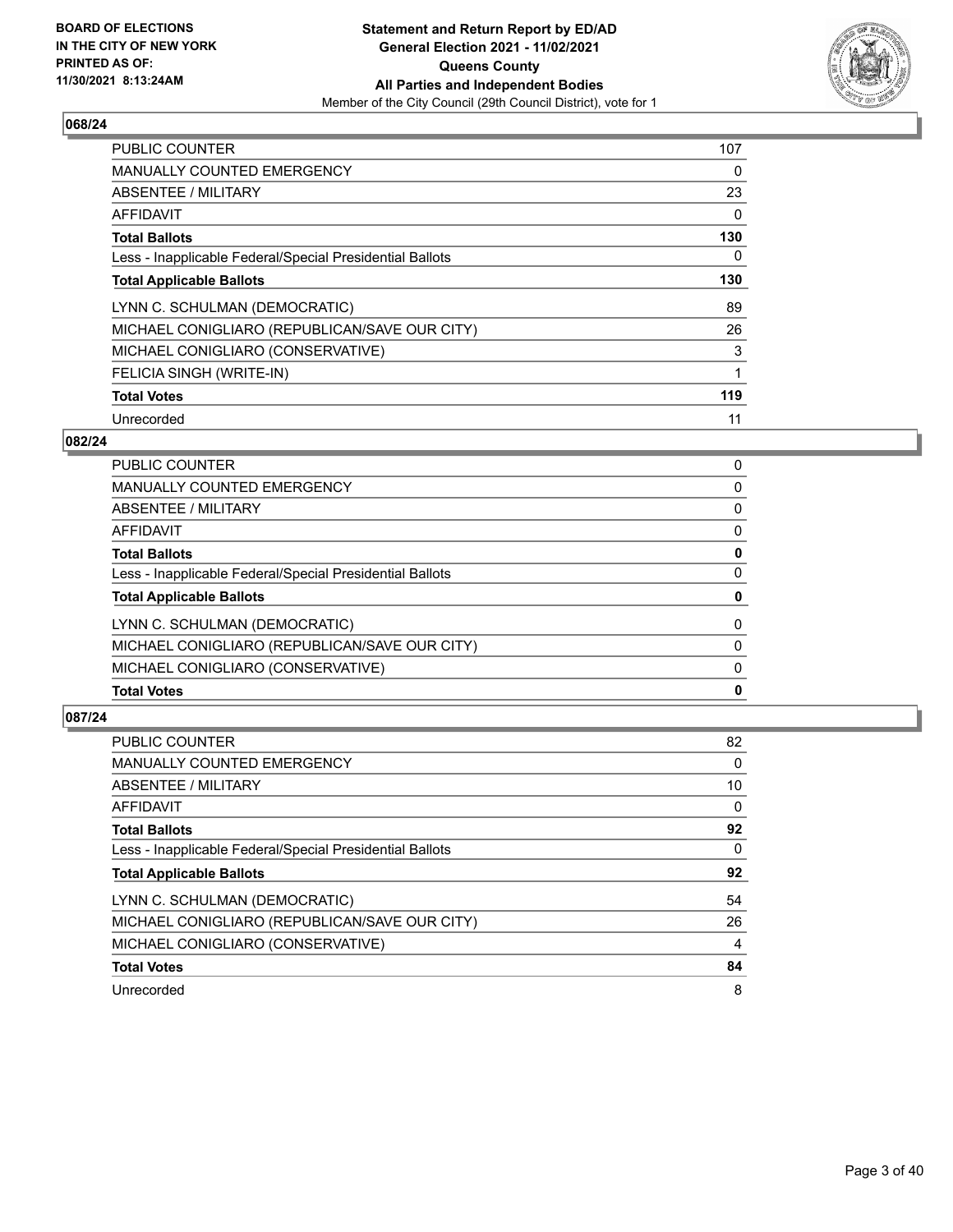

| <b>PUBLIC COUNTER</b>                                    | 90 |
|----------------------------------------------------------|----|
| <b>MANUALLY COUNTED EMERGENCY</b>                        | 0  |
| ABSENTEE / MILITARY                                      | 7  |
| AFFIDAVIT                                                |    |
| <b>Total Ballots</b>                                     | 98 |
| Less - Inapplicable Federal/Special Presidential Ballots | 0  |
| <b>Total Applicable Ballots</b>                          | 98 |
| LYNN C. SCHULMAN (DEMOCRATIC)                            | 71 |
| MICHAEL CONIGLIARO (REPUBLICAN/SAVE OUR CITY)            | 12 |
| MICHAEL CONIGLIARO (CONSERVATIVE)                        | 4  |
| RAY RODNITE (WRITE-IN)                                   | 1  |
| <b>Total Votes</b>                                       | 88 |
| Unrecorded                                               | 10 |

### **003/27**

| <b>PUBLIC COUNTER</b>                                    | 185 |
|----------------------------------------------------------|-----|
| <b>MANUALLY COUNTED EMERGENCY</b>                        | 0   |
| ABSENTEE / MILITARY                                      | 36  |
| AFFIDAVIT                                                | 0   |
| <b>Total Ballots</b>                                     | 221 |
| Less - Inapplicable Federal/Special Presidential Ballots | 0   |
| <b>Total Applicable Ballots</b>                          | 221 |
| LYNN C. SCHULMAN (DEMOCRATIC)                            | 132 |
| MICHAEL CONIGLIARO (REPUBLICAN/SAVE OUR CITY)            | 69  |
| MICHAEL CONIGLIARO (CONSERVATIVE)                        | 8   |
| <b>Total Votes</b>                                       | 209 |
| Unrecorded                                               | 12  |

| PUBLIC COUNTER                                           | 143            |
|----------------------------------------------------------|----------------|
| <b>MANUALLY COUNTED EMERGENCY</b>                        | 0              |
| ABSENTEE / MILITARY                                      | 24             |
| AFFIDAVIT                                                |                |
| <b>Total Ballots</b>                                     | 168            |
| Less - Inapplicable Federal/Special Presidential Ballots | 0              |
| <b>Total Applicable Ballots</b>                          | 168            |
| LYNN C. SCHULMAN (DEMOCRATIC)                            | 102            |
| MICHAEL CONIGLIARO (REPUBLICAN/SAVE OUR CITY)            | 56             |
| MICHAEL CONIGLIARO (CONSERVATIVE)                        | 7              |
| UNCOUNTED WRITE-IN PER STATUTE (WRITE-IN)                | 1              |
| <b>Total Votes</b>                                       | 166            |
| Unrecorded                                               | $\overline{2}$ |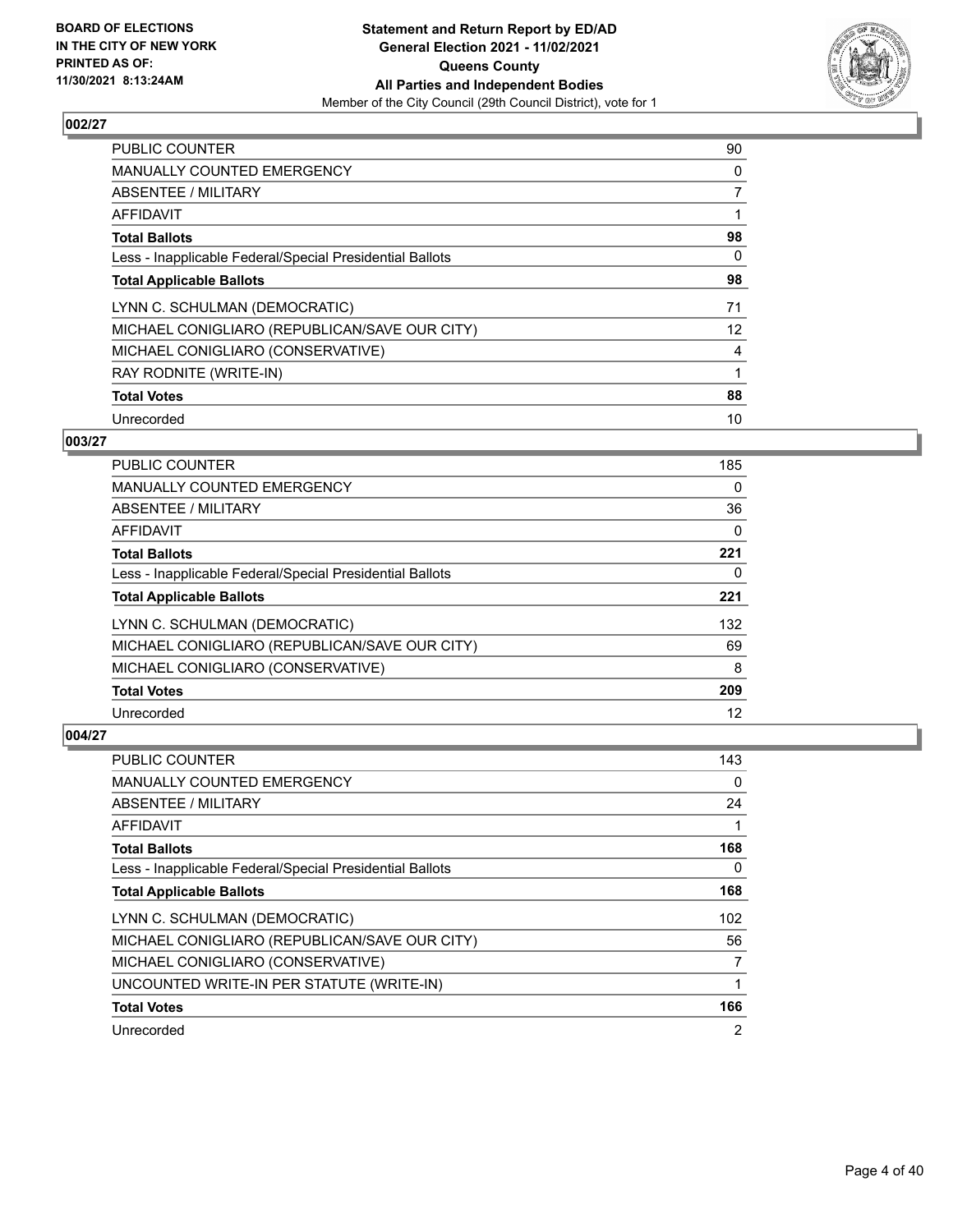

| <b>PUBLIC COUNTER</b>                                    | 208 |
|----------------------------------------------------------|-----|
| <b>MANUALLY COUNTED EMERGENCY</b>                        | 0   |
| ABSENTEE / MILITARY                                      | 23  |
| AFFIDAVIT                                                | 0   |
| <b>Total Ballots</b>                                     | 231 |
| Less - Inapplicable Federal/Special Presidential Ballots | 0   |
| <b>Total Applicable Ballots</b>                          | 231 |
| LYNN C. SCHULMAN (DEMOCRATIC)                            | 138 |
| MICHAEL CONIGLIARO (REPUBLICAN/SAVE OUR CITY)            | 77  |
| MICHAEL CONIGLIARO (CONSERVATIVE)                        | 9   |
| <b>Total Votes</b>                                       | 224 |
| Unrecorded                                               |     |

### **006/27**

| <b>PUBLIC COUNTER</b>                                    | 322 |
|----------------------------------------------------------|-----|
| <b>MANUALLY COUNTED EMERGENCY</b>                        | 0   |
| ABSENTEE / MILITARY                                      | 39  |
| AFFIDAVIT                                                |     |
| <b>Total Ballots</b>                                     | 362 |
| Less - Inapplicable Federal/Special Presidential Ballots | 0   |
| <b>Total Applicable Ballots</b>                          | 362 |
| LYNN C. SCHULMAN (DEMOCRATIC)                            | 248 |
| MICHAEL CONIGLIARO (REPUBLICAN/SAVE OUR CITY)            | 90  |
| MICHAEL CONIGLIARO (CONSERVATIVE)                        | 15  |
| CHERYL GOODE (WRITE-IN)                                  |     |
| <b>Total Votes</b>                                       | 354 |
| Unrecorded                                               | 8   |

| <b>PUBLIC COUNTER</b>                                    | 304 |
|----------------------------------------------------------|-----|
| MANUALLY COUNTED EMERGENCY                               | 0   |
| ABSENTEE / MILITARY                                      | 29  |
| AFFIDAVIT                                                | 2   |
| <b>Total Ballots</b>                                     | 335 |
| Less - Inapplicable Federal/Special Presidential Ballots | 0   |
| <b>Total Applicable Ballots</b>                          | 335 |
| LYNN C. SCHULMAN (DEMOCRATIC)                            | 235 |
| MICHAEL CONIGLIARO (REPUBLICAN/SAVE OUR CITY)            | 77  |
| MICHAEL CONIGLIARO (CONSERVATIVE)                        | 10  |
| UNATTRIBUTABLE WRITE-IN (WRITE-IN)                       |     |
| <b>Total Votes</b>                                       | 323 |
| Unrecorded                                               | 12  |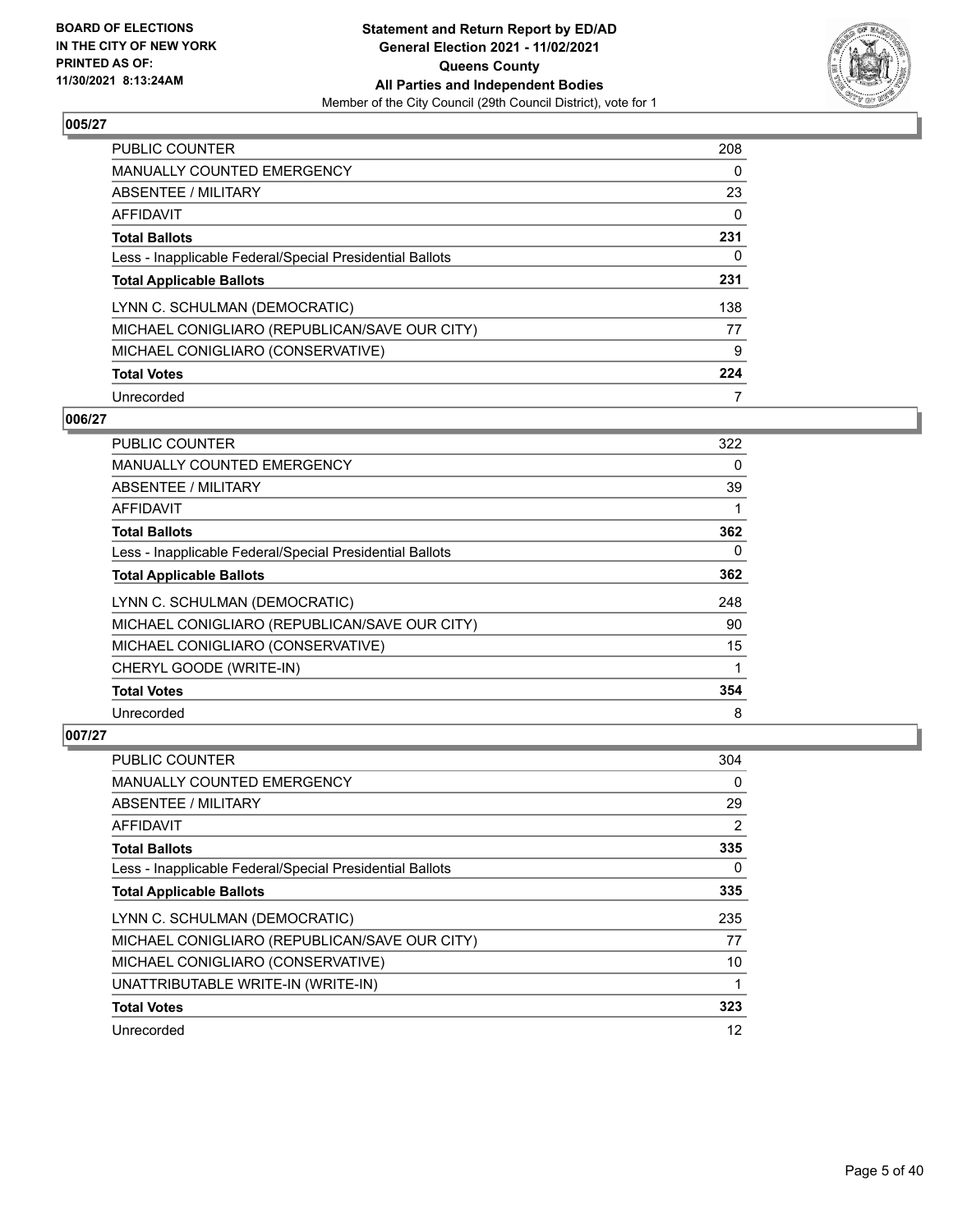

| <b>PUBLIC COUNTER</b>                                    | 231 |
|----------------------------------------------------------|-----|
| <b>MANUALLY COUNTED EMERGENCY</b>                        | 0   |
| ABSENTEE / MILITARY                                      | 26  |
| <b>AFFIDAVIT</b>                                         | 5   |
| <b>Total Ballots</b>                                     | 262 |
| Less - Inapplicable Federal/Special Presidential Ballots | 0   |
| <b>Total Applicable Ballots</b>                          | 262 |
| LYNN C. SCHULMAN (DEMOCRATIC)                            | 176 |
| MICHAEL CONIGLIARO (REPUBLICAN/SAVE OUR CITY)            | 69  |
| MICHAEL CONIGLIARO (CONSERVATIVE)                        | 4   |
| ROY ROSENTHAL (WRITE-IN)                                 | 1   |
| <b>Total Votes</b>                                       | 250 |
| Unrecorded                                               | 12  |

### **009/27**

| <b>PUBLIC COUNTER</b>                                    | 169      |
|----------------------------------------------------------|----------|
| <b>MANUALLY COUNTED EMERGENCY</b>                        | 0        |
| ABSENTEE / MILITARY                                      | 12       |
| <b>AFFIDAVIT</b>                                         |          |
| <b>Total Ballots</b>                                     | 182      |
| Less - Inapplicable Federal/Special Presidential Ballots | $\Omega$ |
| <b>Total Applicable Ballots</b>                          | 182      |
| LYNN C. SCHULMAN (DEMOCRATIC)                            | 121      |
| MICHAEL CONIGLIARO (REPUBLICAN/SAVE OUR CITY)            | 39       |
| MICHAEL CONIGLIARO (CONSERVATIVE)                        | 7        |
| <b>Total Votes</b>                                       | 167      |
| Unrecorded                                               | 15       |

| PUBLIC COUNTER                                           | 27 |
|----------------------------------------------------------|----|
| <b>MANUALLY COUNTED EMERGENCY</b>                        | 0  |
| ABSENTEE / MILITARY                                      | 2  |
| AFFIDAVIT                                                | 0  |
| <b>Total Ballots</b>                                     | 29 |
| Less - Inapplicable Federal/Special Presidential Ballots | 0  |
| <b>Total Applicable Ballots</b>                          | 29 |
| LYNN C. SCHULMAN (DEMOCRATIC)                            | 12 |
| MICHAEL CONIGLIARO (REPUBLICAN/SAVE OUR CITY)            | 14 |
| MICHAEL CONIGLIARO (CONSERVATIVE)                        |    |
| <b>Total Votes</b>                                       | 27 |
| Unrecorded                                               | 2  |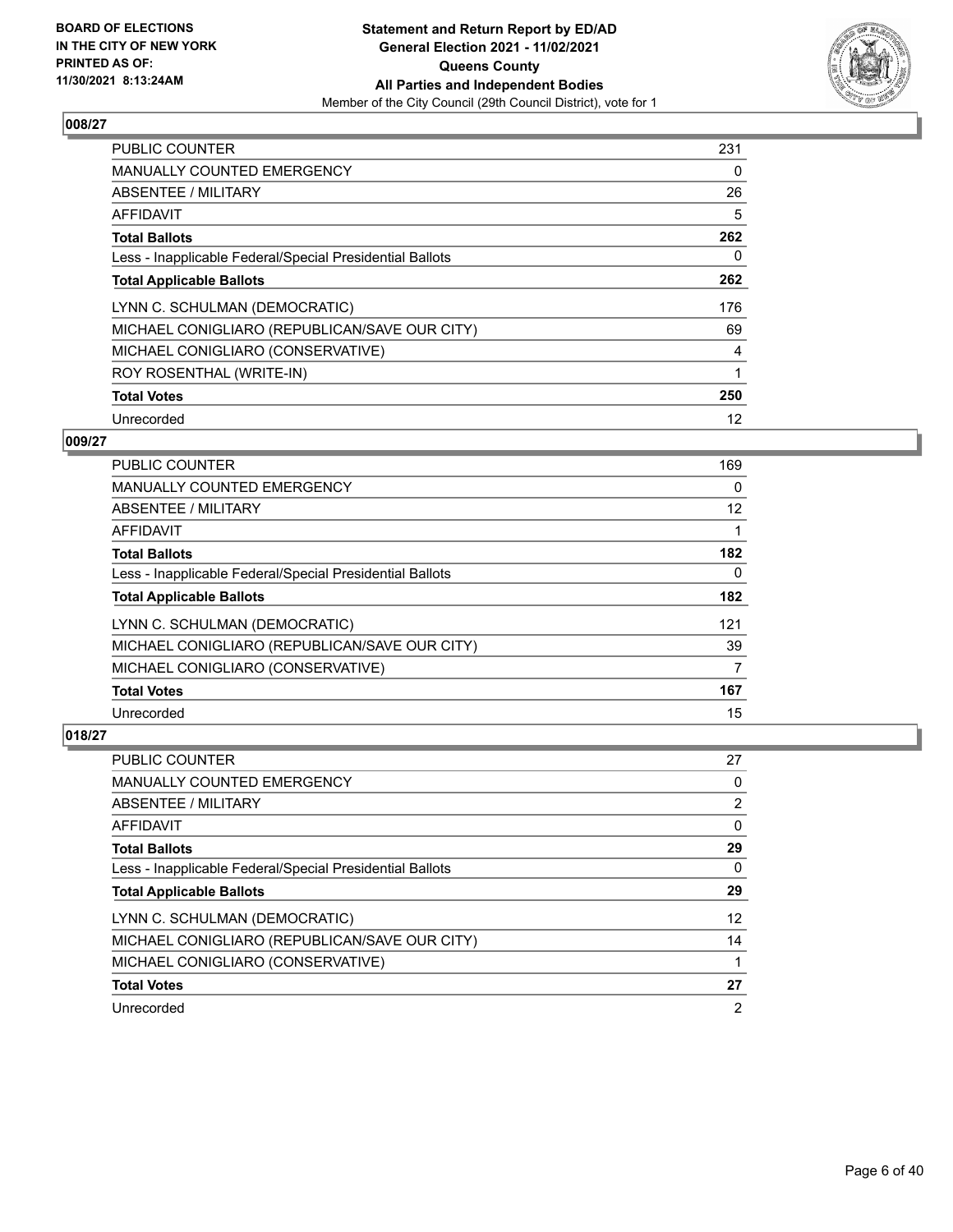

| <b>PUBLIC COUNTER</b>                                    | 217 |
|----------------------------------------------------------|-----|
| <b>MANUALLY COUNTED EMERGENCY</b>                        | 0   |
| ABSENTEE / MILITARY                                      | 57  |
| AFFIDAVIT                                                | 3   |
| <b>Total Ballots</b>                                     | 277 |
| Less - Inapplicable Federal/Special Presidential Ballots | 0   |
| <b>Total Applicable Ballots</b>                          | 277 |
| LYNN C. SCHULMAN (DEMOCRATIC)                            | 182 |
| MICHAEL CONIGLIARO (REPUBLICAN/SAVE OUR CITY)            | 82  |
| MICHAEL CONIGLIARO (CONSERVATIVE)                        | 2   |
| <b>Total Votes</b>                                       | 266 |
| Unrecorded                                               | 11  |

#### **020/27**

| PUBLIC COUNTER                                           | 266 |
|----------------------------------------------------------|-----|
| <b>MANUALLY COUNTED EMERGENCY</b>                        | 0   |
| ABSENTEE / MILITARY                                      | 35  |
| AFFIDAVIT                                                | 2   |
| <b>Total Ballots</b>                                     | 303 |
| Less - Inapplicable Federal/Special Presidential Ballots | 0   |
| <b>Total Applicable Ballots</b>                          | 303 |
| LYNN C. SCHULMAN (DEMOCRATIC)                            | 194 |
| MICHAEL CONIGLIARO (REPUBLICAN/SAVE OUR CITY)            | 95  |
| MICHAEL CONIGLIARO (CONSERVATIVE)                        | 6   |
| DARA LEBWOHZ (WRITE-IN)                                  |     |
| <b>Total Votes</b>                                       | 296 |
| Unrecorded                                               |     |

| <b>PUBLIC COUNTER</b>                                    | 374 |
|----------------------------------------------------------|-----|
| <b>MANUALLY COUNTED EMERGENCY</b>                        | 0   |
| ABSENTEE / MILITARY                                      | 19  |
| AFFIDAVIT                                                |     |
| <b>Total Ballots</b>                                     | 394 |
| Less - Inapplicable Federal/Special Presidential Ballots | 0   |
| <b>Total Applicable Ballots</b>                          | 394 |
| LYNN C. SCHULMAN (DEMOCRATIC)                            | 263 |
| MICHAEL CONIGLIARO (REPUBLICAN/SAVE OUR CITY)            | 102 |
| MICHAEL CONIGLIARO (CONSERVATIVE)                        | 16  |
| <b>Total Votes</b>                                       | 381 |
| Unrecorded                                               | 13  |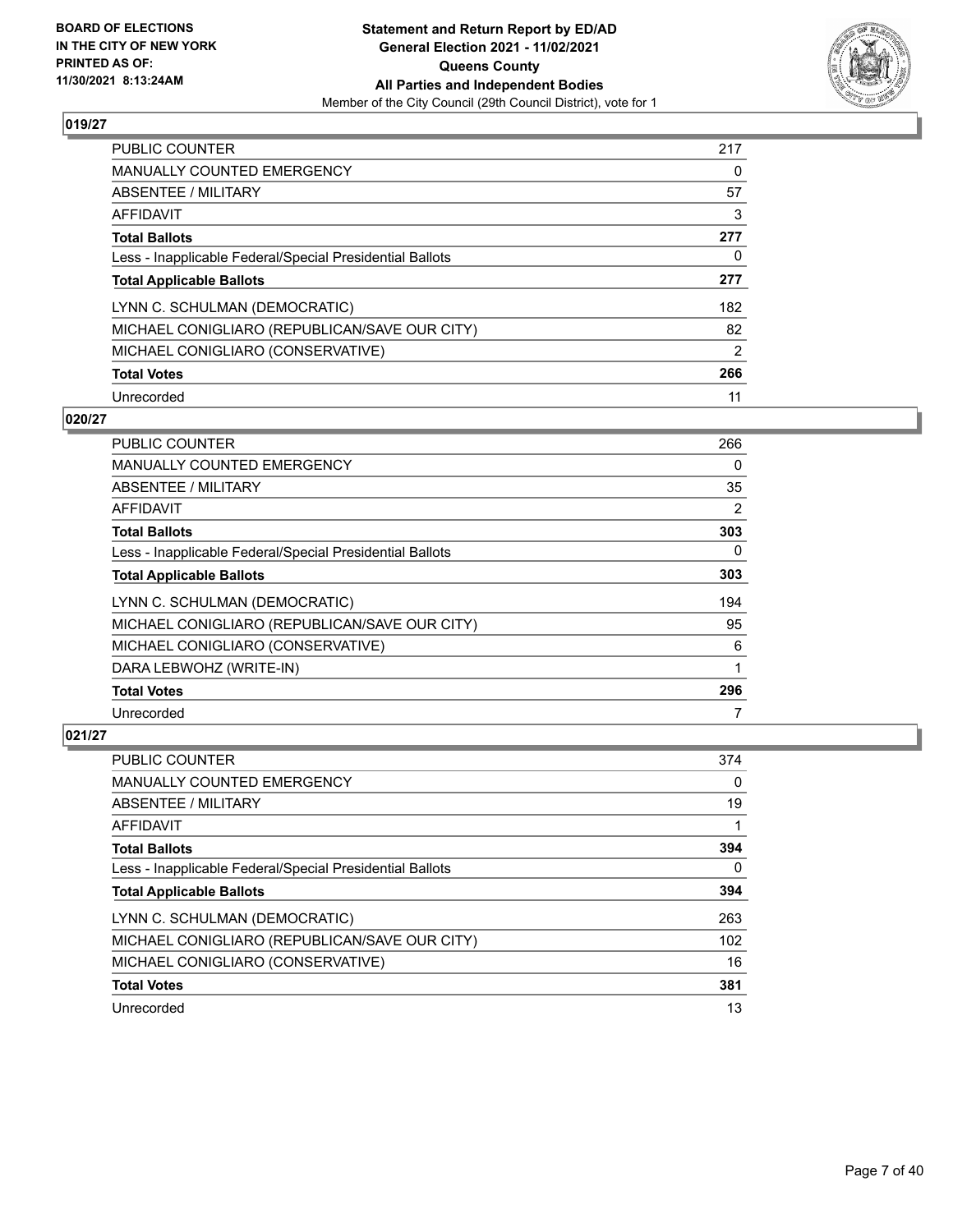

| <b>PUBLIC COUNTER</b>                                    | 228 |
|----------------------------------------------------------|-----|
| <b>MANUALLY COUNTED EMERGENCY</b>                        | 0   |
| ABSENTEE / MILITARY                                      | 44  |
| AFFIDAVIT                                                |     |
| <b>Total Ballots</b>                                     | 273 |
| Less - Inapplicable Federal/Special Presidential Ballots | 0   |
| <b>Total Applicable Ballots</b>                          | 273 |
| LYNN C. SCHULMAN (DEMOCRATIC)                            | 148 |
| MICHAEL CONIGLIARO (REPUBLICAN/SAVE OUR CITY)            | 108 |
|                                                          |     |
| MICHAEL CONIGLIARO (CONSERVATIVE)                        | 10  |
| <b>Total Votes</b>                                       | 266 |

#### **046/27**

| <b>PUBLIC COUNTER</b>                                    | 76       |
|----------------------------------------------------------|----------|
| <b>MANUALLY COUNTED EMERGENCY</b>                        | $\Omega$ |
| ABSENTEE / MILITARY                                      | 6        |
| AFFIDAVIT                                                | $\Omega$ |
| <b>Total Ballots</b>                                     | 82       |
| Less - Inapplicable Federal/Special Presidential Ballots | $\Omega$ |
| <b>Total Applicable Ballots</b>                          | 82       |
| LYNN C. SCHULMAN (DEMOCRATIC)                            | 24       |
| MICHAEL CONIGLIARO (REPUBLICAN/SAVE OUR CITY)            | 55       |
| MICHAEL CONIGLIARO (CONSERVATIVE)                        | 2        |
| <b>Total Votes</b>                                       | 81       |
| Unrecorded                                               |          |

| <b>PUBLIC COUNTER</b>                                    | 131      |
|----------------------------------------------------------|----------|
| <b>MANUALLY COUNTED EMERGENCY</b>                        | 0        |
| ABSENTEE / MILITARY                                      | 16       |
| <b>AFFIDAVIT</b>                                         | 0        |
| <b>Total Ballots</b>                                     | 147      |
| Less - Inapplicable Federal/Special Presidential Ballots | $\Omega$ |
| <b>Total Applicable Ballots</b>                          | 147      |
| LYNN C. SCHULMAN (DEMOCRATIC)                            | 81       |
| MICHAEL CONIGLIARO (REPUBLICAN/SAVE OUR CITY)            | 55       |
| MICHAEL CONIGLIARO (CONSERVATIVE)                        | 3        |
| ALEDA GAGARIN (WRITE-IN)                                 |          |
| <b>Total Votes</b>                                       | 140      |
| Unrecorded                                               |          |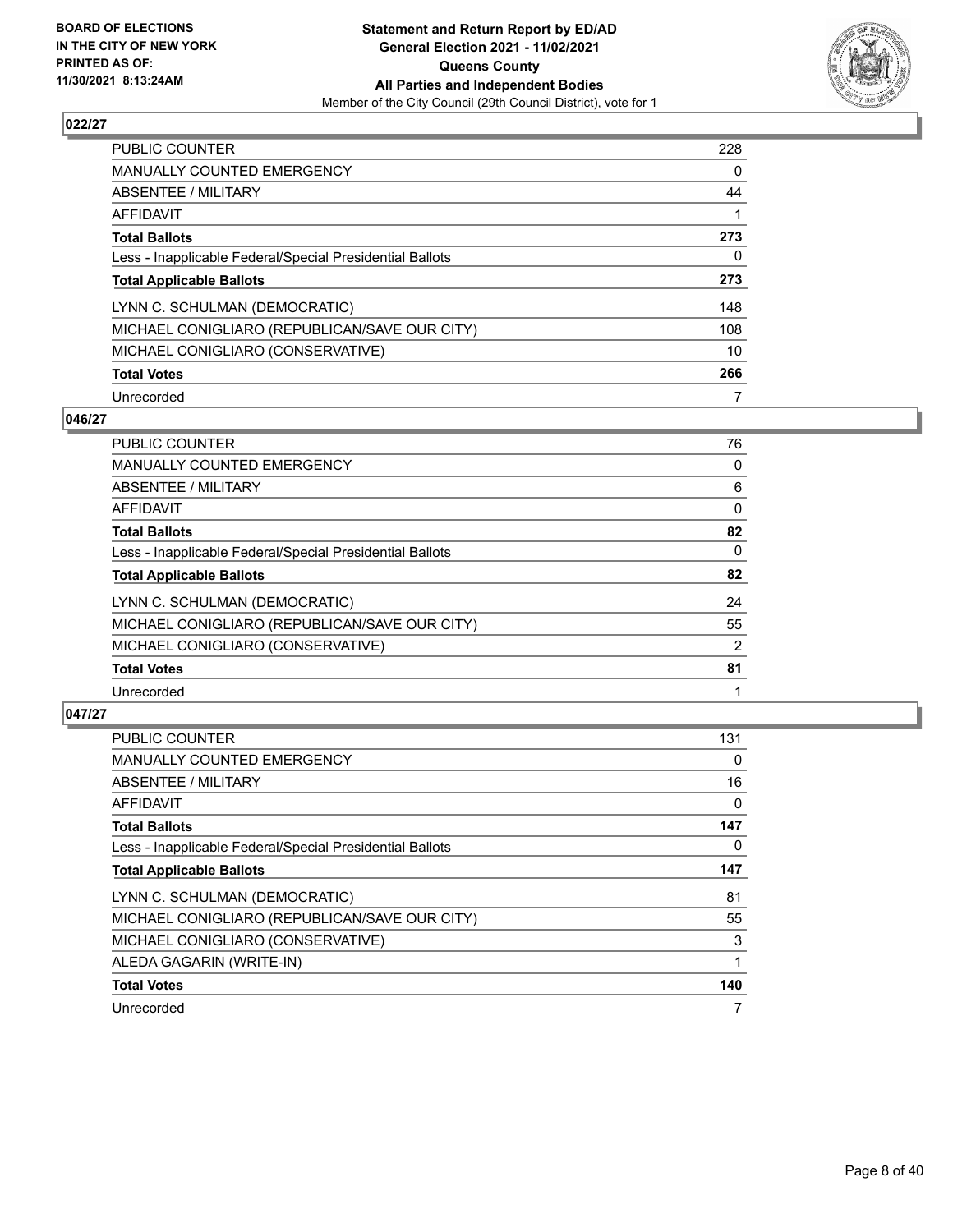

| <b>PUBLIC COUNTER</b>                                    | 157 |
|----------------------------------------------------------|-----|
| <b>MANUALLY COUNTED EMERGENCY</b>                        | 0   |
| ABSENTEE / MILITARY                                      | 8   |
| AFFIDAVIT                                                | 4   |
| <b>Total Ballots</b>                                     | 169 |
| Less - Inapplicable Federal/Special Presidential Ballots | 0   |
|                                                          |     |
| <b>Total Applicable Ballots</b>                          | 169 |
| LYNN C. SCHULMAN (DEMOCRATIC)                            | 70  |
| MICHAEL CONIGLIARO (REPUBLICAN/SAVE OUR CITY)            | 82  |
| MICHAEL CONIGLIARO (CONSERVATIVE)                        | 6   |
| <b>Total Votes</b>                                       | 158 |

### **049/27**

| <b>PUBLIC COUNTER</b>                                    | 191 |
|----------------------------------------------------------|-----|
| <b>MANUALLY COUNTED EMERGENCY</b>                        | 0   |
| ABSENTEE / MILITARY                                      | 19  |
| AFFIDAVIT                                                | 1   |
| <b>Total Ballots</b>                                     | 211 |
| Less - Inapplicable Federal/Special Presidential Ballots | 0   |
| <b>Total Applicable Ballots</b>                          | 211 |
| LYNN C. SCHULMAN (DEMOCRATIC)                            | 86  |
| MICHAEL CONIGLIARO (REPUBLICAN/SAVE OUR CITY)            | 106 |
| MICHAEL CONIGLIARO (CONSERVATIVE)                        | 5   |
| DAVID ARONOV (WRITE-IN)                                  | 1   |
| UNATTRIBUTABLE WRITE-IN (WRITE-IN)                       |     |
| <b>Total Votes</b>                                       | 199 |
| Unrecorded                                               | 12  |

| <b>PUBLIC COUNTER</b>                                    | 171 |
|----------------------------------------------------------|-----|
| MANUALLY COUNTED EMERGENCY                               | 0   |
| ABSENTEE / MILITARY                                      | 17  |
| AFFIDAVIT                                                | 0   |
| <b>Total Ballots</b>                                     | 188 |
| Less - Inapplicable Federal/Special Presidential Ballots | 0   |
|                                                          |     |
| <b>Total Applicable Ballots</b>                          | 188 |
| LYNN C. SCHULMAN (DEMOCRATIC)                            | 89  |
| MICHAEL CONIGLIARO (REPUBLICAN/SAVE OUR CITY)            | 84  |
| MICHAEL CONIGLIARO (CONSERVATIVE)                        | 3   |
| <b>Total Votes</b>                                       | 176 |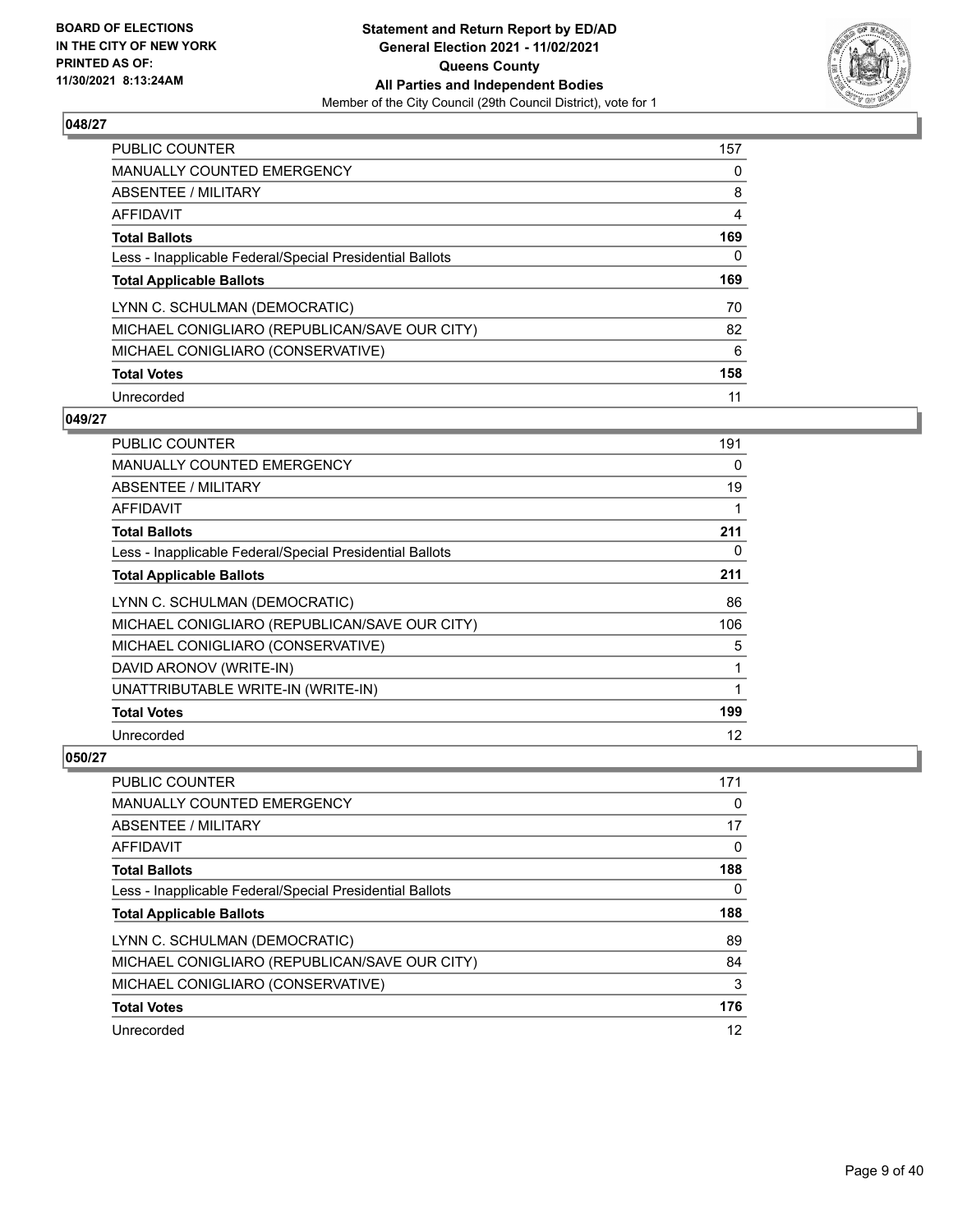

| <b>PUBLIC COUNTER</b>                                    | 214 |
|----------------------------------------------------------|-----|
| <b>MANUALLY COUNTED EMERGENCY</b>                        | 0   |
| ABSENTEE / MILITARY                                      | 17  |
| AFFIDAVIT                                                | 0   |
| <b>Total Ballots</b>                                     | 231 |
| Less - Inapplicable Federal/Special Presidential Ballots | 0   |
| <b>Total Applicable Ballots</b>                          | 231 |
| LYNN C. SCHULMAN (DEMOCRATIC)                            | 116 |
| MICHAEL CONIGLIARO (REPUBLICAN/SAVE OUR CITY)            | 88  |
| MICHAEL CONIGLIARO (CONSERVATIVE)                        | 13  |
| ALEDA GAGARIN (WRITE-IN)                                 | 1   |
| SANDRA LENG (WRITE-IN)                                   | 1   |
| <b>Total Votes</b>                                       | 219 |
| Unrecorded                                               | 12  |

# **053/27**

| <b>PUBLIC COUNTER</b>                                    | 139      |
|----------------------------------------------------------|----------|
| <b>MANUALLY COUNTED EMERGENCY</b>                        | 0        |
| ABSENTEE / MILITARY                                      | 12       |
| AFFIDAVIT                                                | $\Omega$ |
| <b>Total Ballots</b>                                     | 151      |
| Less - Inapplicable Federal/Special Presidential Ballots | 0        |
| <b>Total Applicable Ballots</b>                          | 151      |
| LYNN C. SCHULMAN (DEMOCRATIC)                            | 64       |
| MICHAEL CONIGLIARO (REPUBLICAN/SAVE OUR CITY)            | 70       |
| MICHAEL CONIGLIARO (CONSERVATIVE)                        | 6        |
| <b>Total Votes</b>                                       | 140      |
| Unrecorded                                               | 11       |

| PUBLIC COUNTER                                           | 163 |
|----------------------------------------------------------|-----|
| <b>MANUALLY COUNTED EMERGENCY</b>                        | 0   |
| ABSENTEE / MILITARY                                      | 8   |
| AFFIDAVIT                                                | 0   |
| <b>Total Ballots</b>                                     | 171 |
| Less - Inapplicable Federal/Special Presidential Ballots | 0   |
| <b>Total Applicable Ballots</b>                          | 171 |
| LYNN C. SCHULMAN (DEMOCRATIC)                            | 101 |
| MICHAEL CONIGLIARO (REPUBLICAN/SAVE OUR CITY)            | 58  |
| MICHAEL CONIGLIARO (CONSERVATIVE)                        | 7   |
| <b>Total Votes</b>                                       | 166 |
| Unrecorded                                               | 5   |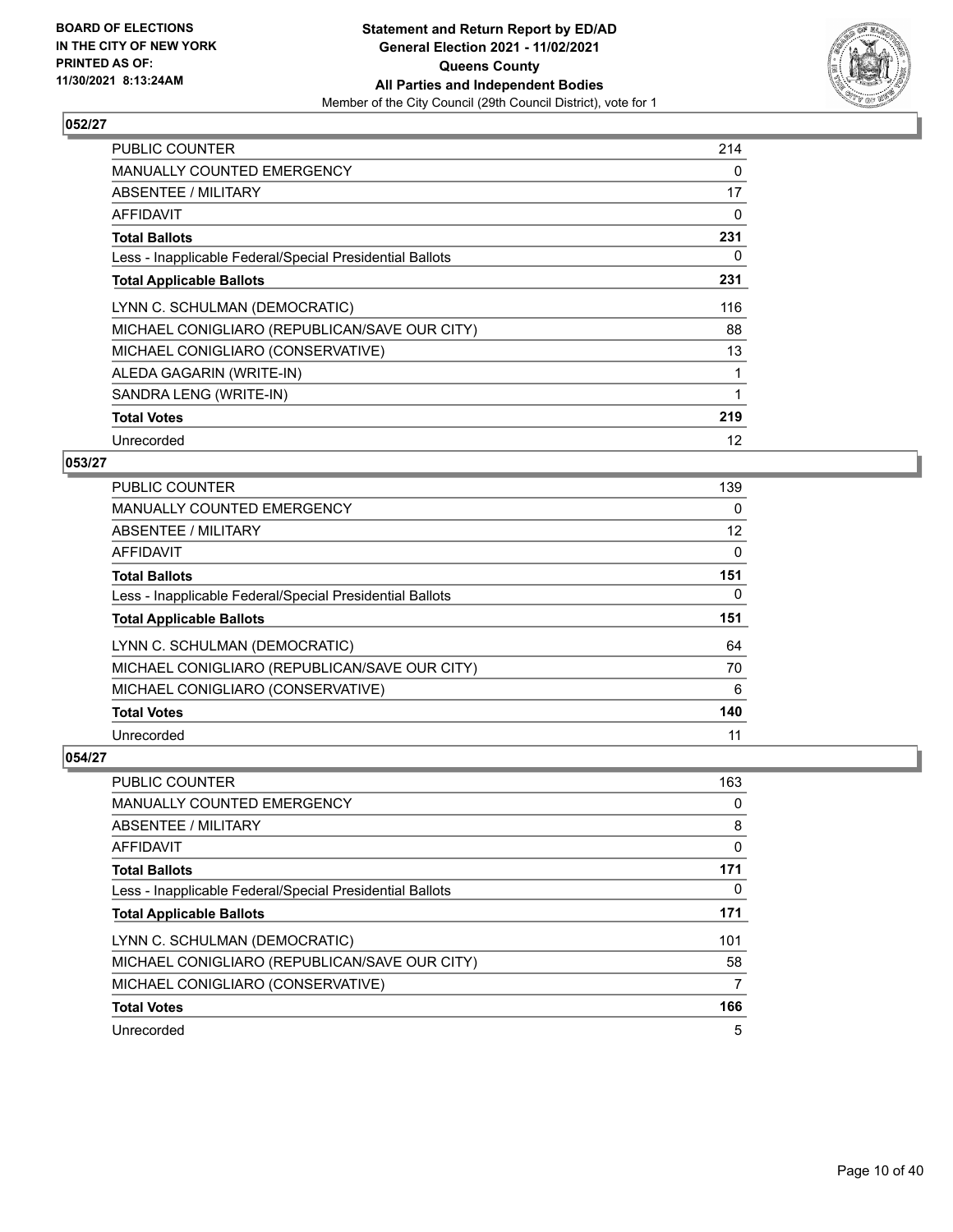

| <b>PUBLIC COUNTER</b>                                    | 182 |
|----------------------------------------------------------|-----|
| <b>MANUALLY COUNTED EMERGENCY</b>                        | 0   |
| ABSENTEE / MILITARY                                      | 12  |
| AFFIDAVIT                                                | 0   |
| <b>Total Ballots</b>                                     | 194 |
| Less - Inapplicable Federal/Special Presidential Ballots | 0   |
| <b>Total Applicable Ballots</b>                          | 194 |
| LYNN C. SCHULMAN (DEMOCRATIC)                            | 105 |
| MICHAEL CONIGLIARO (REPUBLICAN/SAVE OUR CITY)            | 64  |
| MICHAEL CONIGLIARO (CONSERVATIVE)                        | 7   |
| <b>Total Votes</b>                                       | 176 |
| Unrecorded                                               | 18  |

#### **056/27**

| <b>PUBLIC COUNTER</b>                                    | 136      |
|----------------------------------------------------------|----------|
| <b>MANUALLY COUNTED EMERGENCY</b>                        | 0        |
| ABSENTEE / MILITARY                                      | 9        |
| AFFIDAVIT                                                | $\Omega$ |
| <b>Total Ballots</b>                                     | 145      |
| Less - Inapplicable Federal/Special Presidential Ballots | $\Omega$ |
| <b>Total Applicable Ballots</b>                          | 145      |
| LYNN C. SCHULMAN (DEMOCRATIC)                            | 96       |
| MICHAEL CONIGLIARO (REPUBLICAN/SAVE OUR CITY)            | 26       |
| MICHAEL CONIGLIARO (CONSERVATIVE)                        | 3        |
| <b>Total Votes</b>                                       | 125      |
| Unrecorded                                               | 20       |

**069/27 COMBINED into: 008/28**

#### **070/27 COMBINED into: 034/28**

| <b>Total Applicable Ballots</b>               | 0        |
|-----------------------------------------------|----------|
| LYNN C. SCHULMAN (DEMOCRATIC)                 | $\Omega$ |
| MICHAEL CONIGLIARO (REPUBLICAN/SAVE OUR CITY) | $\Omega$ |
| MICHAEL CONIGLIARO (CONSERVATIVE)             | $\Omega$ |
|                                               |          |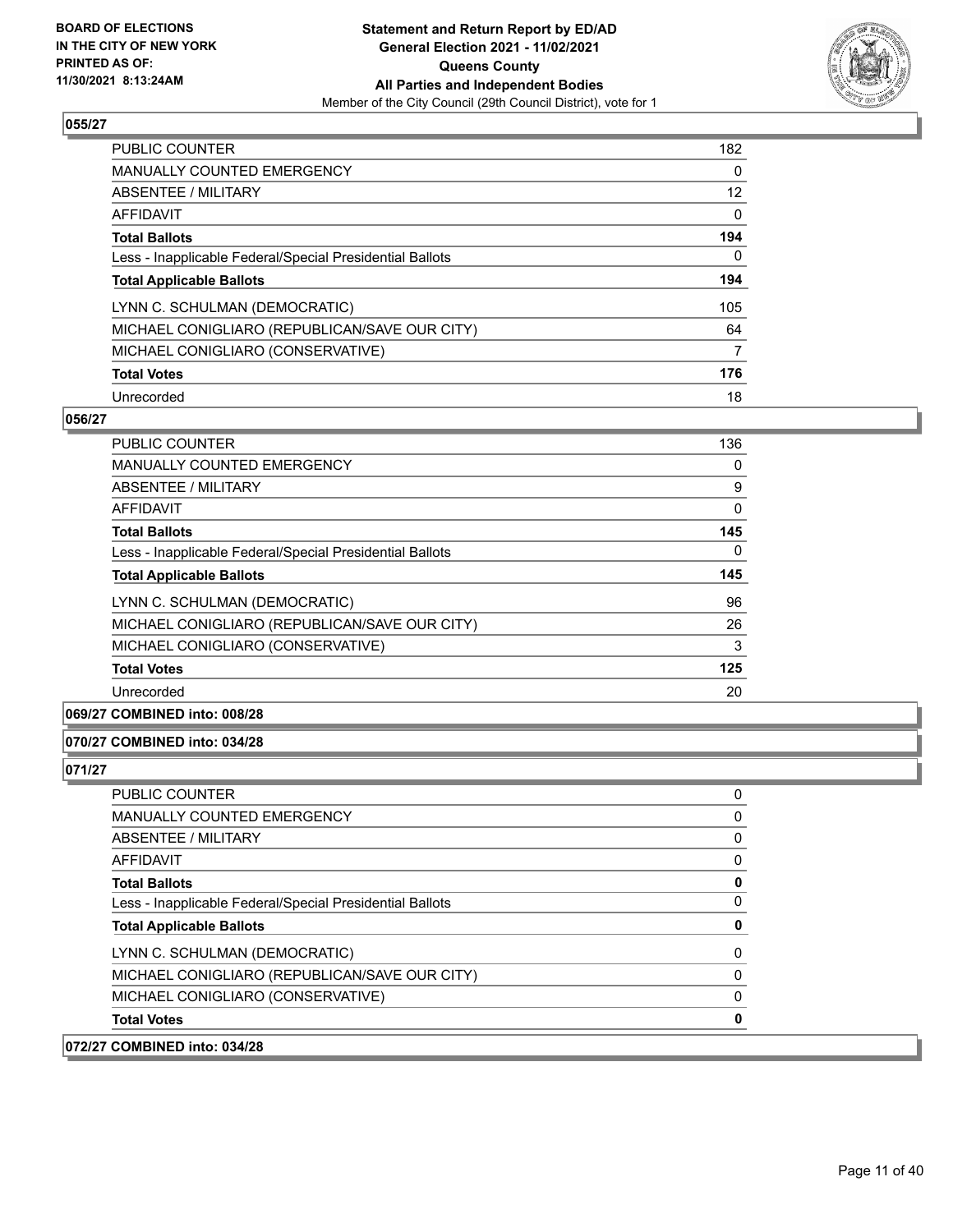

| PUBLIC COUNTER                                           | 76 |
|----------------------------------------------------------|----|
| <b>MANUALLY COUNTED EMERGENCY</b>                        | 0  |
| ABSENTEE / MILITARY                                      | 5  |
| AFFIDAVIT                                                |    |
| <b>Total Ballots</b>                                     | 82 |
| Less - Inapplicable Federal/Special Presidential Ballots | 0  |
| <b>Total Applicable Ballots</b>                          | 82 |
| LYNN C. SCHULMAN (DEMOCRATIC)                            | 49 |
| MICHAEL CONIGLIARO (REPUBLICAN/SAVE OUR CITY)            | 21 |
| MICHAEL CONIGLIARO (CONSERVATIVE)                        |    |
| <b>Total Votes</b>                                       | 77 |
| Unrecorded                                               | 5  |

#### **083/27**

| <b>PUBLIC COUNTER</b>                                    | 229 |
|----------------------------------------------------------|-----|
| <b>MANUALLY COUNTED EMERGENCY</b>                        | 0   |
| ABSENTEE / MILITARY                                      | 29  |
| AFFIDAVIT                                                | 2   |
| <b>Total Ballots</b>                                     | 260 |
| Less - Inapplicable Federal/Special Presidential Ballots | 0   |
| <b>Total Applicable Ballots</b>                          | 260 |
| LYNN C. SCHULMAN (DEMOCRATIC)                            | 164 |
| MICHAEL CONIGLIARO (REPUBLICAN/SAVE OUR CITY)            | 70  |
| MICHAEL CONIGLIARO (CONSERVATIVE)                        | 15  |
| <b>JESSICA CAMPBELL (WRITE-IN)</b>                       | 1   |
| UNATTRIBUTABLE WRITE-IN (WRITE-IN)                       | 1   |
| <b>Total Votes</b>                                       | 251 |
| Unrecorded                                               | 9   |

| PUBLIC COUNTER                                           | 180 |
|----------------------------------------------------------|-----|
| <b>MANUALLY COUNTED EMERGENCY</b>                        | 0   |
| ABSENTEE / MILITARY                                      | 16  |
| AFFIDAVIT                                                |     |
| <b>Total Ballots</b>                                     | 197 |
| Less - Inapplicable Federal/Special Presidential Ballots | 0   |
| <b>Total Applicable Ballots</b>                          | 197 |
| LYNN C. SCHULMAN (DEMOCRATIC)                            | 79  |
| MICHAEL CONIGLIARO (REPUBLICAN/SAVE OUR CITY)            | 102 |
| MICHAEL CONIGLIARO (CONSERVATIVE)                        | 8   |
| <b>Total Votes</b>                                       | 189 |
| Unrecorded                                               | 8   |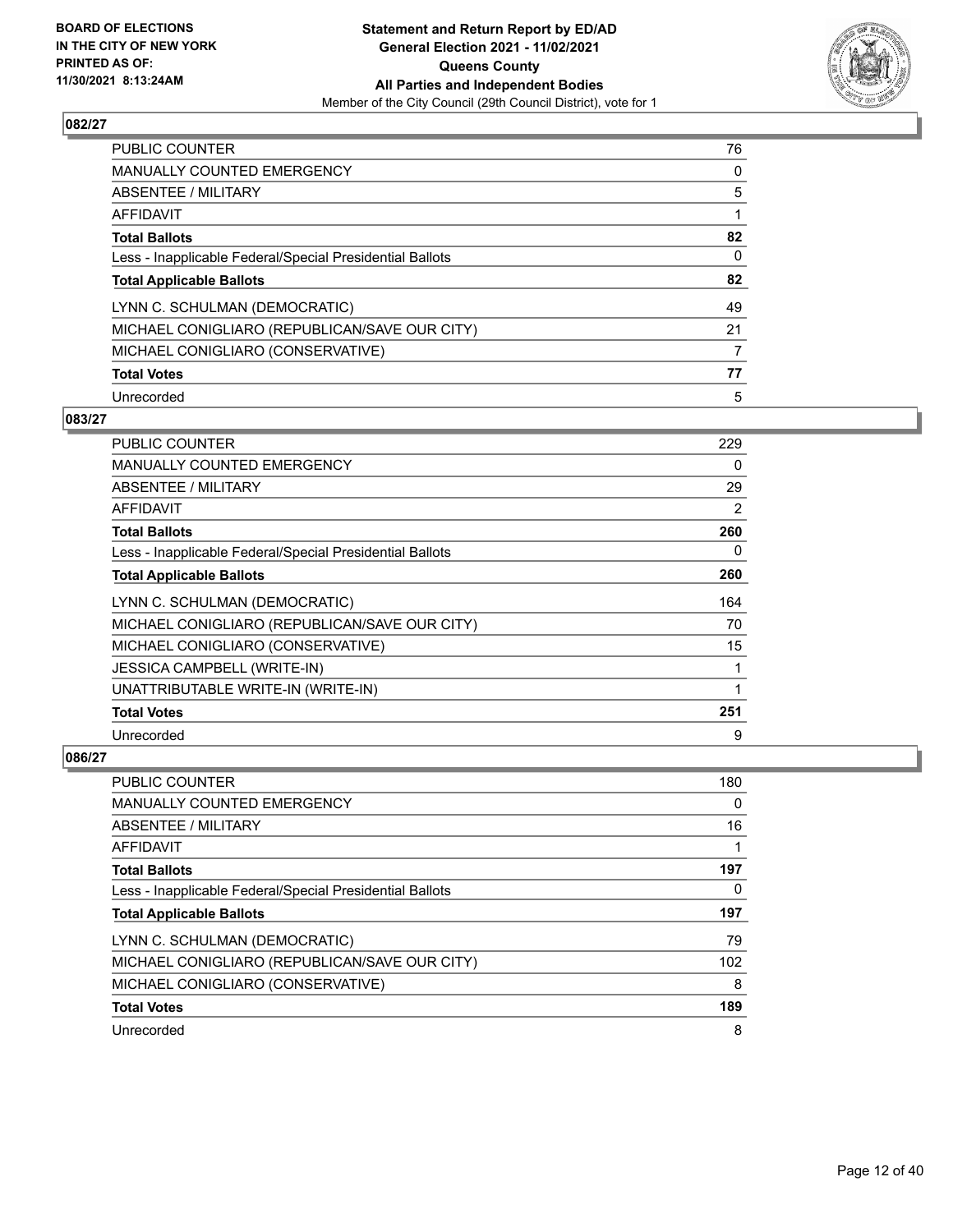

| PUBLIC COUNTER                                           | 117      |
|----------------------------------------------------------|----------|
| <b>MANUALLY COUNTED EMERGENCY</b>                        | 0        |
| ABSENTEE / MILITARY                                      | 12       |
| <b>AFFIDAVIT</b>                                         | $\Omega$ |
| <b>Total Ballots</b>                                     | 129      |
| Less - Inapplicable Federal/Special Presidential Ballots | 0        |
| <b>Total Applicable Ballots</b>                          | 129      |
| LYNN C. SCHULMAN (DEMOCRATIC)                            | 83       |
| MICHAEL CONIGLIARO (REPUBLICAN/SAVE OUR CITY)            | 30       |
| MICHAEL CONIGLIARO (CONSERVATIVE)                        | 7        |
| <b>Total Votes</b>                                       | 120      |
| Unrecorded                                               | 9        |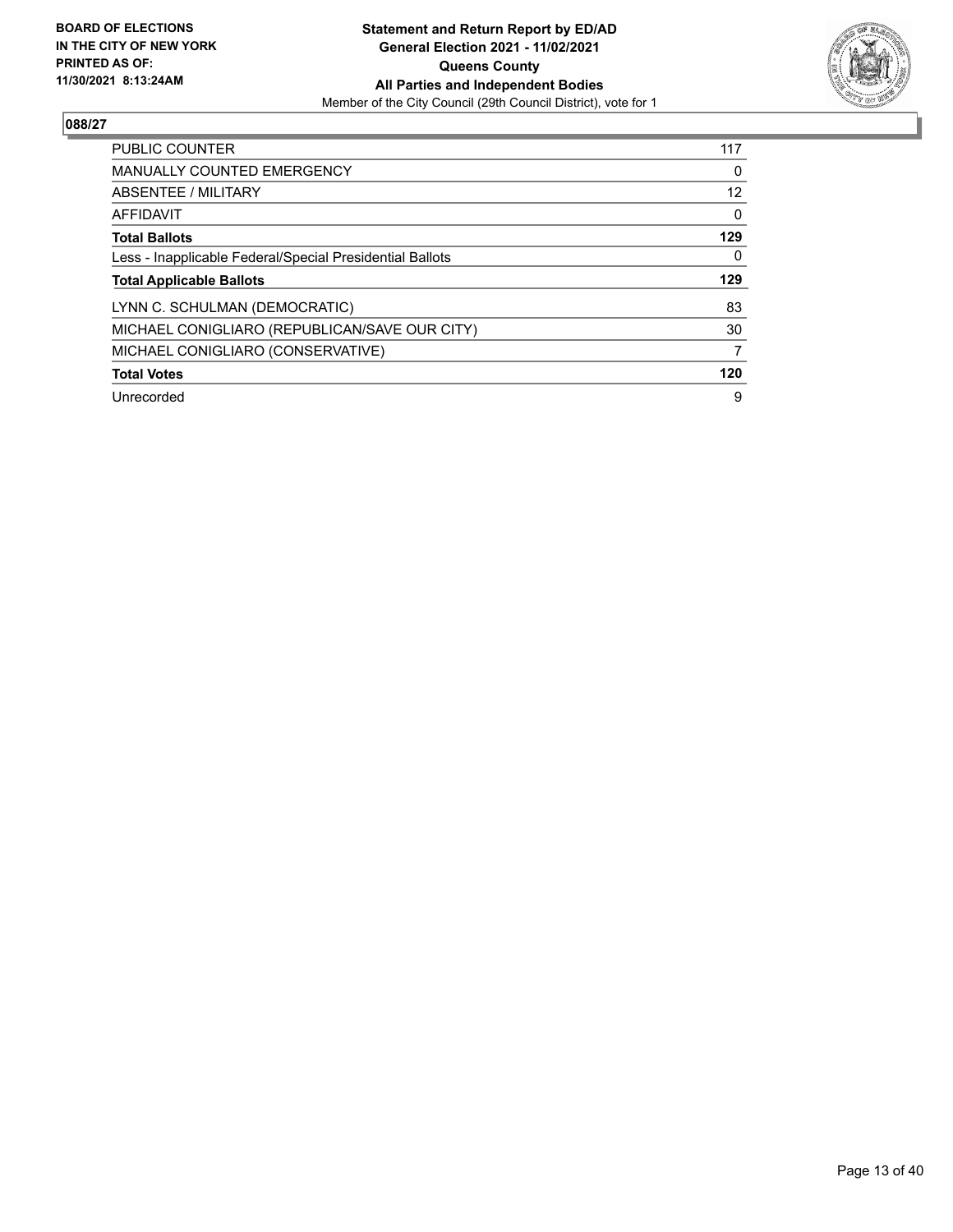

| PUBLIC COUNTER                                           | 99             |
|----------------------------------------------------------|----------------|
| <b>MANUALLY COUNTED EMERGENCY</b>                        | 0              |
| ABSENTEE / MILITARY                                      | $\overline{2}$ |
| AFFIDAVIT                                                | 0              |
| <b>Total Ballots</b>                                     | 101            |
| Less - Inapplicable Federal/Special Presidential Ballots | 0              |
| <b>Total Applicable Ballots</b>                          | 101            |
| LYNN C. SCHULMAN (DEMOCRATIC)                            | 57             |
| MICHAEL CONIGLIARO (REPUBLICAN/SAVE OUR CITY)            | 30             |
| MICHAEL CONIGLIARO (CONSERVATIVE)                        | 5              |
| <b>Total Votes</b>                                       | 92             |
| Unrecorded                                               | 9              |

#### **007/28**

| <b>PUBLIC COUNTER</b>                                    | 100      |
|----------------------------------------------------------|----------|
| <b>MANUALLY COUNTED EMERGENCY</b>                        | 0        |
| ABSENTEE / MILITARY                                      | 8        |
| <b>AFFIDAVIT</b>                                         | 0        |
| <b>Total Ballots</b>                                     | 108      |
| Less - Inapplicable Federal/Special Presidential Ballots | $\Omega$ |
| <b>Total Applicable Ballots</b>                          | 108      |
| LYNN C. SCHULMAN (DEMOCRATIC)                            | 61       |
| MICHAEL CONIGLIARO (REPUBLICAN/SAVE OUR CITY)            | 32       |
| MICHAEL CONIGLIARO (CONSERVATIVE)                        | 4        |
| <b>Total Votes</b>                                       | 97       |
| Unrecorded                                               | 11       |

| <b>PUBLIC COUNTER</b>                                    | 91 |
|----------------------------------------------------------|----|
| <b>MANUALLY COUNTED EMERGENCY</b>                        | 0  |
| ABSENTEE / MILITARY                                      | 8  |
| AFFIDAVIT                                                | 0  |
| <b>Total Ballots</b>                                     | 99 |
| Less - Inapplicable Federal/Special Presidential Ballots | 0  |
| <b>Total Applicable Ballots</b>                          | 99 |
| LYNN C. SCHULMAN (DEMOCRATIC)                            | 49 |
| MICHAEL CONIGLIARO (REPUBLICAN/SAVE OUR CITY)            | 33 |
| MICHAEL CONIGLIARO (CONSERVATIVE)                        | 10 |
| AVI CYPERSTEIN (WRITE-IN)                                |    |
| <b>Total Votes</b>                                       | 93 |
| Unrecorded                                               | 6  |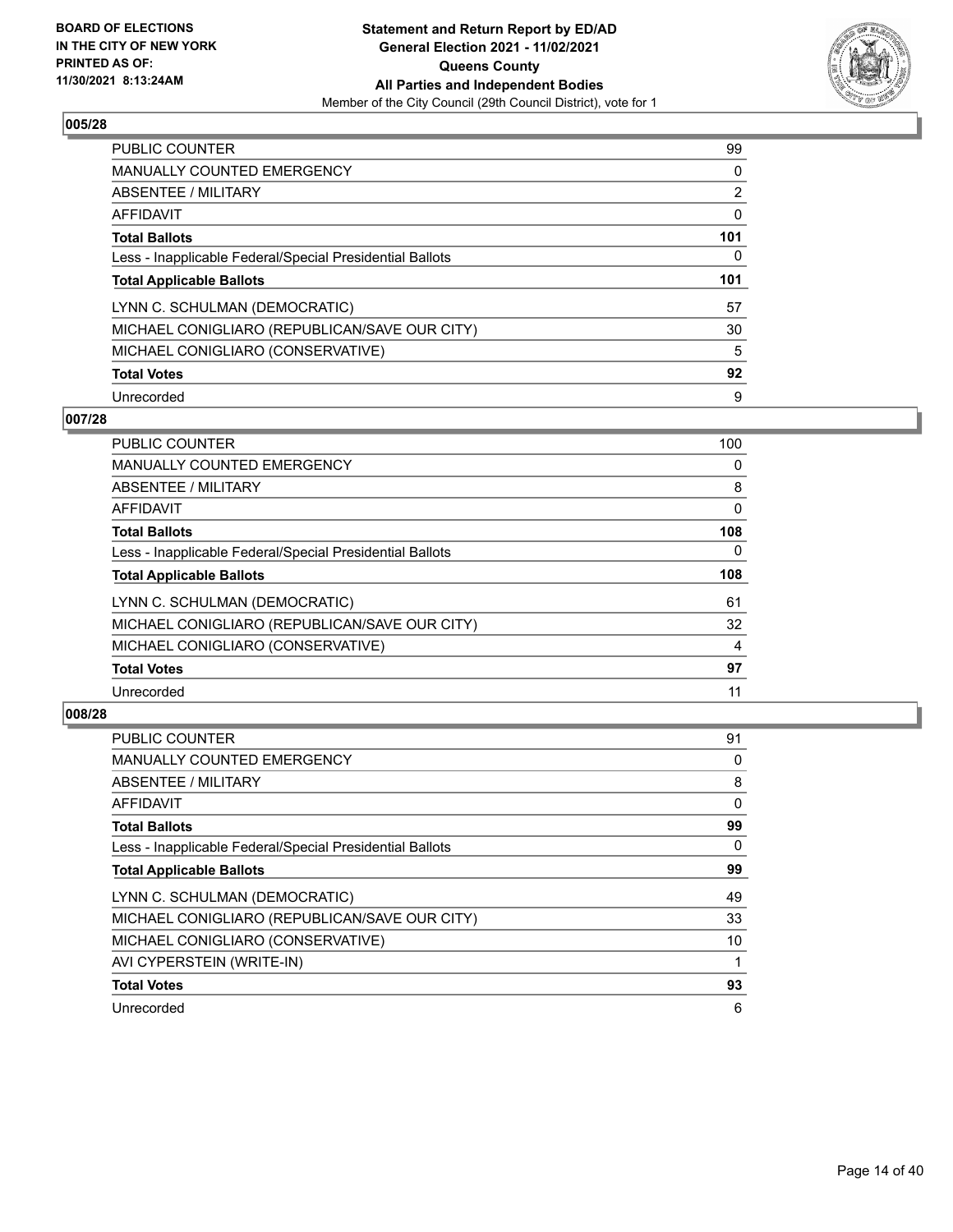

| <b>PUBLIC COUNTER</b>                                    | 225 |
|----------------------------------------------------------|-----|
| <b>MANUALLY COUNTED EMERGENCY</b>                        | 0   |
| ABSENTEE / MILITARY                                      | 29  |
| AFFIDAVIT                                                | 2   |
| <b>Total Ballots</b>                                     | 256 |
| Less - Inapplicable Federal/Special Presidential Ballots | 0   |
| <b>Total Applicable Ballots</b>                          | 256 |
| LYNN C. SCHULMAN (DEMOCRATIC)                            | 143 |
| MICHAEL CONIGLIARO (REPUBLICAN/SAVE OUR CITY)            | 87  |
| MICHAEL CONIGLIARO (CONSERVATIVE)                        | 21  |
| <b>Total Votes</b>                                       | 251 |
| Unrecorded                                               | 5   |

# **011/28**

| <b>PUBLIC COUNTER</b>                                    | 181 |
|----------------------------------------------------------|-----|
| MANUALLY COUNTED EMERGENCY                               | 0   |
| ABSENTEE / MILITARY                                      | 13  |
| AFFIDAVIT                                                | 2   |
| <b>Total Ballots</b>                                     | 196 |
| Less - Inapplicable Federal/Special Presidential Ballots | 0   |
| <b>Total Applicable Ballots</b>                          | 196 |
| LYNN C. SCHULMAN (DEMOCRATIC)                            | 104 |
| MICHAEL CONIGLIARO (REPUBLICAN/SAVE OUR CITY)            | 72  |
| MICHAEL CONIGLIARO (CONSERVATIVE)                        | 7   |
| ALEDA GAGARIN (WRITE-IN)                                 | 1   |
| UNATTRIBUTABLE WRITE-IN (WRITE-IN)                       | 1   |
| <b>Total Votes</b>                                       | 185 |
| Unrecorded                                               | 11  |

| PUBLIC COUNTER                                           | 216      |
|----------------------------------------------------------|----------|
| <b>MANUALLY COUNTED EMERGENCY</b>                        | 0        |
| ABSENTEE / MILITARY                                      | 35       |
| AFFIDAVIT                                                | $\Omega$ |
| <b>Total Ballots</b>                                     | 251      |
| Less - Inapplicable Federal/Special Presidential Ballots | $\Omega$ |
| <b>Total Applicable Ballots</b>                          | 251      |
| LYNN C. SCHULMAN (DEMOCRATIC)                            | 177      |
| MICHAEL CONIGLIARO (REPUBLICAN/SAVE OUR CITY)            | 53       |
| MICHAEL CONIGLIARO (CONSERVATIVE)                        | 9        |
| HESHY TISCHLER (WRITE-IN)                                |          |
| SANDY JOHNSTON (WRITE-IN)                                |          |
| <b>Total Votes</b>                                       | 241      |
| Unrecorded                                               | 10       |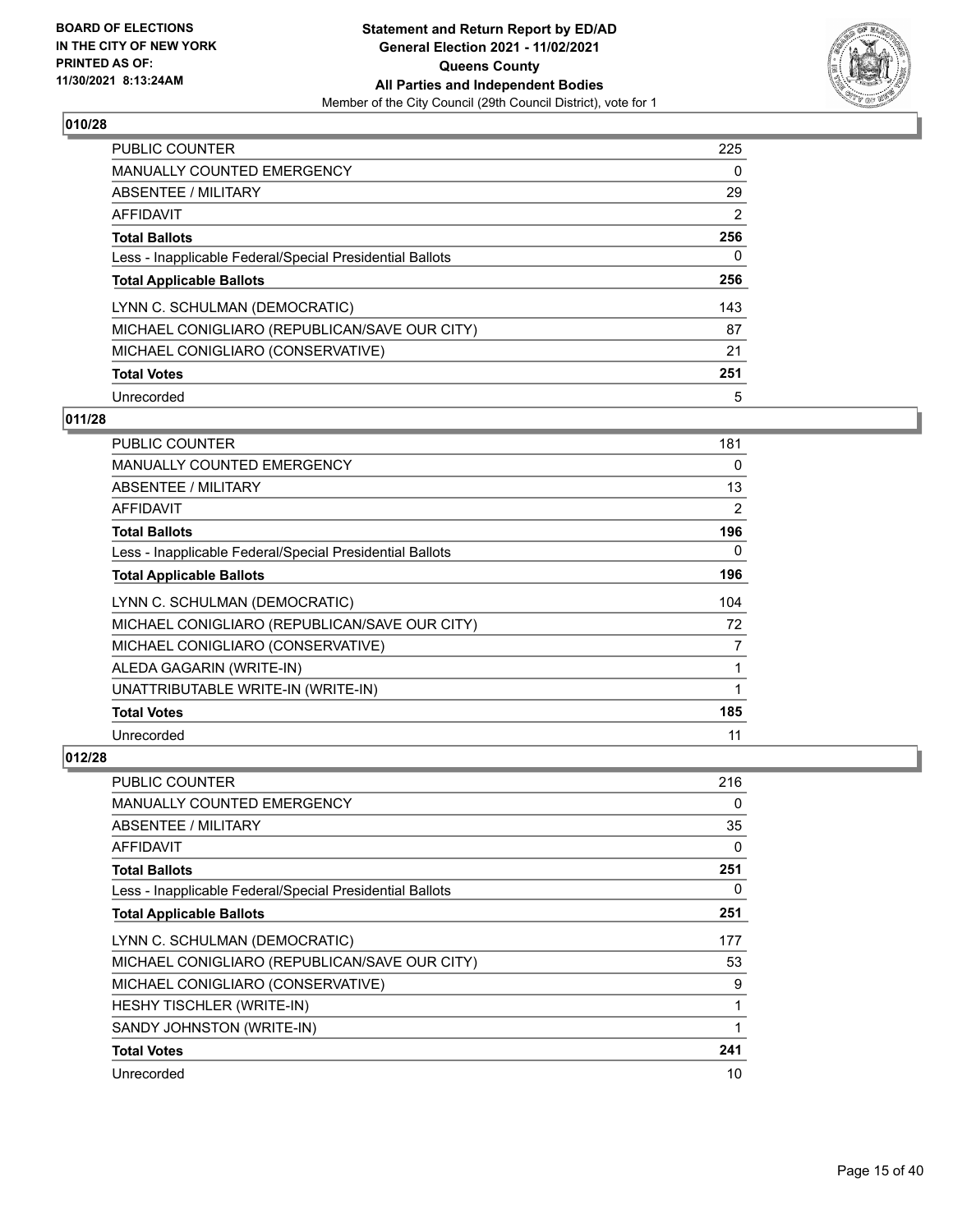

| <b>PUBLIC COUNTER</b>                                    | 262 |
|----------------------------------------------------------|-----|
| <b>MANUALLY COUNTED EMERGENCY</b>                        | 0   |
| ABSENTEE / MILITARY                                      | 15  |
| AFFIDAVIT                                                | 3   |
| <b>Total Ballots</b>                                     | 280 |
| Less - Inapplicable Federal/Special Presidential Ballots | 0   |
| <b>Total Applicable Ballots</b>                          | 280 |
| LYNN C. SCHULMAN (DEMOCRATIC)                            | 131 |
| MICHAEL CONIGLIARO (REPUBLICAN/SAVE OUR CITY)            | 130 |
| MICHAEL CONIGLIARO (CONSERVATIVE)                        | 10  |
| <b>Total Votes</b>                                       | 271 |
| Unrecorded                                               | 9   |

#### **019/28**

| <b>PUBLIC COUNTER</b>                                    | 292      |
|----------------------------------------------------------|----------|
| <b>MANUALLY COUNTED EMERGENCY</b>                        | 0        |
| ABSENTEE / MILITARY                                      | 31       |
| <b>AFFIDAVIT</b>                                         |          |
| <b>Total Ballots</b>                                     | 324      |
| Less - Inapplicable Federal/Special Presidential Ballots | $\Omega$ |
| <b>Total Applicable Ballots</b>                          | 324      |
| LYNN C. SCHULMAN (DEMOCRATIC)                            | 161      |
| MICHAEL CONIGLIARO (REPUBLICAN/SAVE OUR CITY)            | 127      |
| MICHAEL CONIGLIARO (CONSERVATIVE)                        | 22       |
| <b>Total Votes</b>                                       | 310      |
| Unrecorded                                               | 14       |

| <b>PUBLIC COUNTER</b>                                    | 265 |
|----------------------------------------------------------|-----|
| <b>MANUALLY COUNTED EMERGENCY</b>                        | 0   |
| ABSENTEE / MILITARY                                      | 36  |
| AFFIDAVIT                                                | 0   |
| <b>Total Ballots</b>                                     | 301 |
| Less - Inapplicable Federal/Special Presidential Ballots | 0   |
| <b>Total Applicable Ballots</b>                          | 301 |
| LYNN C. SCHULMAN (DEMOCRATIC)                            | 202 |
| MICHAEL CONIGLIARO (REPUBLICAN/SAVE OUR CITY)            | 79  |
| MICHAEL CONIGLIARO (CONSERVATIVE)                        | 9   |
| ALEDA GAGARIN (WRITE-IN)                                 | 1   |
| UNATTRIBUTABLE WRITE-IN (WRITE-IN)                       | 1   |
| <b>Total Votes</b>                                       | 292 |
| Unrecorded                                               | 9   |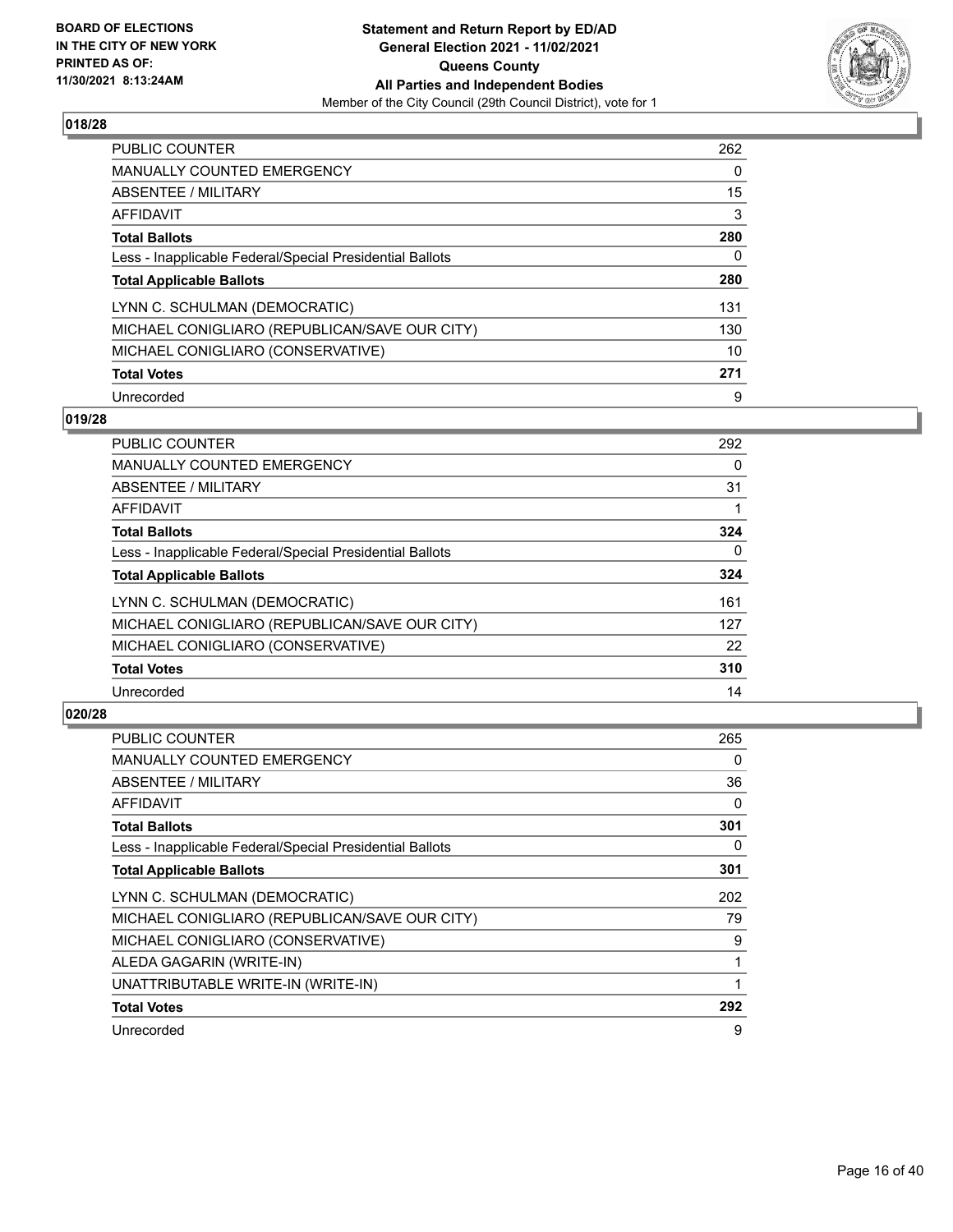

| <b>PUBLIC COUNTER</b>                                    | 255 |
|----------------------------------------------------------|-----|
| <b>MANUALLY COUNTED EMERGENCY</b>                        | 0   |
| ABSENTEE / MILITARY                                      | 24  |
| AFFIDAVIT                                                | 6   |
| <b>Total Ballots</b>                                     | 285 |
| Less - Inapplicable Federal/Special Presidential Ballots | 0   |
| <b>Total Applicable Ballots</b>                          | 285 |
| LYNN C. SCHULMAN (DEMOCRATIC)                            | 155 |
| MICHAEL CONIGLIARO (REPUBLICAN/SAVE OUR CITY)            | 108 |
| MICHAEL CONIGLIARO (CONSERVATIVE)                        | 15  |
| DONALD DUCK (WRITE-IN)                                   |     |
| <b>Total Votes</b>                                       | 279 |
| Unrecorded                                               | 6   |

# **022/28**

| <b>PUBLIC COUNTER</b>                                    | 365            |
|----------------------------------------------------------|----------------|
| <b>MANUALLY COUNTED EMERGENCY</b>                        | 0              |
| ABSENTEE / MILITARY                                      | 44             |
| <b>AFFIDAVIT</b>                                         | 1              |
| <b>Total Ballots</b>                                     | 410            |
| Less - Inapplicable Federal/Special Presidential Ballots | 0              |
| <b>Total Applicable Ballots</b>                          | 410            |
| LYNN C. SCHULMAN (DEMOCRATIC)                            | 269            |
| MICHAEL CONIGLIARO (REPUBLICAN/SAVE OUR CITY)            | 110            |
| MICHAEL CONIGLIARO (CONSERVATIVE)                        | 12             |
| ALEDA GAGARIN (WRITE-IN)                                 | $\overline{2}$ |
| <b>GLENN A MARTIN (WRITE-IN)</b>                         | 1              |
| SHARON LEVY (WRITE-IN)                                   | 1              |
| UNATTRIBUTABLE WRITE-IN (WRITE-IN)                       | 1              |
| <b>Total Votes</b>                                       | 396            |
| Unrecorded                                               | 14             |

| <b>PUBLIC COUNTER</b>                                    | 314 |
|----------------------------------------------------------|-----|
| <b>MANUALLY COUNTED EMERGENCY</b>                        | 0   |
| ABSENTEE / MILITARY                                      | 47  |
| <b>AFFIDAVIT</b>                                         |     |
| <b>Total Ballots</b>                                     | 362 |
| Less - Inapplicable Federal/Special Presidential Ballots | 0   |
| <b>Total Applicable Ballots</b>                          | 362 |
| LYNN C. SCHULMAN (DEMOCRATIC)                            | 277 |
| MICHAEL CONIGLIARO (REPUBLICAN/SAVE OUR CITY)            | 63  |
| MICHAEL CONIGLIARO (CONSERVATIVE)                        | 7   |
| UNATTRIBUTABLE WRITE-IN (WRITE-IN)                       |     |
| <b>Total Votes</b>                                       | 348 |
| Unrecorded                                               | 14  |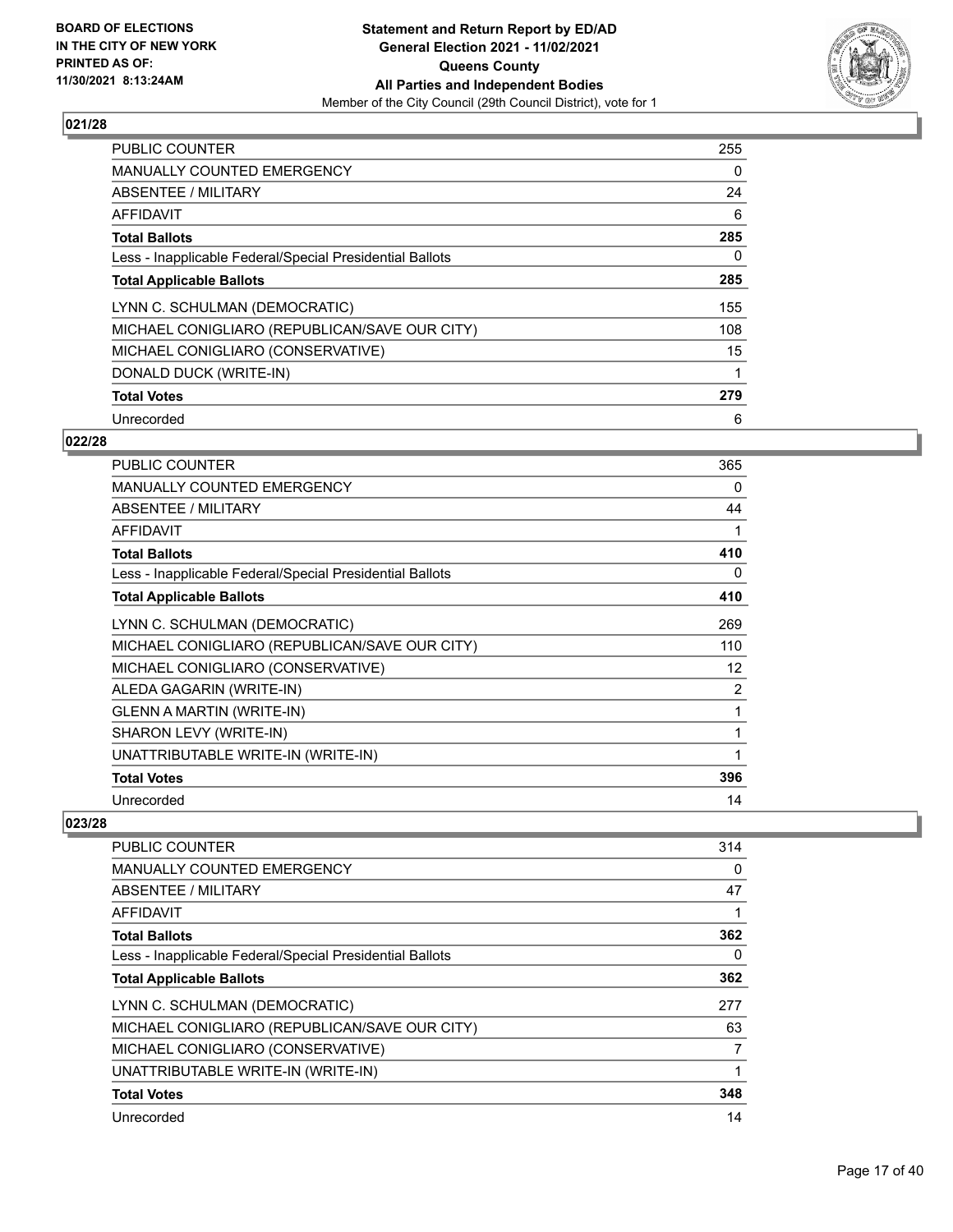

| PUBLIC COUNTER                                           | 213      |
|----------------------------------------------------------|----------|
| <b>MANUALLY COUNTED EMERGENCY</b>                        | $\Omega$ |
| ABSENTEE / MILITARY                                      | 54       |
| <b>AFFIDAVIT</b>                                         | 2        |
| <b>Total Ballots</b>                                     | 269      |
| Less - Inapplicable Federal/Special Presidential Ballots | 0        |
| <b>Total Applicable Ballots</b>                          | 269      |
| LYNN C. SCHULMAN (DEMOCRATIC)                            | 160      |
| MICHAEL CONIGLIARO (REPUBLICAN/SAVE OUR CITY)            | 88       |
| MICHAEL CONIGLIARO (CONSERVATIVE)                        | 10       |
| JAMES E LEDERER-MICHALS (WRITE-IN)                       | 1        |
| <b>Total Votes</b>                                       | 259      |
| Unrecorded                                               | 10       |

# **025/28**

| <b>PUBLIC COUNTER</b>                                    | 268      |
|----------------------------------------------------------|----------|
| MANUALLY COUNTED EMERGENCY                               | $\Omega$ |
| ABSENTEE / MILITARY                                      | 36       |
| AFFIDAVIT                                                | 2        |
| <b>Total Ballots</b>                                     | 306      |
| Less - Inapplicable Federal/Special Presidential Ballots | 0        |
| <b>Total Applicable Ballots</b>                          | 306      |
| LYNN C. SCHULMAN (DEMOCRATIC)                            | 190      |
| MICHAEL CONIGLIARO (REPUBLICAN/SAVE OUR CITY)            | 84       |
| MICHAEL CONIGLIARO (CONSERVATIVE)                        | 16       |
| ALEDA GAGARIN (WRITE-IN)                                 | 2        |
| <b>Total Votes</b>                                       | 292      |
| Unrecorded                                               | 14       |

| PUBLIC COUNTER                                           | 124 |
|----------------------------------------------------------|-----|
| <b>MANUALLY COUNTED EMERGENCY</b>                        | 0   |
| ABSENTEE / MILITARY                                      | 25  |
| AFFIDAVIT                                                | 3   |
| <b>Total Ballots</b>                                     | 152 |
| Less - Inapplicable Federal/Special Presidential Ballots | 0   |
| <b>Total Applicable Ballots</b>                          | 152 |
| LYNN C. SCHULMAN (DEMOCRATIC)                            | 102 |
| MICHAEL CONIGLIARO (REPUBLICAN/SAVE OUR CITY)            | 39  |
| MICHAEL CONIGLIARO (CONSERVATIVE)                        | 1   |
| ELISEO LABAYEN (WRITE-IN)                                | 1   |
| <b>Total Votes</b>                                       | 143 |
| Unrecorded                                               | 9   |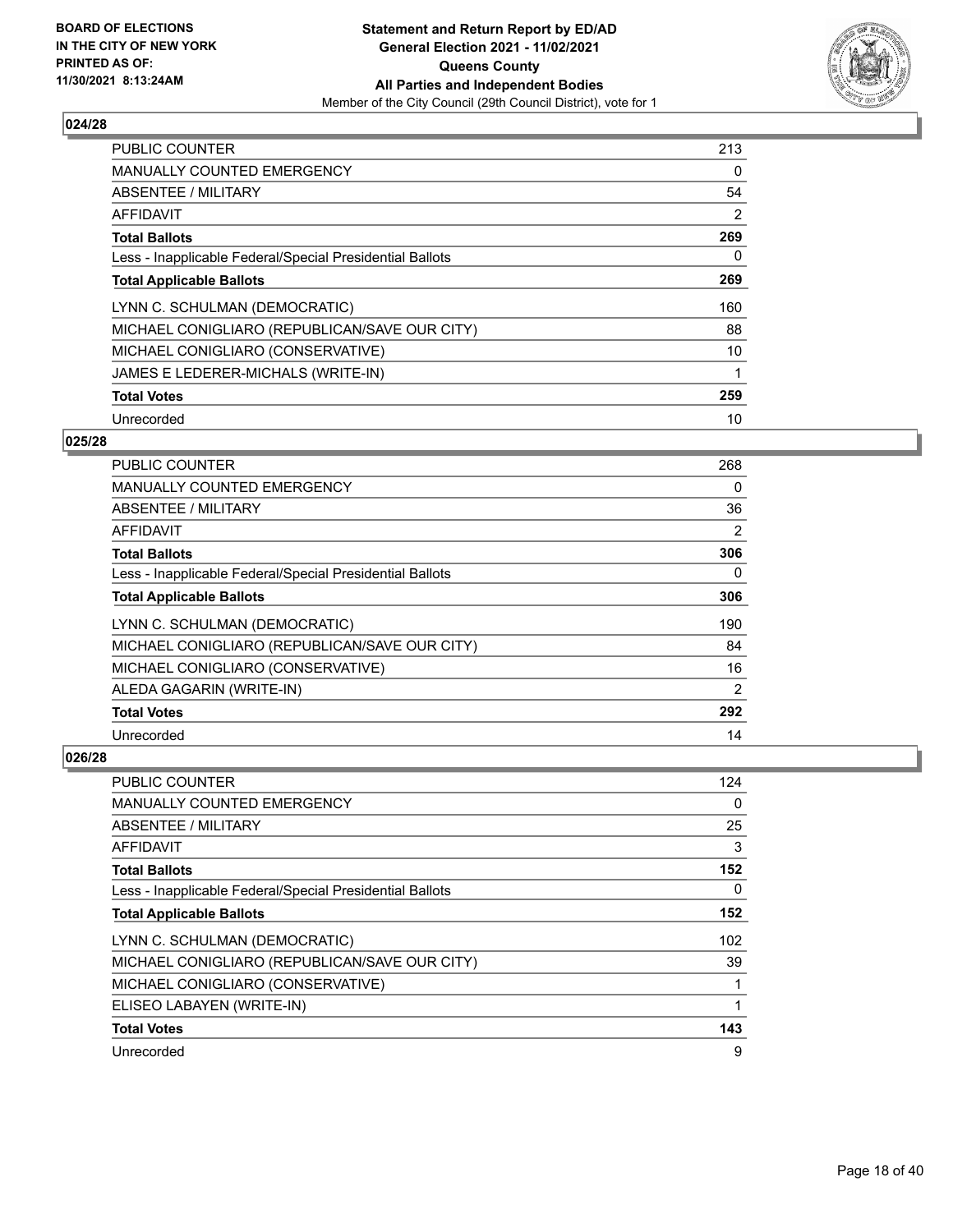

| <b>PUBLIC COUNTER</b>                                    | 153 |
|----------------------------------------------------------|-----|
| MANUALLY COUNTED EMERGENCY                               | 0   |
| ABSENTEE / MILITARY                                      | 25  |
| AFFIDAVIT                                                | 2   |
| <b>Total Ballots</b>                                     | 180 |
| Less - Inapplicable Federal/Special Presidential Ballots | 0   |
| <b>Total Applicable Ballots</b>                          | 180 |
| LYNN C. SCHULMAN (DEMOCRATIC)                            | 121 |
| MICHAEL CONIGLIARO (REPUBLICAN/SAVE OUR CITY)            | 42  |
| MICHAEL CONIGLIARO (CONSERVATIVE)                        | 6   |
| <b>Total Votes</b>                                       | 169 |
| Unrecorded                                               | 11  |

#### **028/28**

| <b>PUBLIC COUNTER</b>                                    | 331      |
|----------------------------------------------------------|----------|
| <b>MANUALLY COUNTED EMERGENCY</b>                        | 0        |
| ABSENTEE / MILITARY                                      | 62       |
| <b>AFFIDAVIT</b>                                         | 3        |
| <b>Total Ballots</b>                                     | 396      |
| Less - Inapplicable Federal/Special Presidential Ballots | $\Omega$ |
| <b>Total Applicable Ballots</b>                          | 396      |
| LYNN C. SCHULMAN (DEMOCRATIC)                            | 253      |
| MICHAEL CONIGLIARO (REPUBLICAN/SAVE OUR CITY)            | 112      |
| MICHAEL CONIGLIARO (CONSERVATIVE)                        | 16       |
| <b>Total Votes</b>                                       | 381      |
| Unrecorded                                               | 15       |

| <b>PUBLIC COUNTER</b>                                    | 299 |
|----------------------------------------------------------|-----|
| <b>MANUALLY COUNTED EMERGENCY</b>                        | 0   |
| ABSENTEE / MILITARY                                      | 32  |
| <b>AFFIDAVIT</b>                                         | 4   |
| <b>Total Ballots</b>                                     | 335 |
| Less - Inapplicable Federal/Special Presidential Ballots | 0   |
| <b>Total Applicable Ballots</b>                          | 335 |
| LYNN C. SCHULMAN (DEMOCRATIC)                            | 245 |
| MICHAEL CONIGLIARO (REPUBLICAN/SAVE OUR CITY)            | 75  |
| MICHAEL CONIGLIARO (CONSERVATIVE)                        | 9   |
| <b>Total Votes</b>                                       | 329 |
| Unrecorded                                               | 6   |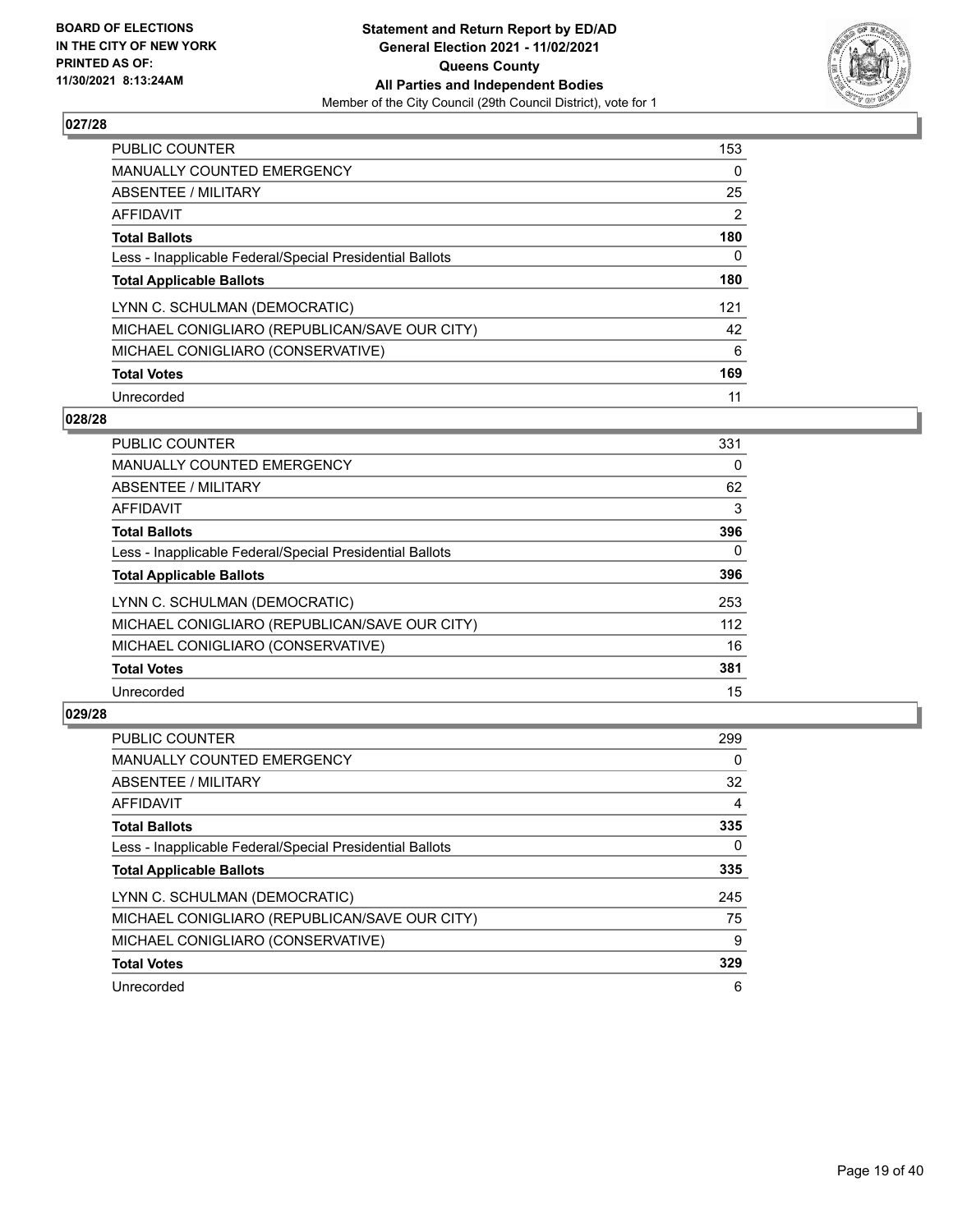

| <b>PUBLIC COUNTER</b>                                    | 241 |
|----------------------------------------------------------|-----|
| <b>MANUALLY COUNTED EMERGENCY</b>                        | 0   |
| ABSENTEE / MILITARY                                      | 41  |
| AFFIDAVIT                                                |     |
| <b>Total Ballots</b>                                     | 283 |
| Less - Inapplicable Federal/Special Presidential Ballots | 0   |
| <b>Total Applicable Ballots</b>                          | 283 |
| LYNN C. SCHULMAN (DEMOCRATIC)                            | 181 |
| MICHAEL CONIGLIARO (REPUBLICAN/SAVE OUR CITY)            | 75  |
| MICHAEL CONIGLIARO (CONSERVATIVE)                        | 10  |
| MINNIE MOUSE (WRITE-IN)                                  |     |
| <b>Total Votes</b>                                       | 267 |
| Unrecorded                                               | 16  |

# **031/28**

| <b>PUBLIC COUNTER</b>                                    | 354 |
|----------------------------------------------------------|-----|
| <b>MANUALLY COUNTED EMERGENCY</b>                        | 0   |
| ABSENTEE / MILITARY                                      | 63  |
| AFFIDAVIT                                                |     |
| <b>Total Ballots</b>                                     | 418 |
| Less - Inapplicable Federal/Special Presidential Ballots | 0   |
| <b>Total Applicable Ballots</b>                          | 418 |
| LYNN C. SCHULMAN (DEMOCRATIC)                            | 289 |
| MICHAEL CONIGLIARO (REPUBLICAN/SAVE OUR CITY)            | 112 |
| MICHAEL CONIGLIARO (CONSERVATIVE)                        | 11  |
| <b>Total Votes</b>                                       | 412 |
| Unrecorded                                               | 6   |

| PUBLIC COUNTER                                           | 203 |
|----------------------------------------------------------|-----|
| <b>MANUALLY COUNTED EMERGENCY</b>                        | 0   |
| ABSENTEE / MILITARY                                      | 19  |
| AFFIDAVIT                                                | 3   |
| <b>Total Ballots</b>                                     | 225 |
| Less - Inapplicable Federal/Special Presidential Ballots | 0   |
| <b>Total Applicable Ballots</b>                          | 225 |
| LYNN C. SCHULMAN (DEMOCRATIC)                            | 135 |
| MICHAEL CONIGLIARO (REPUBLICAN/SAVE OUR CITY)            | 75  |
| MICHAEL CONIGLIARO (CONSERVATIVE)                        | 6   |
| <b>Total Votes</b>                                       | 216 |
| Unrecorded                                               | 9   |
| 033/28 COMBINED into: 034/28                             |     |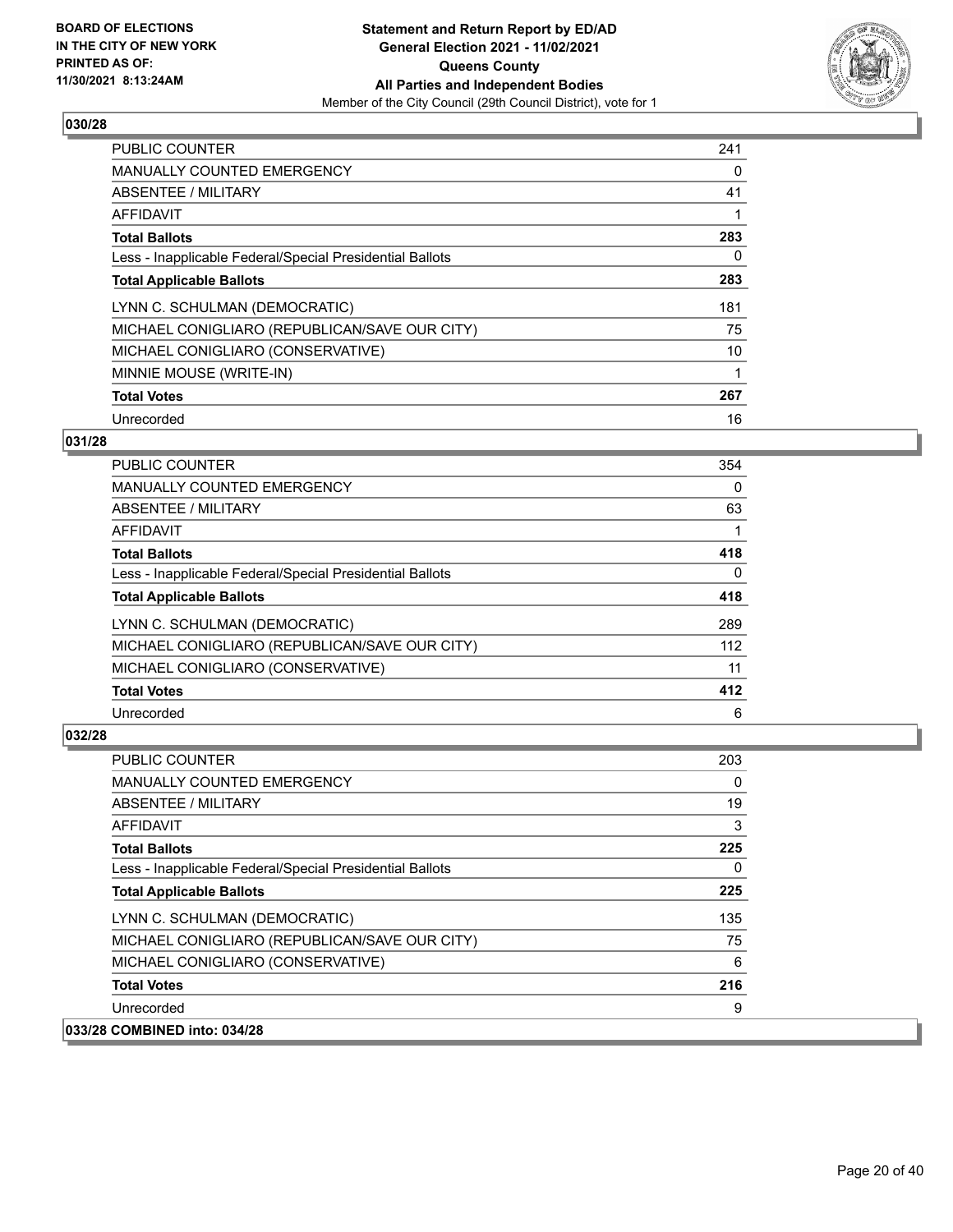

| <b>Total Votes</b>                                       | 45       |
|----------------------------------------------------------|----------|
| MICHAEL CONIGLIARO (CONSERVATIVE)                        |          |
| MICHAEL CONIGLIARO (REPUBLICAN/SAVE OUR CITY)            | 16       |
| LYNN C. SCHULMAN (DEMOCRATIC)                            | 28       |
| <b>Total Applicable Ballots</b>                          | 45       |
| Less - Inapplicable Federal/Special Presidential Ballots | $\Omega$ |
| <b>Total Ballots</b>                                     | 45       |
| AFFIDAVIT                                                | $\Omega$ |
| ABSENTEE / MILITARY                                      | 11       |
| <b>MANUALLY COUNTED EMERGENCY</b>                        | $\Omega$ |
| PUBLIC COUNTER                                           | 34       |

# **035/28**

| <b>PUBLIC COUNTER</b>                                    | 317               |
|----------------------------------------------------------|-------------------|
| <b>MANUALLY COUNTED EMERGENCY</b>                        | 0                 |
| ABSENTEE / MILITARY                                      | 51                |
| AFFIDAVIT                                                | 3                 |
| <b>Total Ballots</b>                                     | 371               |
| Less - Inapplicable Federal/Special Presidential Ballots | 0                 |
| <b>Total Applicable Ballots</b>                          | 371               |
| LYNN C. SCHULMAN (DEMOCRATIC)                            | 236               |
| MICHAEL CONIGLIARO (REPUBLICAN/SAVE OUR CITY)            | 109               |
| MICHAEL CONIGLIARO (CONSERVATIVE)                        | $12 \overline{ }$ |
| <b>WALTER WEIS (WRITE-IN)</b>                            |                   |
| <b>Total Votes</b>                                       | 358               |
| Unrecorded                                               | 13                |

| <b>PUBLIC COUNTER</b>                                    | 301      |
|----------------------------------------------------------|----------|
| <b>MANUALLY COUNTED EMERGENCY</b>                        | $\Omega$ |
| <b>ABSENTEE / MILITARY</b>                               | 46       |
| AFFIDAVIT                                                | 0        |
| <b>Total Ballots</b>                                     | 347      |
| Less - Inapplicable Federal/Special Presidential Ballots | 0        |
| <b>Total Applicable Ballots</b>                          | 347      |
| LYNN C. SCHULMAN (DEMOCRATIC)                            | 248      |
| MICHAEL CONIGLIARO (REPUBLICAN/SAVE OUR CITY)            | 87       |
| MICHAEL CONIGLIARO (CONSERVATIVE)                        | 7        |
| <b>Total Votes</b>                                       | 342      |
| Unrecorded                                               | 5        |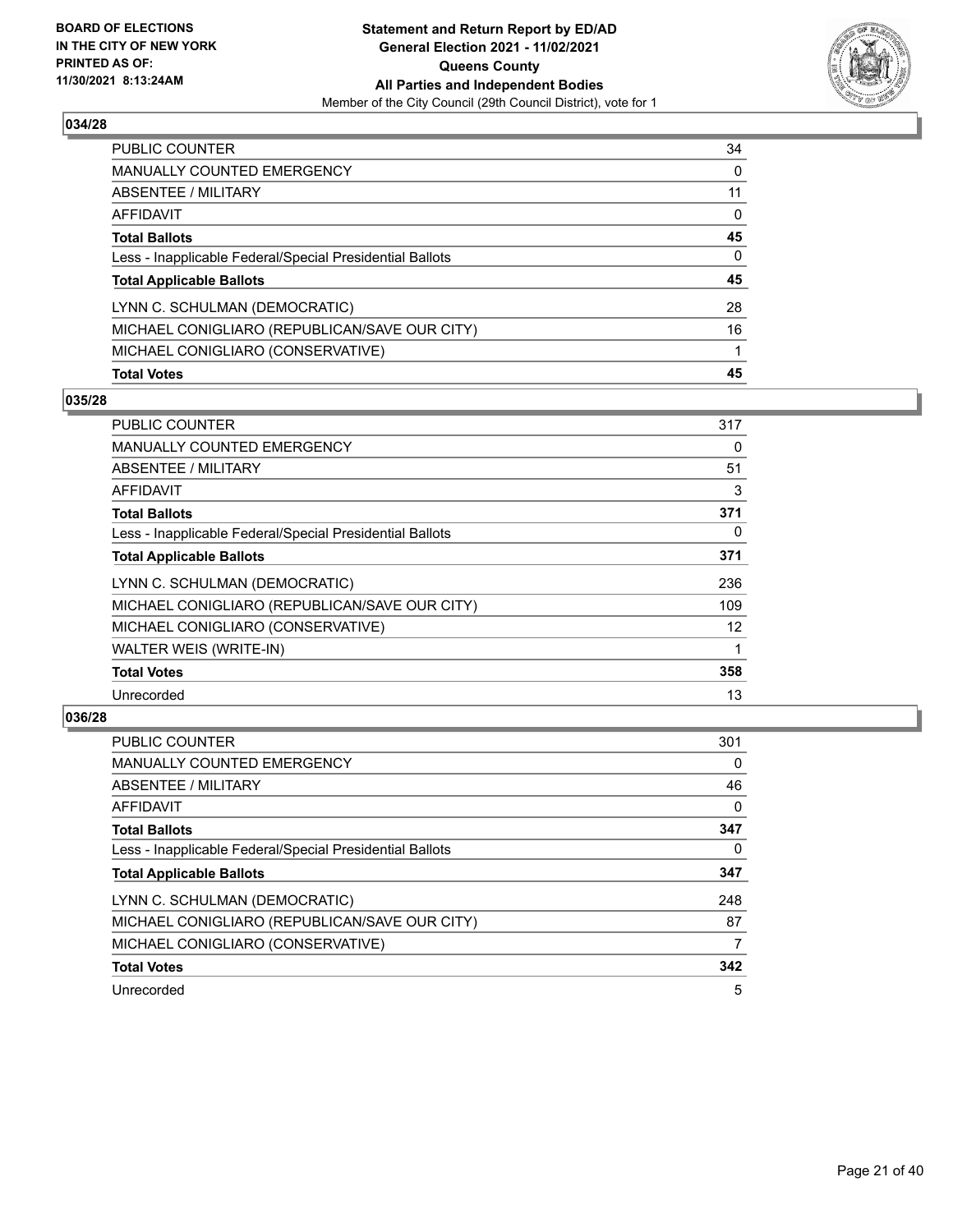

| <b>PUBLIC COUNTER</b>                                    | 247 |
|----------------------------------------------------------|-----|
| MANUALLY COUNTED EMERGENCY                               | 0   |
| ABSENTEE / MILITARY                                      | 29  |
| AFFIDAVIT                                                | 3   |
| <b>Total Ballots</b>                                     | 279 |
| Less - Inapplicable Federal/Special Presidential Ballots | 0   |
| <b>Total Applicable Ballots</b>                          | 279 |
| LYNN C. SCHULMAN (DEMOCRATIC)                            | 168 |
| MICHAEL CONIGLIARO (REPUBLICAN/SAVE OUR CITY)            | 94  |
| MICHAEL CONIGLIARO (CONSERVATIVE)                        | 7   |
| DAVID ARONOV (WRITE-IN)                                  | 1   |
| <b>Total Votes</b>                                       | 270 |
| Unrecorded                                               | 9   |

### **038/28**

| <b>PUBLIC COUNTER</b>                                    | 248 |
|----------------------------------------------------------|-----|
| <b>MANUALLY COUNTED EMERGENCY</b>                        | 0   |
| ABSENTEE / MILITARY                                      | 27  |
| <b>AFFIDAVIT</b>                                         | 2   |
| <b>Total Ballots</b>                                     | 277 |
| Less - Inapplicable Federal/Special Presidential Ballots | 0   |
| <b>Total Applicable Ballots</b>                          | 277 |
| LYNN C. SCHULMAN (DEMOCRATIC)                            | 203 |
| MICHAEL CONIGLIARO (REPUBLICAN/SAVE OUR CITY)            | 61  |
| MICHAEL CONIGLIARO (CONSERVATIVE)                        | 4   |
| <b>Total Votes</b>                                       | 268 |
| Unrecorded                                               | 9   |

| <b>PUBLIC COUNTER</b>                                    | 172 |
|----------------------------------------------------------|-----|
| <b>MANUALLY COUNTED EMERGENCY</b>                        | 0   |
| ABSENTEE / MILITARY                                      | 25  |
| AFFIDAVIT                                                |     |
| <b>Total Ballots</b>                                     | 198 |
| Less - Inapplicable Federal/Special Presidential Ballots | 0   |
| <b>Total Applicable Ballots</b>                          | 198 |
| LYNN C. SCHULMAN (DEMOCRATIC)                            | 142 |
| MICHAEL CONIGLIARO (REPUBLICAN/SAVE OUR CITY)            | 44  |
| MICHAEL CONIGLIARO (CONSERVATIVE)                        | 4   |
| <b>Total Votes</b>                                       | 190 |
| Unrecorded                                               | 8   |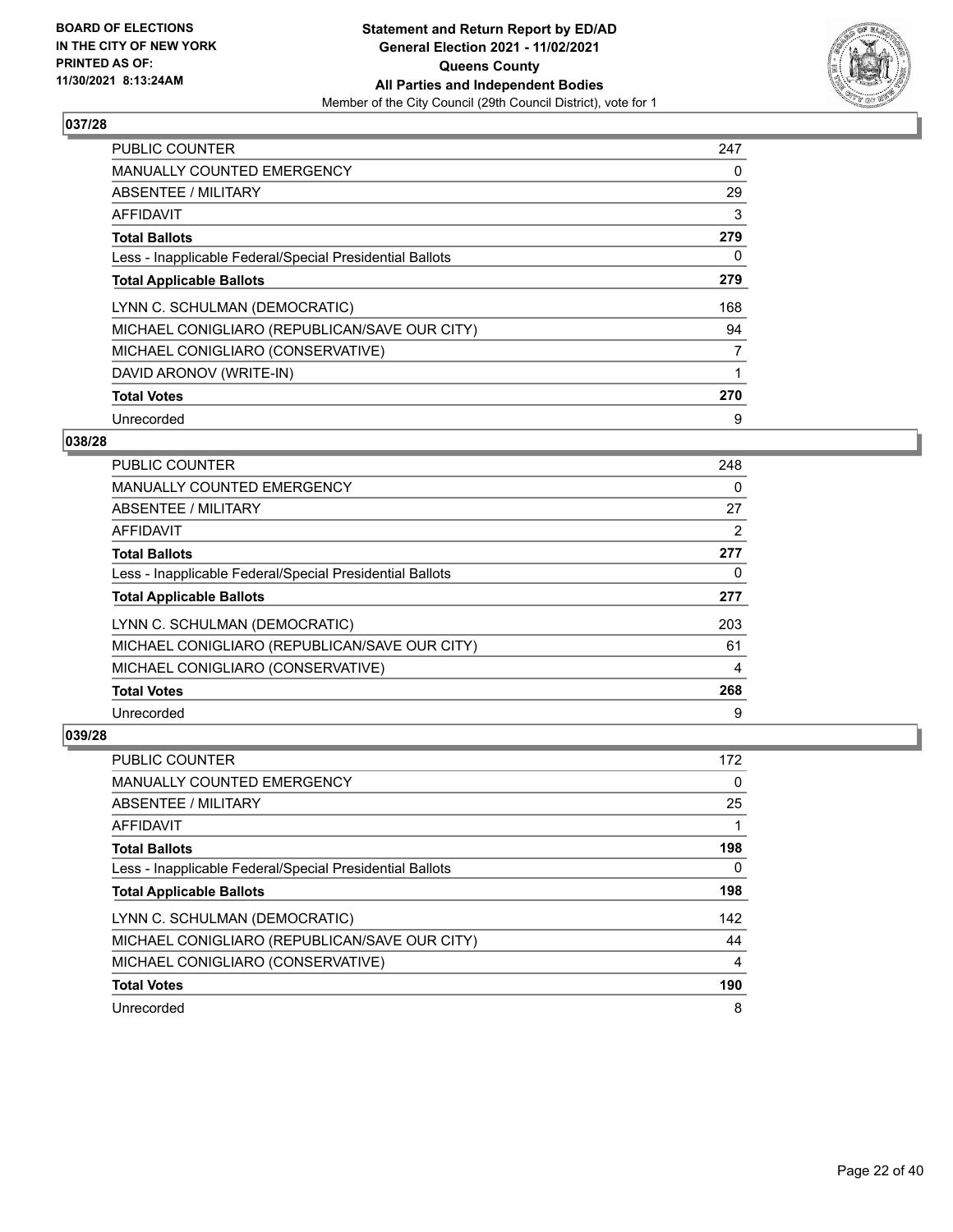

| <b>PUBLIC COUNTER</b>                                    | 270 |
|----------------------------------------------------------|-----|
| <b>MANUALLY COUNTED EMERGENCY</b>                        | 0   |
| ABSENTEE / MILITARY                                      | 34  |
| AFFIDAVIT                                                |     |
| <b>Total Ballots</b>                                     | 305 |
| Less - Inapplicable Federal/Special Presidential Ballots | 0   |
| <b>Total Applicable Ballots</b>                          | 305 |
| LYNN C. SCHULMAN (DEMOCRATIC)                            | 205 |
| MICHAEL CONIGLIARO (REPUBLICAN/SAVE OUR CITY)            | 80  |
| MICHAEL CONIGLIARO (CONSERVATIVE)                        | 7   |
| EDWIN DEJESUS (WRITE-IN)                                 | 1   |
| <b>VERNON BALANZA (WRITE-IN)</b>                         |     |
| <b>Total Votes</b>                                       | 294 |
| Unrecorded                                               | 11  |

# **041/28**

| PUBLIC COUNTER                                           | 208      |
|----------------------------------------------------------|----------|
| <b>MANUALLY COUNTED EMERGENCY</b>                        | 0        |
| ABSENTEE / MILITARY                                      | 30       |
| AFFIDAVIT                                                | $\Omega$ |
| <b>Total Ballots</b>                                     | 238      |
| Less - Inapplicable Federal/Special Presidential Ballots | 0        |
| <b>Total Applicable Ballots</b>                          | 238      |
| LYNN C. SCHULMAN (DEMOCRATIC)                            | 122      |
| MICHAEL CONIGLIARO (REPUBLICAN/SAVE OUR CITY)            | 101      |
| MICHAEL CONIGLIARO (CONSERVATIVE)                        | 8        |
| <b>Total Votes</b>                                       | 231      |
| Unrecorded                                               |          |

| <b>PUBLIC COUNTER</b>                                    | 307 |
|----------------------------------------------------------|-----|
| <b>MANUALLY COUNTED EMERGENCY</b>                        | 0   |
| ABSENTEE / MILITARY                                      | 44  |
| AFFIDAVIT                                                | 0   |
| <b>Total Ballots</b>                                     | 351 |
| Less - Inapplicable Federal/Special Presidential Ballots | 0   |
| <b>Total Applicable Ballots</b>                          | 351 |
| LYNN C. SCHULMAN (DEMOCRATIC)                            | 222 |
| MICHAEL CONIGLIARO (REPUBLICAN/SAVE OUR CITY)            | 86  |
| MICHAEL CONIGLIARO (CONSERVATIVE)                        | 20  |
| ADEDA GAGARI (WRITE-IN)                                  | 1   |
| DAVID CASAVAIS (WRITE-IN)                                | 1   |
| <b>Total Votes</b>                                       | 330 |
| Unrecorded                                               | 21  |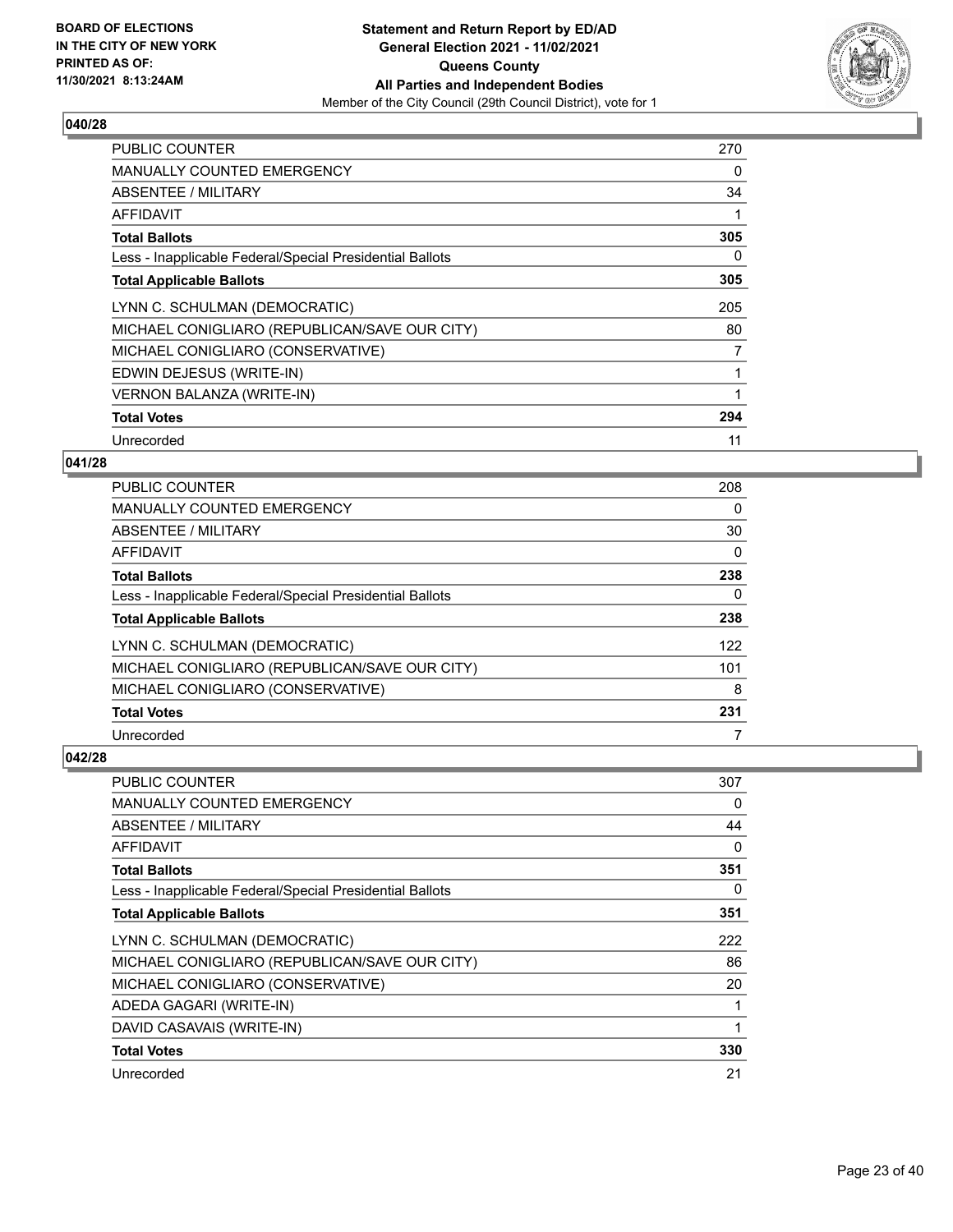

| <b>PUBLIC COUNTER</b>                                    | 250      |
|----------------------------------------------------------|----------|
| <b>MANUALLY COUNTED EMERGENCY</b>                        | $\Omega$ |
| ABSENTEE / MILITARY                                      | 46       |
| AFFIDAVIT                                                | $\Omega$ |
| <b>Total Ballots</b>                                     | 296      |
| Less - Inapplicable Federal/Special Presidential Ballots | 0        |
| <b>Total Applicable Ballots</b>                          | 296      |
| LYNN C. SCHULMAN (DEMOCRATIC)                            | 184      |
| MICHAEL CONIGLIARO (REPUBLICAN/SAVE OUR CITY)            | 92       |
| MICHAEL CONIGLIARO (CONSERVATIVE)                        | 8        |
| <b>Total Votes</b>                                       | 284      |
| Unrecorded                                               | 12       |

#### **044/28**

| <b>PUBLIC COUNTER</b>                                    | 129      |
|----------------------------------------------------------|----------|
| <b>MANUALLY COUNTED EMERGENCY</b>                        | $\Omega$ |
| ABSENTEE / MILITARY                                      | 32       |
| <b>AFFIDAVIT</b>                                         |          |
| <b>Total Ballots</b>                                     | 162      |
| Less - Inapplicable Federal/Special Presidential Ballots | 0        |
| <b>Total Applicable Ballots</b>                          | 162      |
| LYNN C. SCHULMAN (DEMOCRATIC)                            | 97       |
| MICHAEL CONIGLIARO (REPUBLICAN/SAVE OUR CITY)            | 58       |
| MICHAEL CONIGLIARO (CONSERVATIVE)                        | 3        |
| <b>Total Votes</b>                                       | 158      |
| Unrecorded                                               | 4        |

| <b>PUBLIC COUNTER</b>                                    | 233 |
|----------------------------------------------------------|-----|
| <b>MANUALLY COUNTED EMERGENCY</b>                        | 0   |
| ABSENTEE / MILITARY                                      | 46  |
| <b>AFFIDAVIT</b>                                         | 5   |
| <b>Total Ballots</b>                                     | 284 |
| Less - Inapplicable Federal/Special Presidential Ballots | 0   |
| <b>Total Applicable Ballots</b>                          | 284 |
| LYNN C. SCHULMAN (DEMOCRATIC)                            | 162 |
| MICHAEL CONIGLIARO (REPUBLICAN/SAVE OUR CITY)            | 106 |
| MICHAEL CONIGLIARO (CONSERVATIVE)                        | 6   |
| <b>Total Votes</b>                                       | 274 |
| Unrecorded                                               | 10  |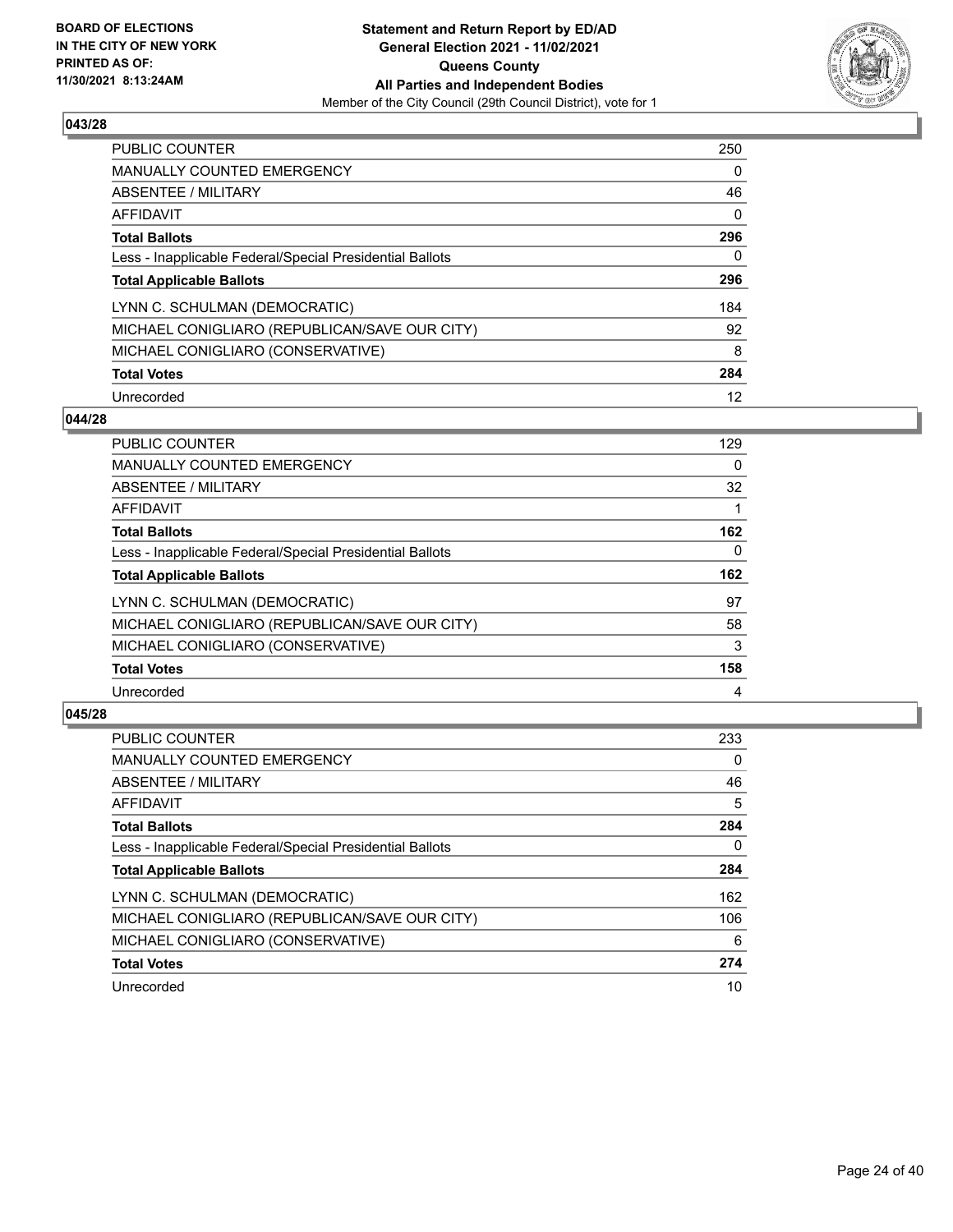

| <b>PUBLIC COUNTER</b>                                    | 199            |
|----------------------------------------------------------|----------------|
| <b>MANUALLY COUNTED EMERGENCY</b>                        | 0              |
| ABSENTEE / MILITARY                                      | 23             |
| AFFIDAVIT                                                | $\overline{2}$ |
| <b>Total Ballots</b>                                     | 224            |
| Less - Inapplicable Federal/Special Presidential Ballots | 0              |
| <b>Total Applicable Ballots</b>                          | 224            |
| LYNN C. SCHULMAN (DEMOCRATIC)                            | 133            |
| MICHAEL CONIGLIARO (REPUBLICAN/SAVE OUR CITY)            | 76             |
| MICHAEL CONIGLIARO (CONSERVATIVE)                        | 5              |
| TED GRANT (WRITE-IN)                                     | 1              |
| <b>Total Votes</b>                                       | 215            |
| Unrecorded                                               | 9              |

# **047/28**

| PUBLIC COUNTER                                           | 385 |
|----------------------------------------------------------|-----|
| <b>MANUALLY COUNTED EMERGENCY</b>                        | 0   |
| ABSENTEE / MILITARY                                      | 41  |
| AFFIDAVIT                                                | 2   |
| <b>Total Ballots</b>                                     | 428 |
| Less - Inapplicable Federal/Special Presidential Ballots | 0   |
| <b>Total Applicable Ballots</b>                          | 428 |
| LYNN C. SCHULMAN (DEMOCRATIC)                            | 275 |
| MICHAEL CONIGLIARO (REPUBLICAN/SAVE OUR CITY)            | 119 |
| MICHAEL CONIGLIARO (CONSERVATIVE)                        | 17  |
| DANIEL MORSE (WRITE-IN)                                  | 1   |
| DOUGLAS SHAPIRO (WRITE-IN)                               | 2   |
| <b>Total Votes</b>                                       | 414 |
| Unrecorded                                               | 14  |

| PUBLIC COUNTER                                           | 355 |
|----------------------------------------------------------|-----|
| <b>MANUALLY COUNTED EMERGENCY</b>                        | 0   |
| ABSENTEE / MILITARY                                      | 46  |
| AFFIDAVIT                                                |     |
| <b>Total Ballots</b>                                     | 402 |
| Less - Inapplicable Federal/Special Presidential Ballots | 0   |
| <b>Total Applicable Ballots</b>                          | 402 |
| LYNN C. SCHULMAN (DEMOCRATIC)                            | 268 |
| MICHAEL CONIGLIARO (REPUBLICAN/SAVE OUR CITY)            | 114 |
| MICHAEL CONIGLIARO (CONSERVATIVE)                        | 8   |
| <b>Total Votes</b>                                       | 390 |
| Unrecorded                                               | 12  |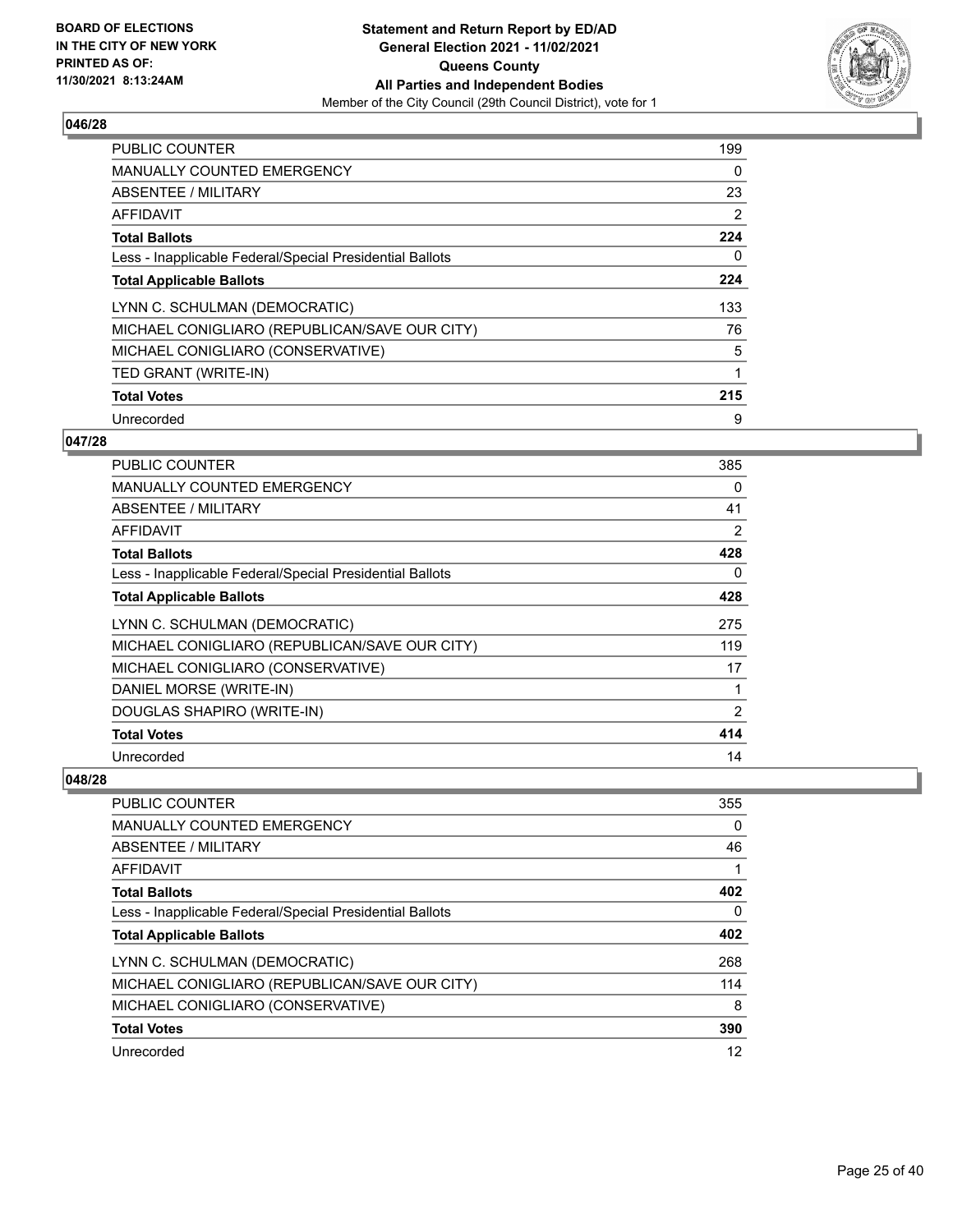

| <b>PUBLIC COUNTER</b>                                    | 204 |
|----------------------------------------------------------|-----|
| <b>MANUALLY COUNTED EMERGENCY</b>                        | 0   |
| ABSENTEE / MILITARY                                      | 14  |
| AFFIDAVIT                                                | 0   |
| <b>Total Ballots</b>                                     | 218 |
| Less - Inapplicable Federal/Special Presidential Ballots | 0   |
| <b>Total Applicable Ballots</b>                          | 218 |
| LYNN C. SCHULMAN (DEMOCRATIC)                            | 126 |
| MICHAEL CONIGLIARO (REPUBLICAN/SAVE OUR CITY)            | 75  |
| MICHAEL CONIGLIARO (CONSERVATIVE)                        | 7   |
| <b>Total Votes</b>                                       | 208 |
| Unrecorded                                               | 10  |

#### **050/28**

| 222      |
|----------|
| $\Omega$ |
| 32       |
|          |
| 255      |
| $\Omega$ |
| 255      |
| 157      |
| 76       |
| 5        |
| 238      |
| 17       |
|          |

| <b>PUBLIC COUNTER</b>                                    | 241 |
|----------------------------------------------------------|-----|
| <b>MANUALLY COUNTED EMERGENCY</b>                        | 0   |
| ABSENTEE / MILITARY                                      | 19  |
| AFFIDAVIT                                                |     |
| <b>Total Ballots</b>                                     | 261 |
| Less - Inapplicable Federal/Special Presidential Ballots | 0   |
| <b>Total Applicable Ballots</b>                          | 261 |
| LYNN C. SCHULMAN (DEMOCRATIC)                            | 135 |
| MICHAEL CONIGLIARO (REPUBLICAN/SAVE OUR CITY)            | 101 |
| MICHAEL CONIGLIARO (CONSERVATIVE)                        | 11  |
| ROY REECE (WRITE-IN)                                     | 2   |
| <b>Total Votes</b>                                       | 249 |
| Unrecorded                                               | 12  |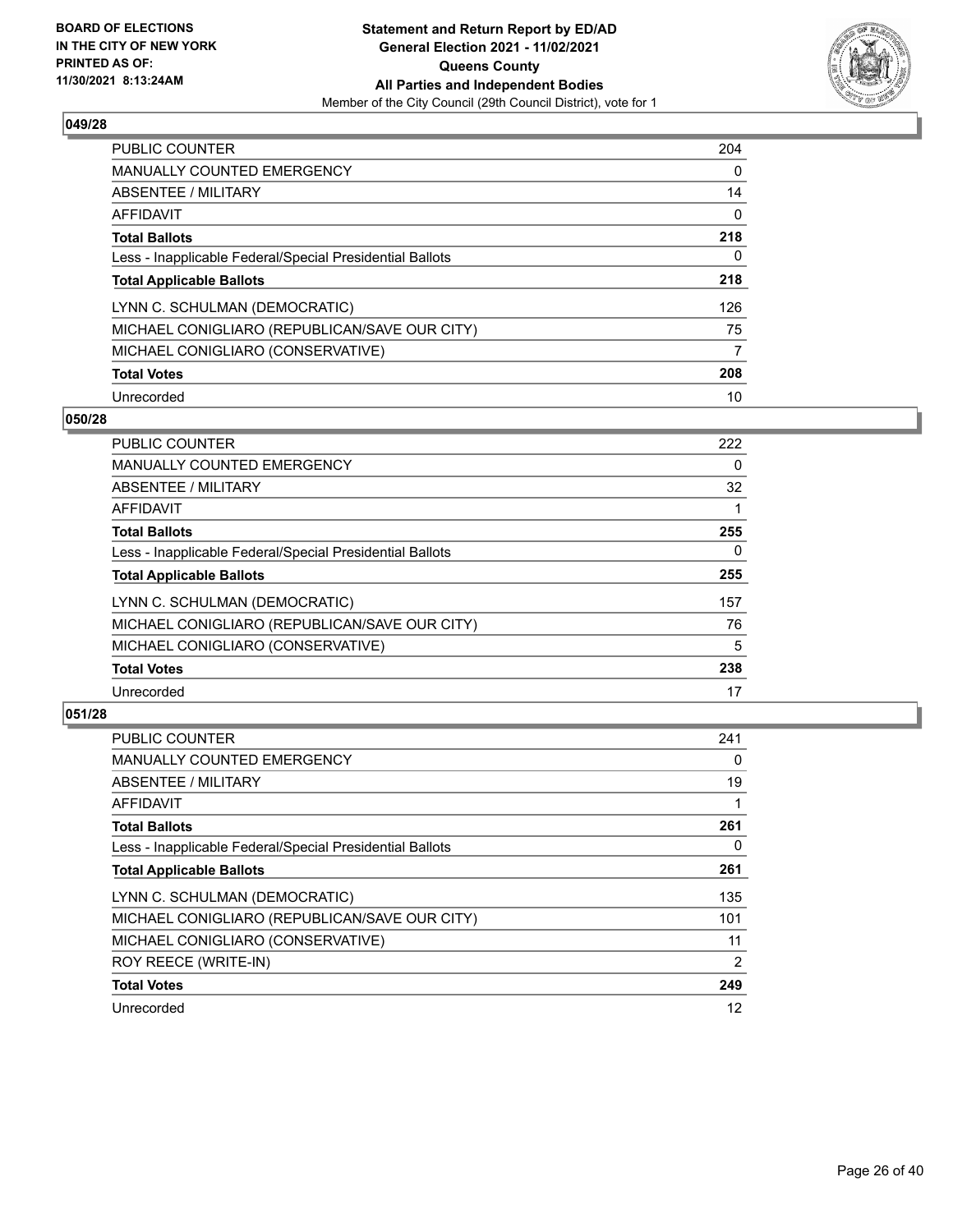

| <b>PUBLIC COUNTER</b>                                    | 83 |
|----------------------------------------------------------|----|
| <b>MANUALLY COUNTED EMERGENCY</b>                        | 0  |
| ABSENTEE / MILITARY                                      | 13 |
| AFFIDAVIT                                                | 2  |
| <b>Total Ballots</b>                                     | 98 |
| Less - Inapplicable Federal/Special Presidential Ballots | 0  |
| <b>Total Applicable Ballots</b>                          | 98 |
| LYNN C. SCHULMAN (DEMOCRATIC)                            | 40 |
| MICHAEL CONIGLIARO (REPUBLICAN/SAVE OUR CITY)            | 45 |
| MICHAEL CONIGLIARO (CONSERVATIVE)                        | 6  |
| <b>Total Votes</b>                                       | 91 |
| Unrecorded                                               | 7  |

#### **053/28**

| <b>PUBLIC COUNTER</b>                                    | 189      |
|----------------------------------------------------------|----------|
| MANUALLY COUNTED EMERGENCY                               | $\Omega$ |
| ABSENTEE / MILITARY                                      | 24       |
| <b>AFFIDAVIT</b>                                         |          |
| <b>Total Ballots</b>                                     | 214      |
| Less - Inapplicable Federal/Special Presidential Ballots | $\Omega$ |
| <b>Total Applicable Ballots</b>                          | 214      |
| LYNN C. SCHULMAN (DEMOCRATIC)                            | 96       |
| MICHAEL CONIGLIARO (REPUBLICAN/SAVE OUR CITY)            | 102      |
| MICHAEL CONIGLIARO (CONSERVATIVE)                        | 7        |
| <b>Total Votes</b>                                       | 205      |
| Unrecorded                                               | 9        |

| <b>PUBLIC COUNTER</b>                                    | 124      |
|----------------------------------------------------------|----------|
| <b>MANUALLY COUNTED EMERGENCY</b>                        | 0        |
| ABSENTEE / MILITARY                                      | 24       |
| AFFIDAVIT                                                |          |
| <b>Total Ballots</b>                                     | 149      |
| Less - Inapplicable Federal/Special Presidential Ballots | $\Omega$ |
| <b>Total Applicable Ballots</b>                          | 149      |
| LYNN C. SCHULMAN (DEMOCRATIC)                            | 92       |
| MICHAEL CONIGLIARO (REPUBLICAN/SAVE OUR CITY)            | 49       |
| MICHAEL CONIGLIARO (CONSERVATIVE)                        | 2        |
| <b>Total Votes</b>                                       | 143      |
| Unrecorded                                               | 6        |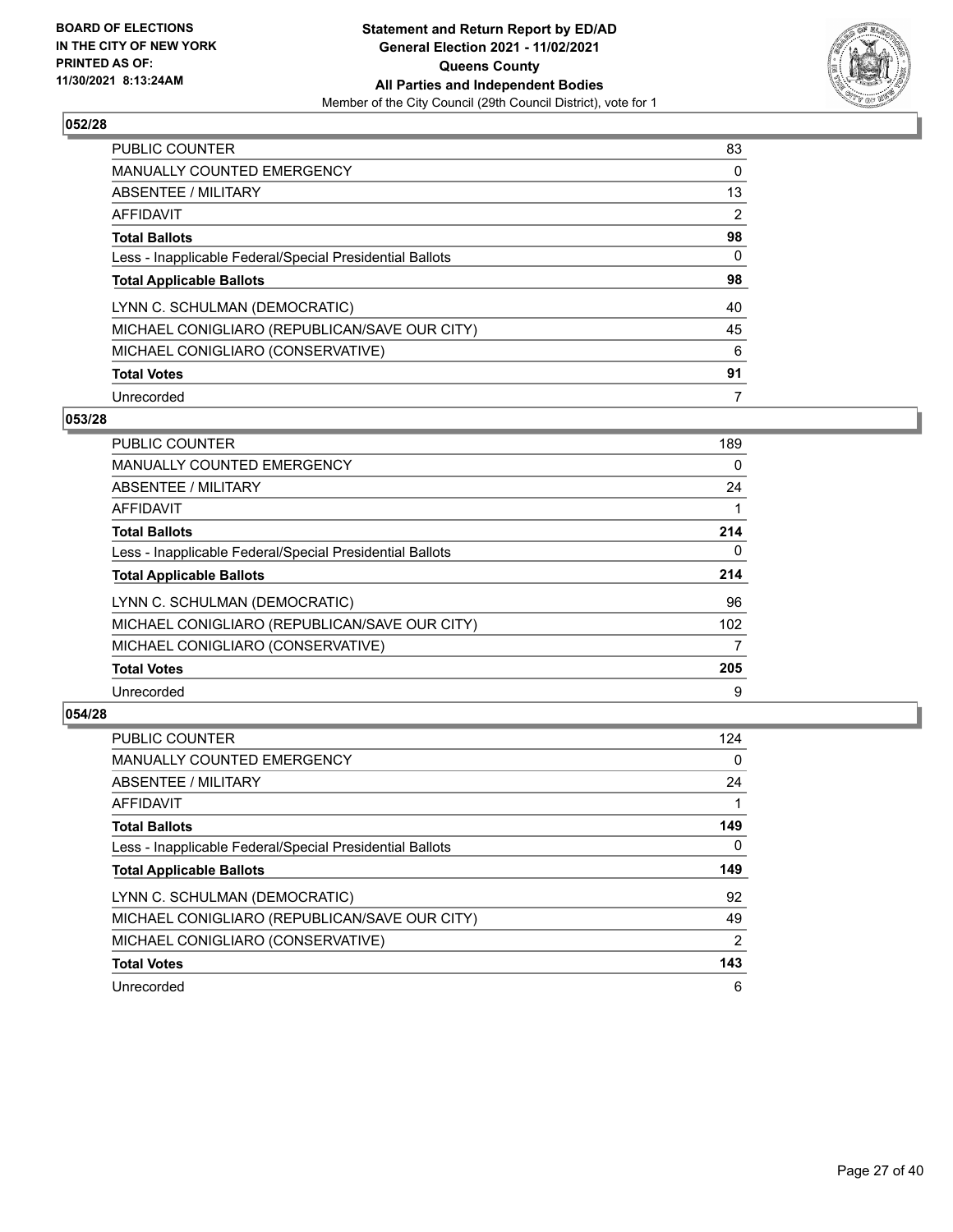

| <b>PUBLIC COUNTER</b>                                    | 115 |
|----------------------------------------------------------|-----|
| <b>MANUALLY COUNTED EMERGENCY</b>                        | 0   |
| ABSENTEE / MILITARY                                      | 6   |
| AFFIDAVIT                                                | 1   |
| <b>Total Ballots</b>                                     | 122 |
| Less - Inapplicable Federal/Special Presidential Ballots | 0   |
| <b>Total Applicable Ballots</b>                          | 122 |
| LYNN C. SCHULMAN (DEMOCRATIC)                            | 58  |
| MICHAEL CONIGLIARO (REPUBLICAN/SAVE OUR CITY)            | 56  |
| MICHAEL CONIGLIARO (CONSERVATIVE)                        | 4   |
| <b>Total Votes</b>                                       | 118 |
|                                                          |     |

#### **056/28**

| <b>PUBLIC COUNTER</b>                                    | 284 |
|----------------------------------------------------------|-----|
| MANUALLY COUNTED EMERGENCY                               | 0   |
| ABSENTEE / MILITARY                                      | 18  |
| AFFIDAVIT                                                |     |
| <b>Total Ballots</b>                                     | 303 |
| Less - Inapplicable Federal/Special Presidential Ballots | 0   |
| <b>Total Applicable Ballots</b>                          | 303 |
| LYNN C. SCHULMAN (DEMOCRATIC)                            | 185 |
| MICHAEL CONIGLIARO (REPUBLICAN/SAVE OUR CITY)            | 97  |
| MICHAEL CONIGLIARO (CONSERVATIVE)                        | 8   |
| SANDRA UNG (WRITE-IN)                                    | 1   |
| <b>Total Votes</b>                                       | 291 |
| Unrecorded                                               | 12  |

| PUBLIC COUNTER                                           | 150 |
|----------------------------------------------------------|-----|
| <b>MANUALLY COUNTED EMERGENCY</b>                        | 0   |
| ABSENTEE / MILITARY                                      | 10  |
| AFFIDAVIT                                                | 0   |
| <b>Total Ballots</b>                                     | 160 |
| Less - Inapplicable Federal/Special Presidential Ballots | 0   |
| <b>Total Applicable Ballots</b>                          | 160 |
| LYNN C. SCHULMAN (DEMOCRATIC)                            | 94  |
|                                                          |     |
| MICHAEL CONIGLIARO (REPUBLICAN/SAVE OUR CITY)            | 57  |
| MICHAEL CONIGLIARO (CONSERVATIVE)                        | 5   |
| <b>Total Votes</b>                                       | 156 |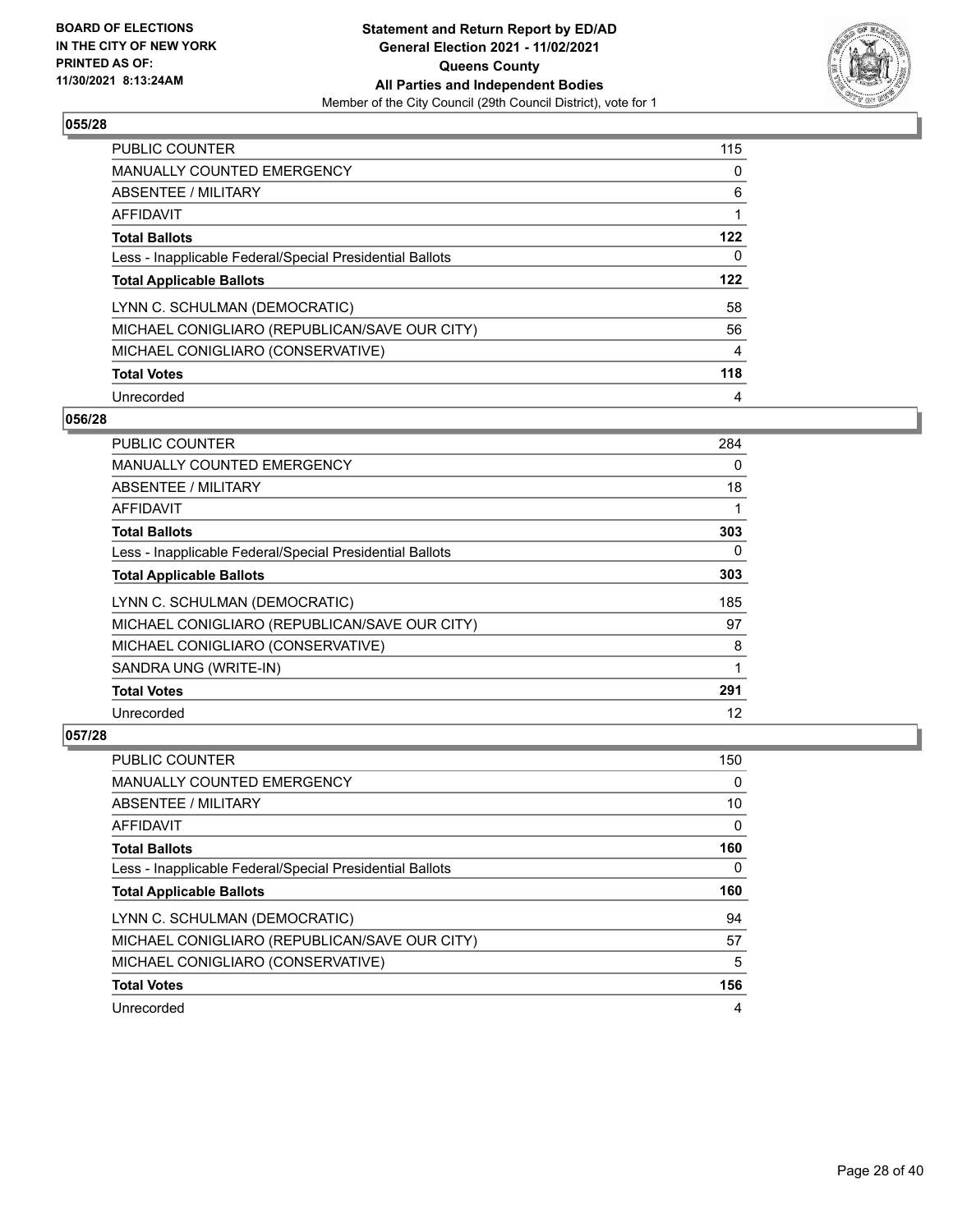

| <b>PUBLIC COUNTER</b>                                    | 166 |
|----------------------------------------------------------|-----|
| <b>MANUALLY COUNTED EMERGENCY</b>                        | 0   |
| ABSENTEE / MILITARY                                      | 21  |
| AFFIDAVIT                                                |     |
| <b>Total Ballots</b>                                     | 188 |
| Less - Inapplicable Federal/Special Presidential Ballots | 0   |
| <b>Total Applicable Ballots</b>                          | 188 |
| LYNN C. SCHULMAN (DEMOCRATIC)                            | 110 |
| MICHAEL CONIGLIARO (REPUBLICAN/SAVE OUR CITY)            | 61  |
| MICHAEL CONIGLIARO (CONSERVATIVE)                        | 4   |
| <b>Total Votes</b>                                       | 175 |
| Unrecorded                                               | 13  |

#### **059/28**

| <b>PUBLIC COUNTER</b>                                    | 22             |
|----------------------------------------------------------|----------------|
| <b>MANUALLY COUNTED EMERGENCY</b>                        | $\Omega$       |
| ABSENTEE / MILITARY                                      | $\overline{2}$ |
| AFFIDAVIT                                                | $\Omega$       |
| <b>Total Ballots</b>                                     | 24             |
| Less - Inapplicable Federal/Special Presidential Ballots | $\Omega$       |
| <b>Total Applicable Ballots</b>                          | 24             |
| LYNN C. SCHULMAN (DEMOCRATIC)                            | 15             |
| MICHAEL CONIGLIARO (REPUBLICAN/SAVE OUR CITY)            | 5              |
| MICHAEL CONIGLIARO (CONSERVATIVE)                        | $\overline{2}$ |
| <b>Total Votes</b>                                       | 22             |
| Unrecorded                                               | 2              |

| <b>PUBLIC COUNTER</b>                                    | 145      |
|----------------------------------------------------------|----------|
| <b>MANUALLY COUNTED EMERGENCY</b>                        | 0        |
| ABSENTEE / MILITARY                                      | 8        |
| AFFIDAVIT                                                | 1        |
| <b>Total Ballots</b>                                     | 154      |
| Less - Inapplicable Federal/Special Presidential Ballots | $\Omega$ |
| <b>Total Applicable Ballots</b>                          | 154      |
| LYNN C. SCHULMAN (DEMOCRATIC)                            | 87       |
| MICHAEL CONIGLIARO (REPUBLICAN/SAVE OUR CITY)            | 48       |
| MICHAEL CONIGLIARO (CONSERVATIVE)                        | 10       |
| HORATIO MITIEA (WRITE-IN)                                |          |
| <b>Total Votes</b>                                       | 146      |
| Unrecorded                                               | 8        |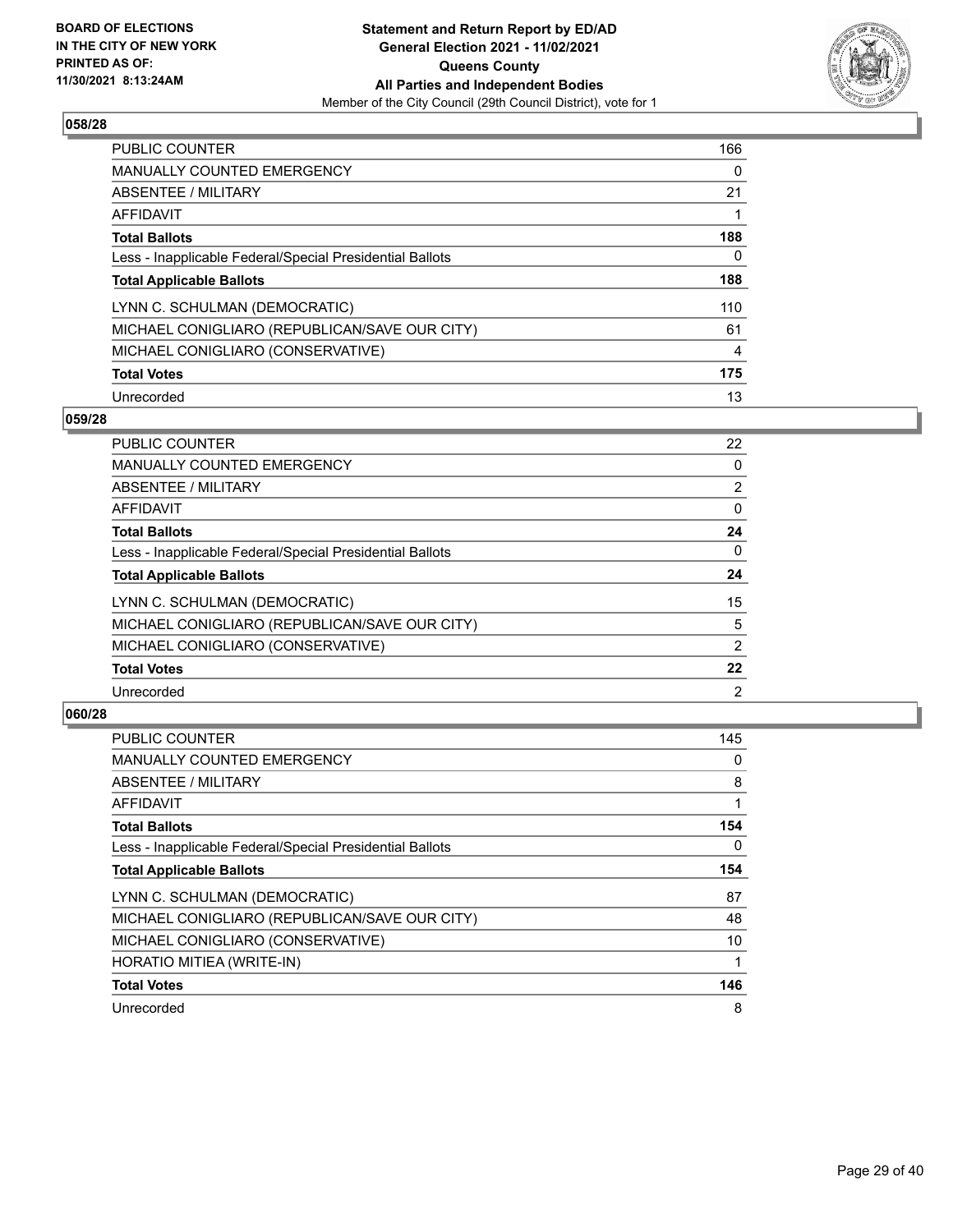

| <b>PUBLIC COUNTER</b>                                    | 251 |
|----------------------------------------------------------|-----|
| <b>MANUALLY COUNTED EMERGENCY</b>                        | 0   |
| ABSENTEE / MILITARY                                      | 28  |
| AFFIDAVIT                                                | 0   |
| <b>Total Ballots</b>                                     | 279 |
| Less - Inapplicable Federal/Special Presidential Ballots | 0   |
| <b>Total Applicable Ballots</b>                          | 279 |
| LYNN C. SCHULMAN (DEMOCRATIC)                            | 123 |
| MICHAEL CONIGLIARO (REPUBLICAN/SAVE OUR CITY)            | 131 |
| MICHAEL CONIGLIARO (CONSERVATIVE)                        | 12  |
| <b>Total Votes</b>                                       | 266 |
| Unrecorded                                               | 13  |

#### **062/28**

| <b>PUBLIC COUNTER</b>                                    | 181      |
|----------------------------------------------------------|----------|
| <b>MANUALLY COUNTED EMERGENCY</b>                        | $\Omega$ |
| ABSENTEE / MILITARY                                      | 16       |
| <b>AFFIDAVIT</b>                                         | 2        |
| <b>Total Ballots</b>                                     | 199      |
| Less - Inapplicable Federal/Special Presidential Ballots | $\Omega$ |
| <b>Total Applicable Ballots</b>                          | 199      |
| LYNN C. SCHULMAN (DEMOCRATIC)                            | 81       |
| MICHAEL CONIGLIARO (REPUBLICAN/SAVE OUR CITY)            | 95       |
| MICHAEL CONIGLIARO (CONSERVATIVE)                        | 7        |
| <b>Total Votes</b>                                       | 183      |
| Unrecorded                                               | 16       |

| <b>PUBLIC COUNTER</b>                                    | 249            |
|----------------------------------------------------------|----------------|
| <b>MANUALLY COUNTED EMERGENCY</b>                        | $\Omega$       |
| ABSENTEE / MILITARY                                      | 29             |
| <b>AFFIDAVIT</b>                                         | $\overline{2}$ |
| <b>Total Ballots</b>                                     | 280            |
| Less - Inapplicable Federal/Special Presidential Ballots | 0              |
| <b>Total Applicable Ballots</b>                          | 280            |
| LYNN C. SCHULMAN (DEMOCRATIC)                            | 157            |
| MICHAEL CONIGLIARO (REPUBLICAN/SAVE OUR CITY)            | 112            |
| MICHAEL CONIGLIARO (CONSERVATIVE)                        | 4              |
| <b>Total Votes</b>                                       | 273            |
| Unrecorded                                               |                |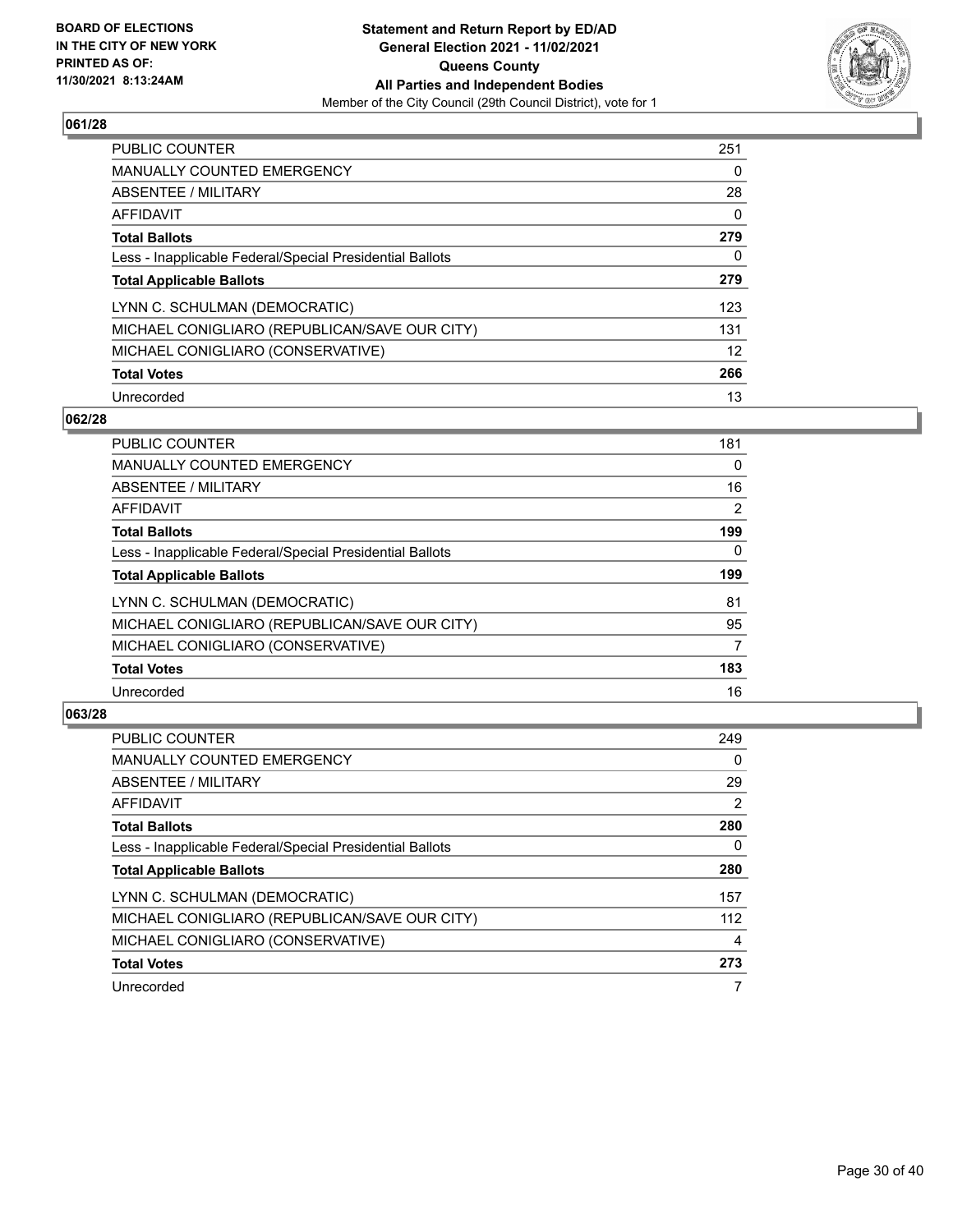

| <b>PUBLIC COUNTER</b>                                    | 202 |
|----------------------------------------------------------|-----|
| MANUALLY COUNTED EMERGENCY                               | 0   |
| ABSENTEE / MILITARY                                      | 21  |
| AFFIDAVIT                                                |     |
| <b>Total Ballots</b>                                     | 224 |
| Less - Inapplicable Federal/Special Presidential Ballots | 0   |
| <b>Total Applicable Ballots</b>                          | 224 |
| LYNN C. SCHULMAN (DEMOCRATIC)                            | 94  |
| MICHAEL CONIGLIARO (REPUBLICAN/SAVE OUR CITY)            | 107 |
| MICHAEL CONIGLIARO (CONSERVATIVE)                        | 15  |
| UNATTRIBUTABLE WRITE-IN (WRITE-IN)                       | 1   |
| <b>Total Votes</b>                                       | 217 |
| Unrecorded                                               |     |

# **065/28**

| <b>PUBLIC COUNTER</b>                                    | 294      |
|----------------------------------------------------------|----------|
| <b>MANUALLY COUNTED EMERGENCY</b>                        | 0        |
| ABSENTEE / MILITARY                                      | 28       |
| AFFIDAVIT                                                |          |
| <b>Total Ballots</b>                                     | 323      |
| Less - Inapplicable Federal/Special Presidential Ballots | $\Omega$ |
| <b>Total Applicable Ballots</b>                          | 323      |
| LYNN C. SCHULMAN (DEMOCRATIC)                            | 157      |
| MICHAEL CONIGLIARO (REPUBLICAN/SAVE OUR CITY)            | 139      |
| MICHAEL CONIGLIARO (CONSERVATIVE)                        | 12       |
| <b>Total Votes</b>                                       | 308      |
| Unrecorded                                               | 15       |

| <b>PUBLIC COUNTER</b>                                    | 337 |
|----------------------------------------------------------|-----|
| <b>MANUALLY COUNTED EMERGENCY</b>                        | 0   |
| ABSENTEE / MILITARY                                      | 27  |
| AFFIDAVIT                                                | 3   |
| <b>Total Ballots</b>                                     | 367 |
| Less - Inapplicable Federal/Special Presidential Ballots | 0   |
| <b>Total Applicable Ballots</b>                          | 367 |
| LYNN C. SCHULMAN (DEMOCRATIC)                            | 184 |
| MICHAEL CONIGLIARO (REPUBLICAN/SAVE OUR CITY)            | 158 |
| MICHAEL CONIGLIARO (CONSERVATIVE)                        | 14  |
| <b>Total Votes</b>                                       | 356 |
| Unrecorded                                               | 11  |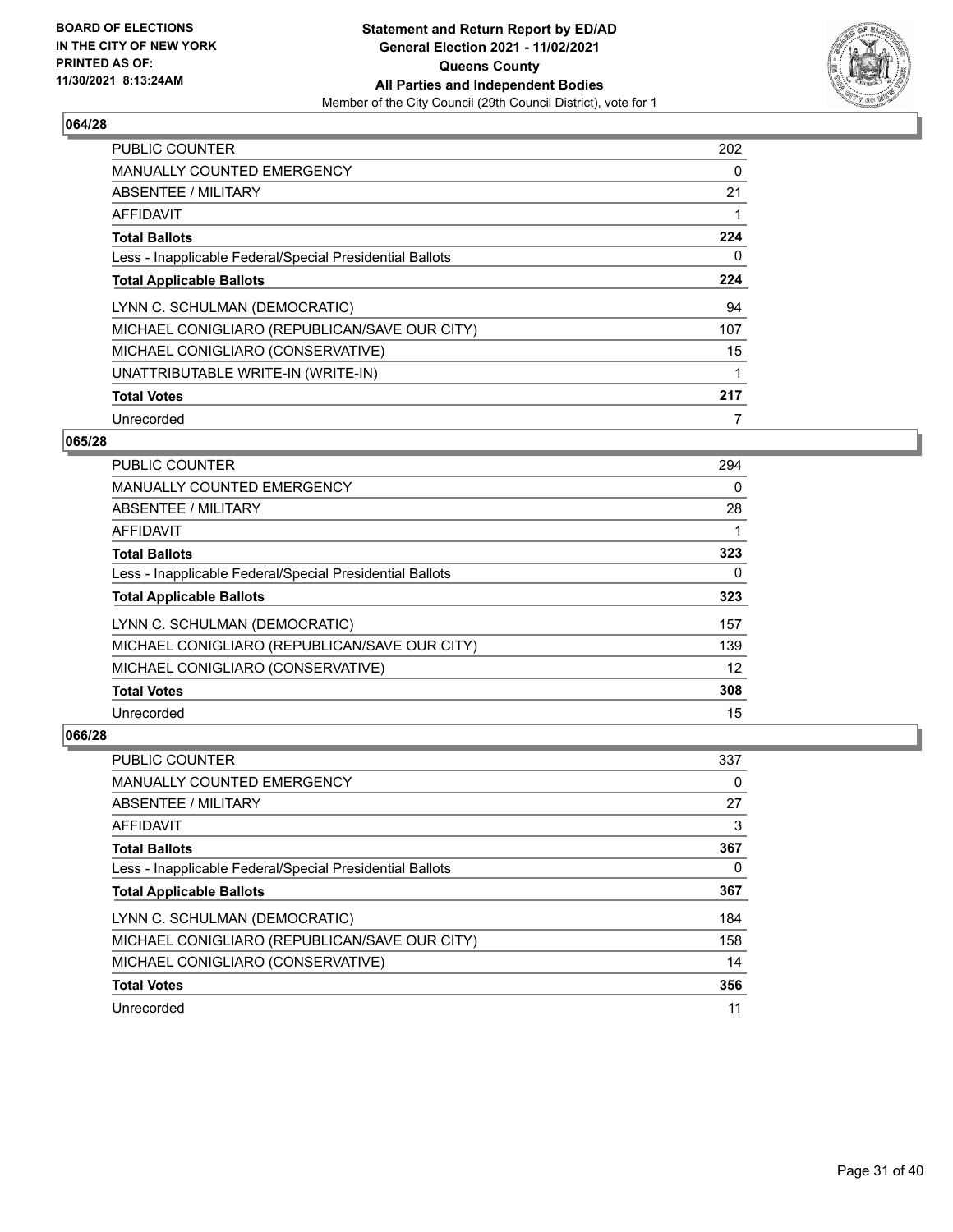

| PUBLIC COUNTER                                           | 354 |
|----------------------------------------------------------|-----|
| <b>MANUALLY COUNTED EMERGENCY</b>                        | 0   |
| ABSENTEE / MILITARY                                      | 37  |
| AFFIDAVIT                                                | 3   |
| <b>Total Ballots</b>                                     | 394 |
| Less - Inapplicable Federal/Special Presidential Ballots | 0   |
| <b>Total Applicable Ballots</b>                          | 394 |
| LYNN C. SCHULMAN (DEMOCRATIC)                            | 208 |
| MICHAEL CONIGLIARO (REPUBLICAN/SAVE OUR CITY)            | 164 |
| MICHAEL CONIGLIARO (CONSERVATIVE)                        | 9   |
| ALEDA GAGARIN (WRITE-IN)                                 |     |
| <b>Total Votes</b>                                       | 382 |
| Unrecorded                                               | 12  |

### **068/28**

| <b>PUBLIC COUNTER</b>                                    | 376      |
|----------------------------------------------------------|----------|
| MANUALLY COUNTED EMERGENCY                               | $\Omega$ |
| ABSENTEE / MILITARY                                      | 33       |
| AFFIDAVIT                                                | $\Omega$ |
| <b>Total Ballots</b>                                     | 409      |
| Less - Inapplicable Federal/Special Presidential Ballots | $\Omega$ |
| <b>Total Applicable Ballots</b>                          | 409      |
| LYNN C. SCHULMAN (DEMOCRATIC)                            | 204      |
| MICHAEL CONIGLIARO (REPUBLICAN/SAVE OUR CITY)            | 173      |
| MICHAEL CONIGLIARO (CONSERVATIVE)                        | 13       |
| WILLIAM M. ERLBAUM (WRITE-IN)                            |          |
| <b>Total Votes</b>                                       | 391      |
| Unrecorded                                               | 18       |

| PUBLIC COUNTER                                           | 363            |
|----------------------------------------------------------|----------------|
| <b>MANUALLY COUNTED EMERGENCY</b>                        | 0              |
| ABSENTEE / MILITARY                                      | 28             |
| AFFIDAVIT                                                | 5              |
| <b>Total Ballots</b>                                     | 396            |
| Less - Inapplicable Federal/Special Presidential Ballots | 0              |
| <b>Total Applicable Ballots</b>                          | 396            |
| LYNN C. SCHULMAN (DEMOCRATIC)                            | 192            |
| MICHAEL CONIGLIARO (REPUBLICAN/SAVE OUR CITY)            | 165            |
| MICHAEL CONIGLIARO (CONSERVATIVE)                        | 27             |
| SHARON LEVY (WRITE-IN)                                   | $\overline{2}$ |
| <b>Total Votes</b>                                       | 386            |
| Unrecorded                                               | 10             |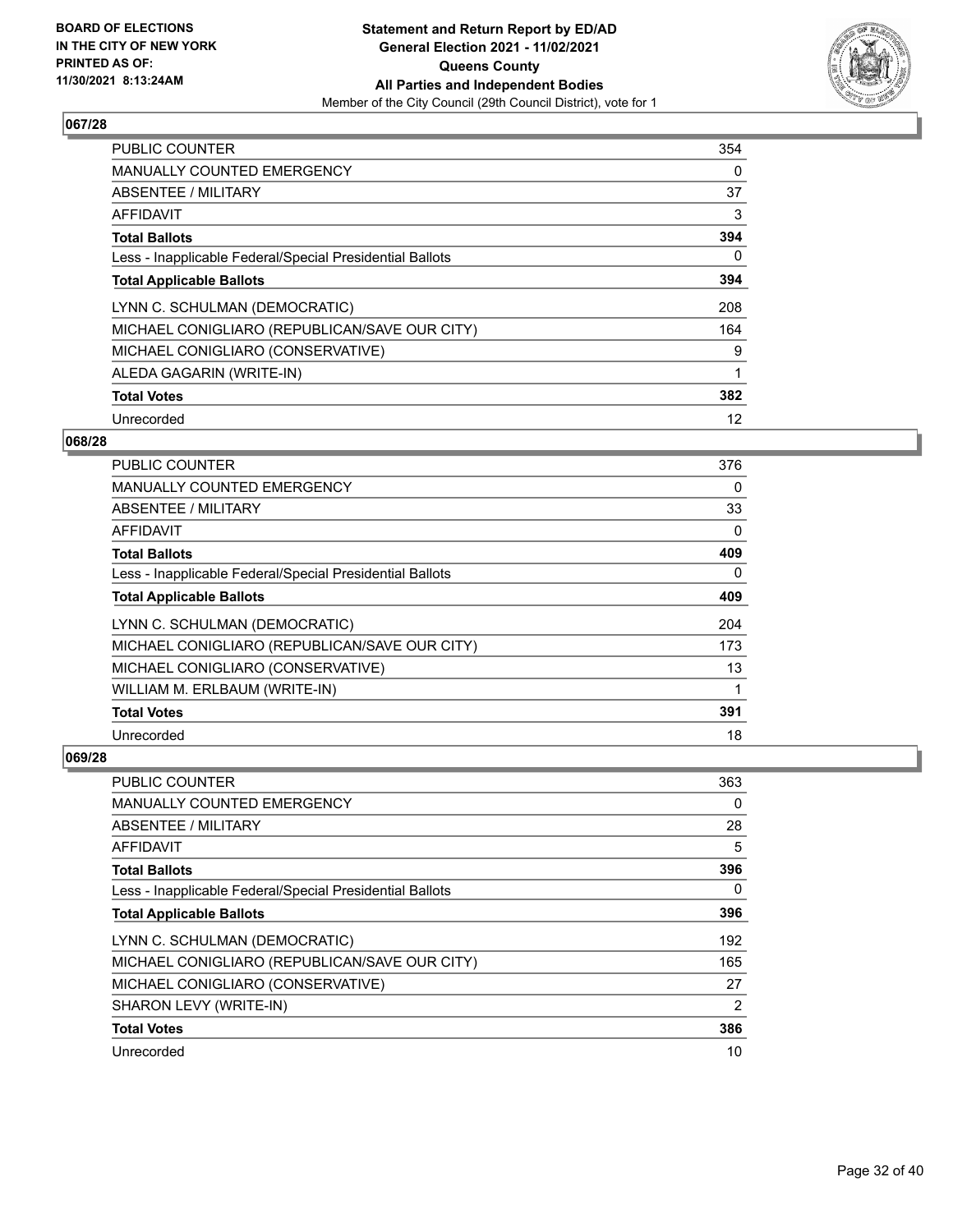

| <b>PUBLIC COUNTER</b>                                    | 136 |
|----------------------------------------------------------|-----|
| MANUALLY COUNTED EMERGENCY                               | 0   |
| ABSENTEE / MILITARY                                      | 14  |
| AFFIDAVIT                                                | 0   |
| <b>Total Ballots</b>                                     | 150 |
| Less - Inapplicable Federal/Special Presidential Ballots | 0   |
| <b>Total Applicable Ballots</b>                          | 150 |
| LYNN C. SCHULMAN (DEMOCRATIC)                            | 53  |
| MICHAEL CONIGLIARO (REPUBLICAN/SAVE OUR CITY)            | 79  |
| MICHAEL CONIGLIARO (CONSERVATIVE)                        | 14  |
| CURTIS A. SLIWA (WRITE-IN)                               | 1   |
| <b>Total Votes</b>                                       | 147 |
| Unrecorded                                               | 3   |

# **081/28**

| <b>PUBLIC COUNTER</b>                                    | 304 |
|----------------------------------------------------------|-----|
| <b>MANUALLY COUNTED EMERGENCY</b>                        | 0   |
| ABSENTEE / MILITARY                                      | 43  |
| <b>AFFIDAVIT</b>                                         |     |
| <b>Total Ballots</b>                                     | 348 |
| Less - Inapplicable Federal/Special Presidential Ballots | 0   |
| <b>Total Applicable Ballots</b>                          | 348 |
| LYNN C. SCHULMAN (DEMOCRATIC)                            | 201 |
| MICHAEL CONIGLIARO (REPUBLICAN/SAVE OUR CITY)            | 123 |
| MICHAEL CONIGLIARO (CONSERVATIVE)                        | 13  |
| <b>Total Votes</b>                                       | 337 |
| Unrecorded                                               | 11  |

| PUBLIC COUNTER                                           | 149 |
|----------------------------------------------------------|-----|
| <b>MANUALLY COUNTED EMERGENCY</b>                        | 0   |
| ABSENTEE / MILITARY                                      | 22  |
| AFFIDAVIT                                                | 0   |
| <b>Total Ballots</b>                                     | 171 |
| Less - Inapplicable Federal/Special Presidential Ballots | 0   |
|                                                          |     |
| <b>Total Applicable Ballots</b>                          | 171 |
| LYNN C. SCHULMAN (DEMOCRATIC)                            | 97  |
| MICHAEL CONIGLIARO (REPUBLICAN/SAVE OUR CITY)            | 60  |
| MICHAEL CONIGLIARO (CONSERVATIVE)                        | 7   |
| <b>Total Votes</b>                                       | 164 |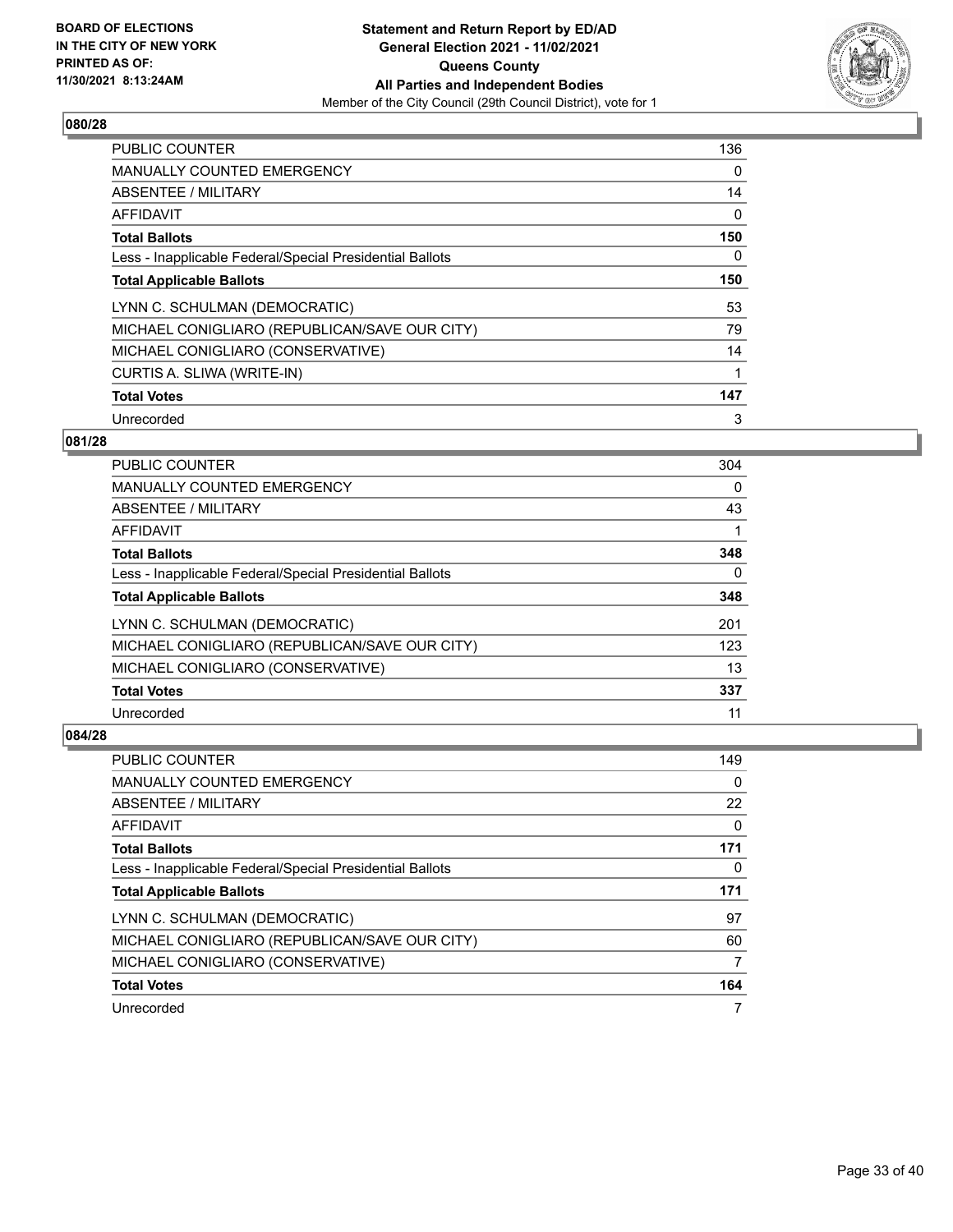

| PUBLIC COUNTER                                           | 45 |
|----------------------------------------------------------|----|
| <b>MANUALLY COUNTED EMERGENCY</b>                        | 0  |
| ABSENTEE / MILITARY                                      | 4  |
| AFFIDAVIT                                                |    |
| <b>Total Ballots</b>                                     | 50 |
| Less - Inapplicable Federal/Special Presidential Ballots | 0  |
| <b>Total Applicable Ballots</b>                          | 50 |
| LYNN C. SCHULMAN (DEMOCRATIC)                            | 6  |
| MICHAEL CONIGLIARO (REPUBLICAN/SAVE OUR CITY)            | 40 |
| MICHAEL CONIGLIARO (CONSERVATIVE)                        |    |
| <b>Total Votes</b>                                       | 47 |
|                                                          |    |

#### **086/28**

| <b>PUBLIC COUNTER</b>                                    | 198      |
|----------------------------------------------------------|----------|
| <b>MANUALLY COUNTED EMERGENCY</b>                        | $\Omega$ |
| ABSENTEE / MILITARY                                      | 30       |
| <b>AFFIDAVIT</b>                                         | $\Omega$ |
| <b>Total Ballots</b>                                     | 228      |
| Less - Inapplicable Federal/Special Presidential Ballots | $\Omega$ |
| <b>Total Applicable Ballots</b>                          | 228      |
| LYNN C. SCHULMAN (DEMOCRATIC)                            | 98       |
| MICHAEL CONIGLIARO (REPUBLICAN/SAVE OUR CITY)            | 108      |
| MICHAEL CONIGLIARO (CONSERVATIVE)                        | 13       |
| <b>Total Votes</b>                                       | 219      |
| Unrecorded                                               | 9        |

| <b>PUBLIC COUNTER</b>                                    | 241 |
|----------------------------------------------------------|-----|
| <b>MANUALLY COUNTED EMERGENCY</b>                        | 0   |
| ABSENTEE / MILITARY                                      | 23  |
| <b>AFFIDAVIT</b>                                         | 0   |
| <b>Total Ballots</b>                                     | 264 |
| Less - Inapplicable Federal/Special Presidential Ballots | 0   |
| <b>Total Applicable Ballots</b>                          | 264 |
| LYNN C. SCHULMAN (DEMOCRATIC)                            | 166 |
| MICHAEL CONIGLIARO (REPUBLICAN/SAVE OUR CITY)            | 84  |
| MICHAEL CONIGLIARO (CONSERVATIVE)                        | 5   |
| <b>Total Votes</b>                                       | 255 |
| Unrecorded                                               | 9   |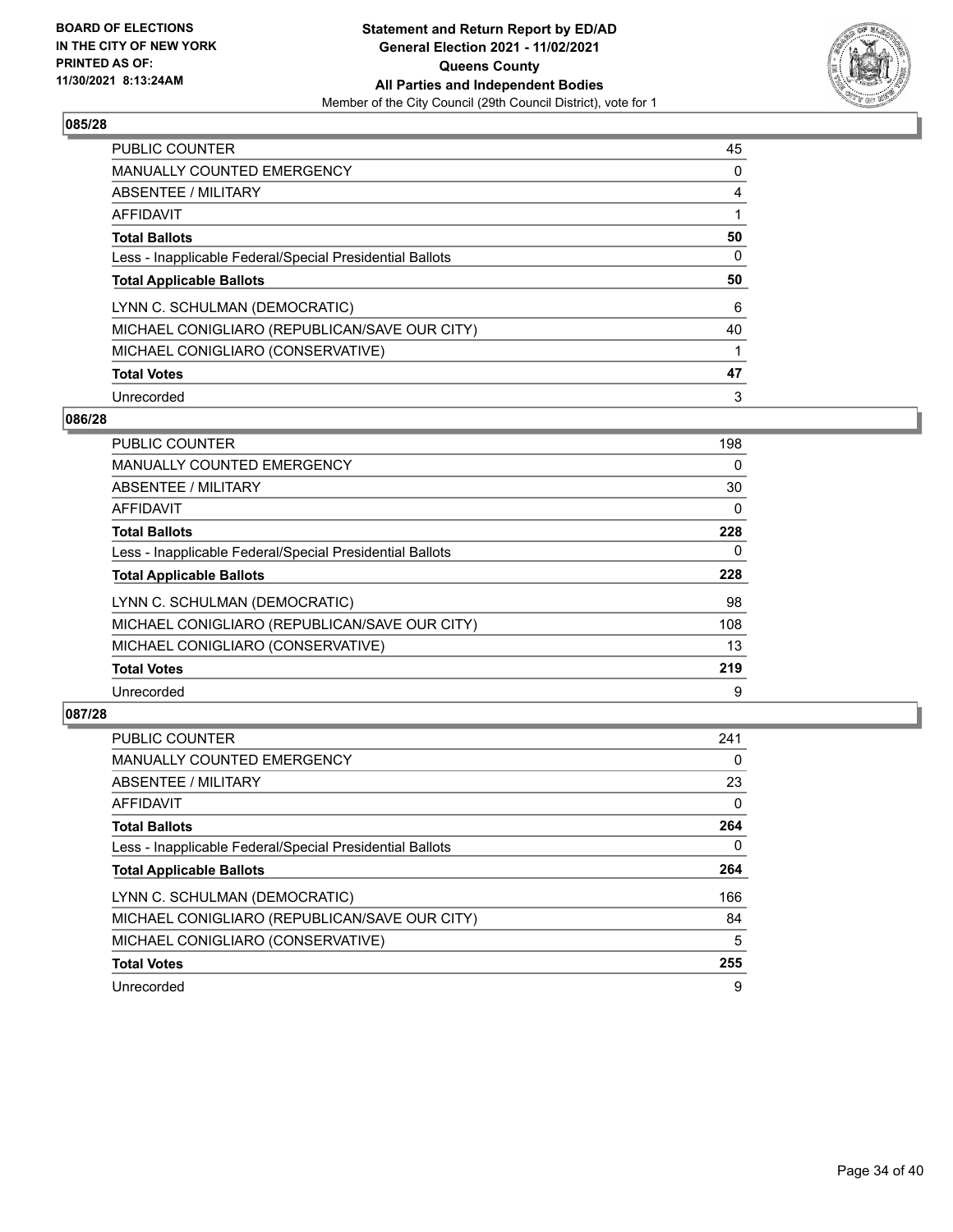

| PUBLIC COUNTER                                           | 155 |
|----------------------------------------------------------|-----|
| <b>MANUALLY COUNTED EMERGENCY</b>                        | 0   |
| ABSENTEE / MILITARY                                      | 21  |
| AFFIDAVIT                                                | 0   |
| <b>Total Ballots</b>                                     | 176 |
| Less - Inapplicable Federal/Special Presidential Ballots | 0   |
|                                                          |     |
| <b>Total Applicable Ballots</b>                          | 176 |
| LYNN C. SCHULMAN (DEMOCRATIC)                            | 111 |
| MICHAEL CONIGLIARO (REPUBLICAN/SAVE OUR CITY)            | 51  |
| MICHAEL CONIGLIARO (CONSERVATIVE)                        | 5   |
| <b>Total Votes</b>                                       | 167 |

| PUBLIC COUNTER                                           | 135 |
|----------------------------------------------------------|-----|
| <b>MANUALLY COUNTED EMERGENCY</b>                        | 0   |
| ABSENTEE / MILITARY                                      | 15  |
| AFFIDAVIT                                                | 2   |
| <b>Total Ballots</b>                                     | 152 |
| Less - Inapplicable Federal/Special Presidential Ballots | 0   |
| <b>Total Applicable Ballots</b>                          | 152 |
| LYNN C. SCHULMAN (DEMOCRATIC)                            | 80  |
| MICHAEL CONIGLIARO (REPUBLICAN/SAVE OUR CITY)            | 57  |
| MICHAEL CONIGLIARO (CONSERVATIVE)                        | 11  |
| <b>Total Votes</b>                                       | 148 |
| Unrecorded                                               | 4   |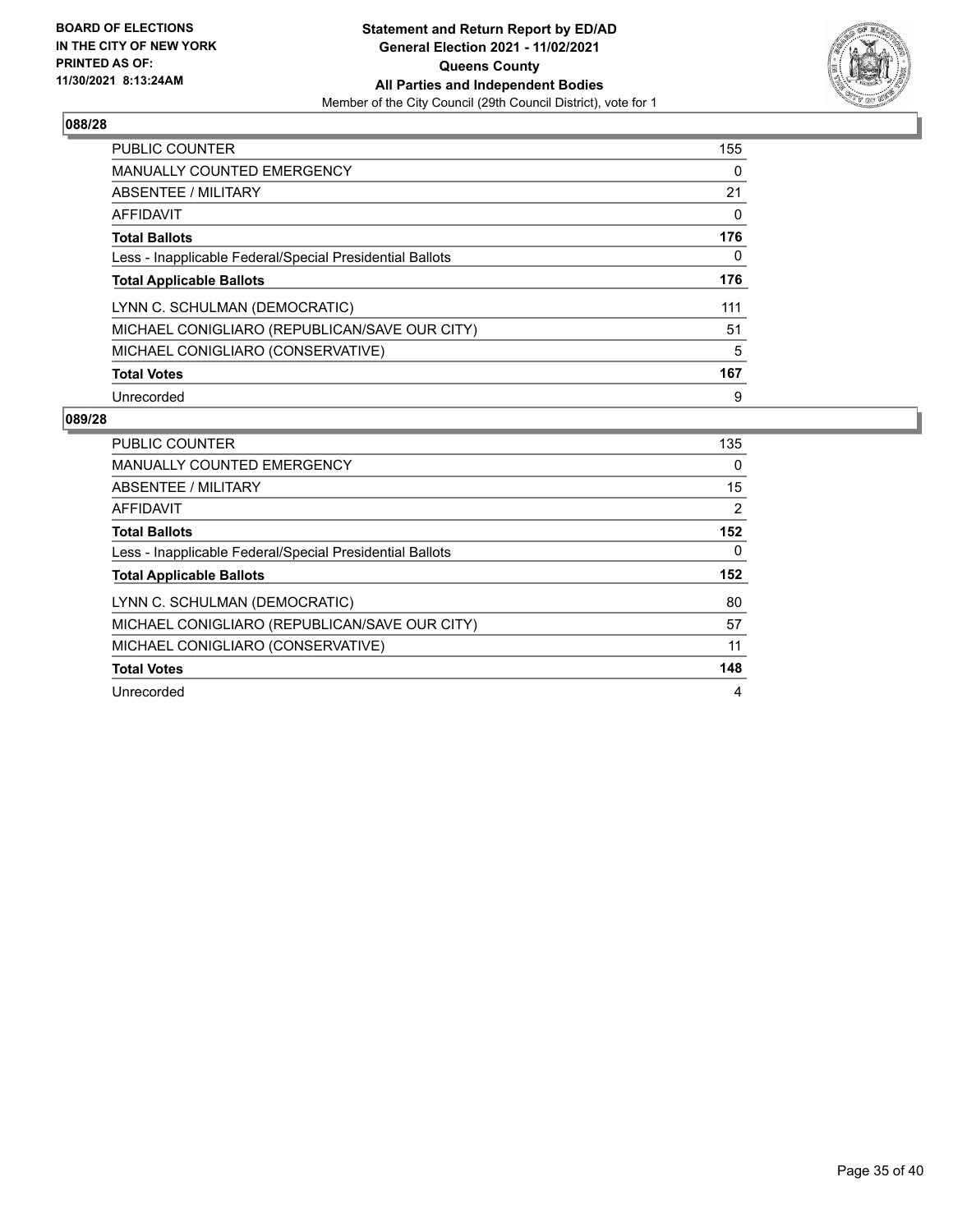

| <b>PUBLIC COUNTER</b>                                    | 76 |
|----------------------------------------------------------|----|
| <b>MANUALLY COUNTED EMERGENCY</b>                        | 0  |
| ABSENTEE / MILITARY                                      |    |
| AFFIDAVIT                                                | 0  |
| <b>Total Ballots</b>                                     | 83 |
| Less - Inapplicable Federal/Special Presidential Ballots | 0  |
| <b>Total Applicable Ballots</b>                          | 83 |
| LYNN C. SCHULMAN (DEMOCRATIC)                            | 45 |
| MICHAEL CONIGLIARO (REPUBLICAN/SAVE OUR CITY)            | 28 |
| MICHAEL CONIGLIARO (CONSERVATIVE)                        |    |
| <b>Total Votes</b>                                       | 80 |
| Unrecorded                                               | 3  |

#### **002/30**

| PUBLIC COUNTER                                           | 171      |
|----------------------------------------------------------|----------|
| <b>MANUALLY COUNTED EMERGENCY</b>                        | 0        |
| ABSENTEE / MILITARY                                      | 38       |
| AFFIDAVIT                                                |          |
| <b>Total Ballots</b>                                     | 210      |
| Less - Inapplicable Federal/Special Presidential Ballots | $\Omega$ |
| <b>Total Applicable Ballots</b>                          | 210      |
| LYNN C. SCHULMAN (DEMOCRATIC)                            | 101      |
| MICHAEL CONIGLIARO (REPUBLICAN/SAVE OUR CITY)            | 80       |
| MICHAEL CONIGLIARO (CONSERVATIVE)                        | 12       |
| ROBERT HOLDEN (WRITE-IN)                                 |          |
| <b>Total Votes</b>                                       | 194      |
| Unrecorded                                               | 16       |

| <b>PUBLIC COUNTER</b>                                    | 13 |
|----------------------------------------------------------|----|
| <b>MANUALLY COUNTED EMERGENCY</b>                        | 0  |
| ABSENTEE / MILITARY                                      |    |
| AFFIDAVIT                                                | 0  |
| <b>Total Ballots</b>                                     | 14 |
| Less - Inapplicable Federal/Special Presidential Ballots | 0  |
| <b>Total Applicable Ballots</b>                          | 14 |
|                                                          |    |
| LYNN C. SCHULMAN (DEMOCRATIC)                            | 8  |
| MICHAEL CONIGLIARO (REPUBLICAN/SAVE OUR CITY)            | 5  |
| MICHAEL CONIGLIARO (CONSERVATIVE)                        | 0  |
| <b>Total Votes</b>                                       | 13 |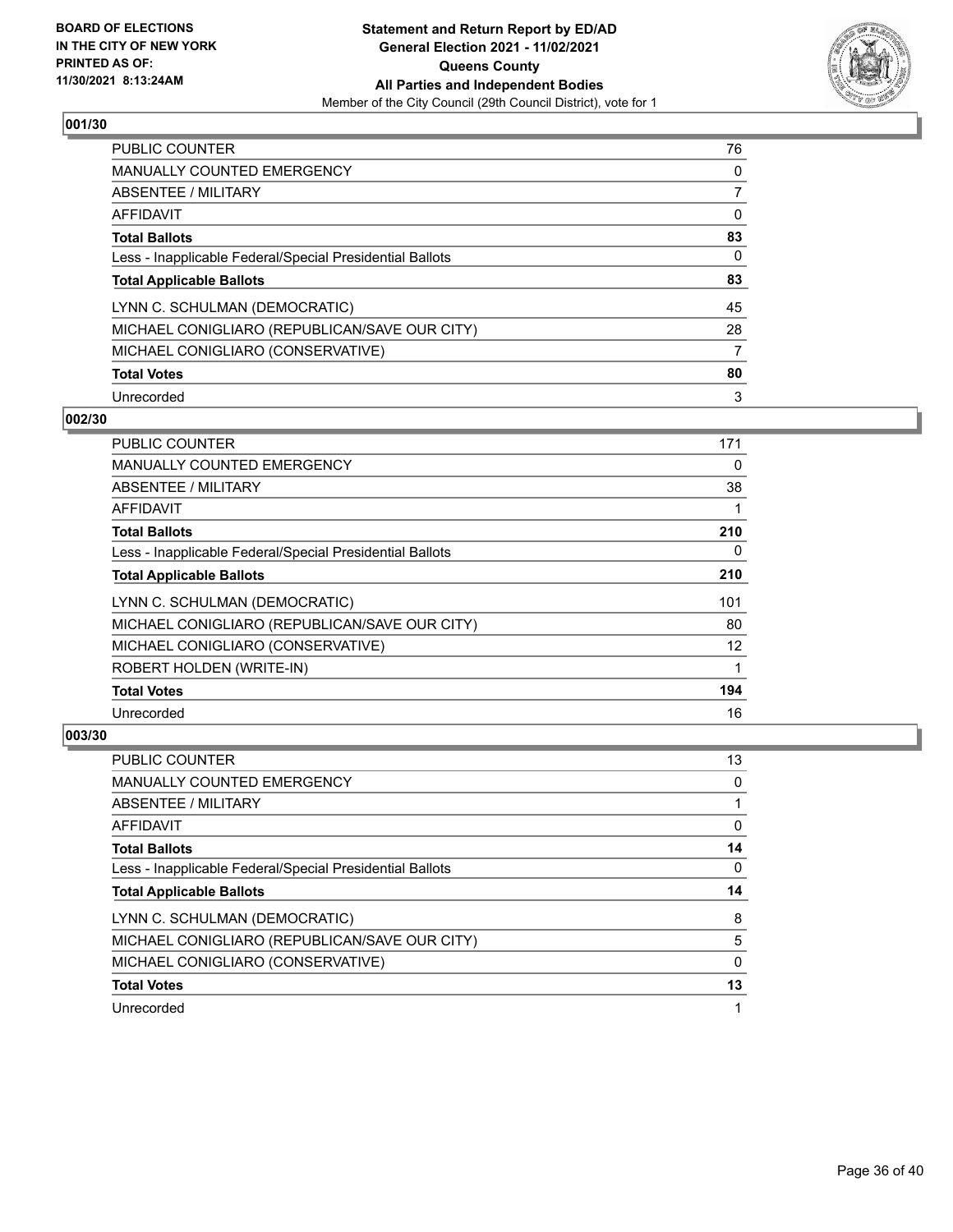

| <b>PUBLIC COUNTER</b>                                    | 158 |
|----------------------------------------------------------|-----|
| <b>MANUALLY COUNTED EMERGENCY</b>                        | 0   |
| ABSENTEE / MILITARY                                      | 21  |
| AFFIDAVIT                                                | 2   |
| <b>Total Ballots</b>                                     | 181 |
| Less - Inapplicable Federal/Special Presidential Ballots | 0   |
| <b>Total Applicable Ballots</b>                          | 181 |
| LYNN C. SCHULMAN (DEMOCRATIC)                            | 61  |
| MICHAEL CONIGLIARO (REPUBLICAN/SAVE OUR CITY)            | 100 |
| MICHAEL CONIGLIARO (CONSERVATIVE)                        | 14  |
| <b>Total Votes</b>                                       | 175 |
| Unrecorded                                               | 6   |

#### **032/30**

| PUBLIC COUNTER                                           | 26       |
|----------------------------------------------------------|----------|
| <b>MANUALLY COUNTED EMERGENCY</b>                        | $\Omega$ |
| ABSENTEE / MILITARY                                      | 5        |
| AFFIDAVIT                                                | $\Omega$ |
| <b>Total Ballots</b>                                     | 31       |
| Less - Inapplicable Federal/Special Presidential Ballots | 0        |
| <b>Total Applicable Ballots</b>                          | 31       |
| LYNN C. SCHULMAN (DEMOCRATIC)                            | 19       |
| MICHAEL CONIGLIARO (REPUBLICAN/SAVE OUR CITY)            | 8        |
| MICHAEL CONIGLIARO (CONSERVATIVE)                        | 3        |
| <b>Total Votes</b>                                       | 30       |
| Unrecorded                                               |          |

| <b>PUBLIC COUNTER</b>                                    | 59             |
|----------------------------------------------------------|----------------|
| <b>MANUALLY COUNTED EMERGENCY</b>                        | 0              |
| ABSENTEE / MILITARY                                      | 5              |
| <b>AFFIDAVIT</b>                                         | $\overline{2}$ |
| <b>Total Ballots</b>                                     | 66             |
| Less - Inapplicable Federal/Special Presidential Ballots | 0              |
| <b>Total Applicable Ballots</b>                          | 66             |
| LYNN C. SCHULMAN (DEMOCRATIC)                            | 26             |
| MICHAEL CONIGLIARO (REPUBLICAN/SAVE OUR CITY)            | 31             |
| MICHAEL CONIGLIARO (CONSERVATIVE)                        |                |
| <b>Total Votes</b>                                       | 58             |
| Unrecorded                                               | 8              |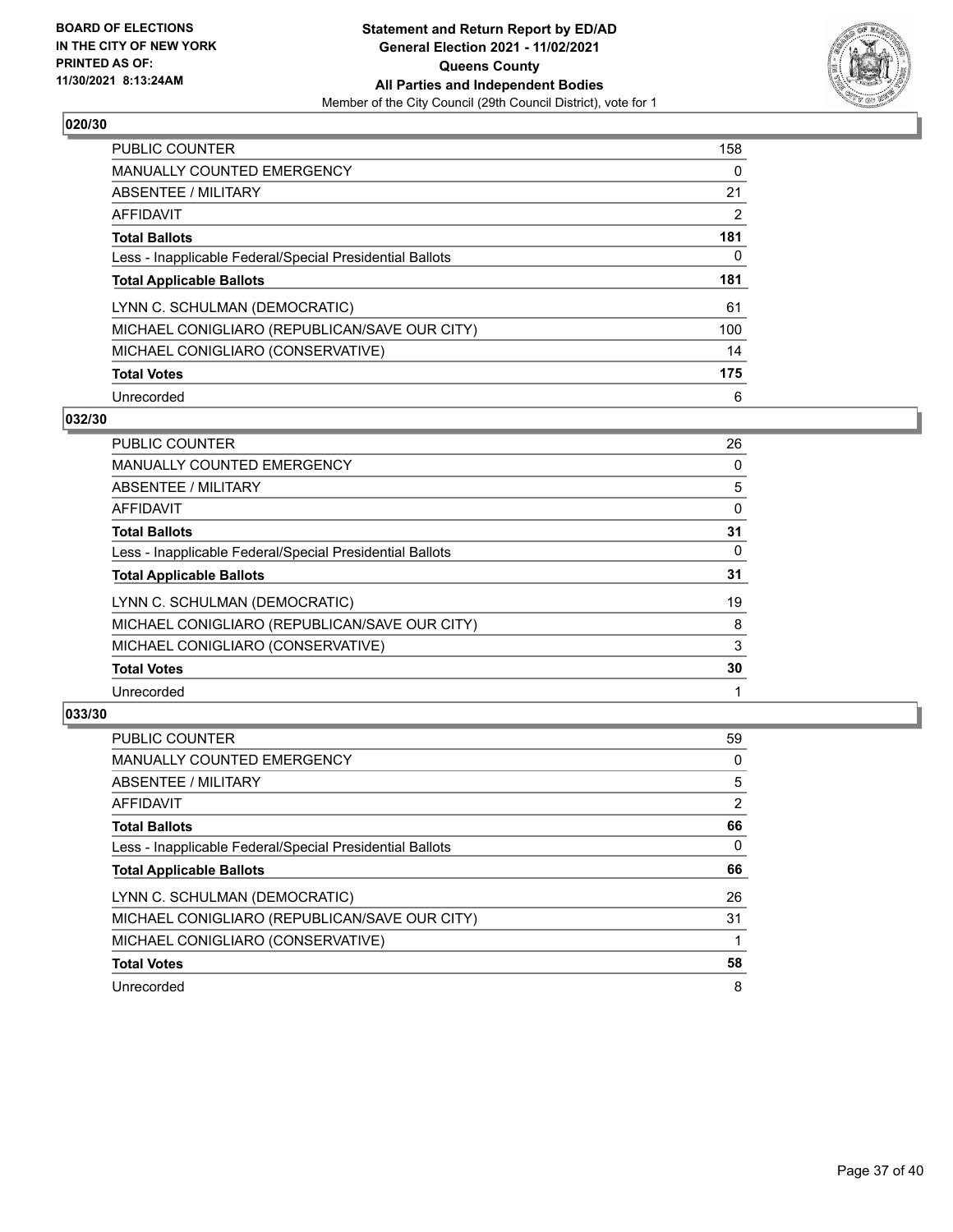

| PUBLIC COUNTER                                           | 153 |
|----------------------------------------------------------|-----|
| MANUALLY COUNTED EMERGENCY                               | 0   |
| ABSENTEE / MILITARY                                      | 9   |
| <b>AFFIDAVIT</b>                                         | 0   |
| <b>Total Ballots</b>                                     | 162 |
| Less - Inapplicable Federal/Special Presidential Ballots | 0   |
| <b>Total Applicable Ballots</b>                          | 162 |
| LYNN C. SCHULMAN (DEMOCRATIC)                            | 74  |
| MICHAEL CONIGLIARO (REPUBLICAN/SAVE OUR CITY)            | 78  |
| MICHAEL CONIGLIARO (CONSERVATIVE)                        | 4   |
| DAVID ARONOV (WRITE-IN)                                  |     |
| <b>Total Votes</b>                                       | 157 |
| Unrecorded                                               | 5   |

# **024/35**

| <b>PUBLIC COUNTER</b>                                    | 183 |
|----------------------------------------------------------|-----|
| <b>MANUALLY COUNTED EMERGENCY</b>                        | 0   |
| ABSENTEE / MILITARY                                      | 13  |
| <b>AFFIDAVIT</b>                                         |     |
| <b>Total Ballots</b>                                     | 197 |
| Less - Inapplicable Federal/Special Presidential Ballots | 0   |
| <b>Total Applicable Ballots</b>                          | 197 |
| LYNN C. SCHULMAN (DEMOCRATIC)                            | 116 |
| MICHAEL CONIGLIARO (REPUBLICAN/SAVE OUR CITY)            | 64  |
| MICHAEL CONIGLIARO (CONSERVATIVE)                        | 5   |
| <b>Total Votes</b>                                       | 185 |
| Unrecorded                                               | 12  |

| PUBLIC COUNTER                                           | 178 |
|----------------------------------------------------------|-----|
| <b>MANUALLY COUNTED EMERGENCY</b>                        | 0   |
| ABSENTEE / MILITARY                                      | 15  |
| AFFIDAVIT                                                | 0   |
| <b>Total Ballots</b>                                     | 193 |
| Less - Inapplicable Federal/Special Presidential Ballots | 0   |
|                                                          |     |
| <b>Total Applicable Ballots</b>                          | 193 |
| LYNN C. SCHULMAN (DEMOCRATIC)                            | 95  |
| MICHAEL CONIGLIARO (REPUBLICAN/SAVE OUR CITY)            | 80  |
| MICHAEL CONIGLIARO (CONSERVATIVE)                        | 5   |
| <b>Total Votes</b>                                       | 180 |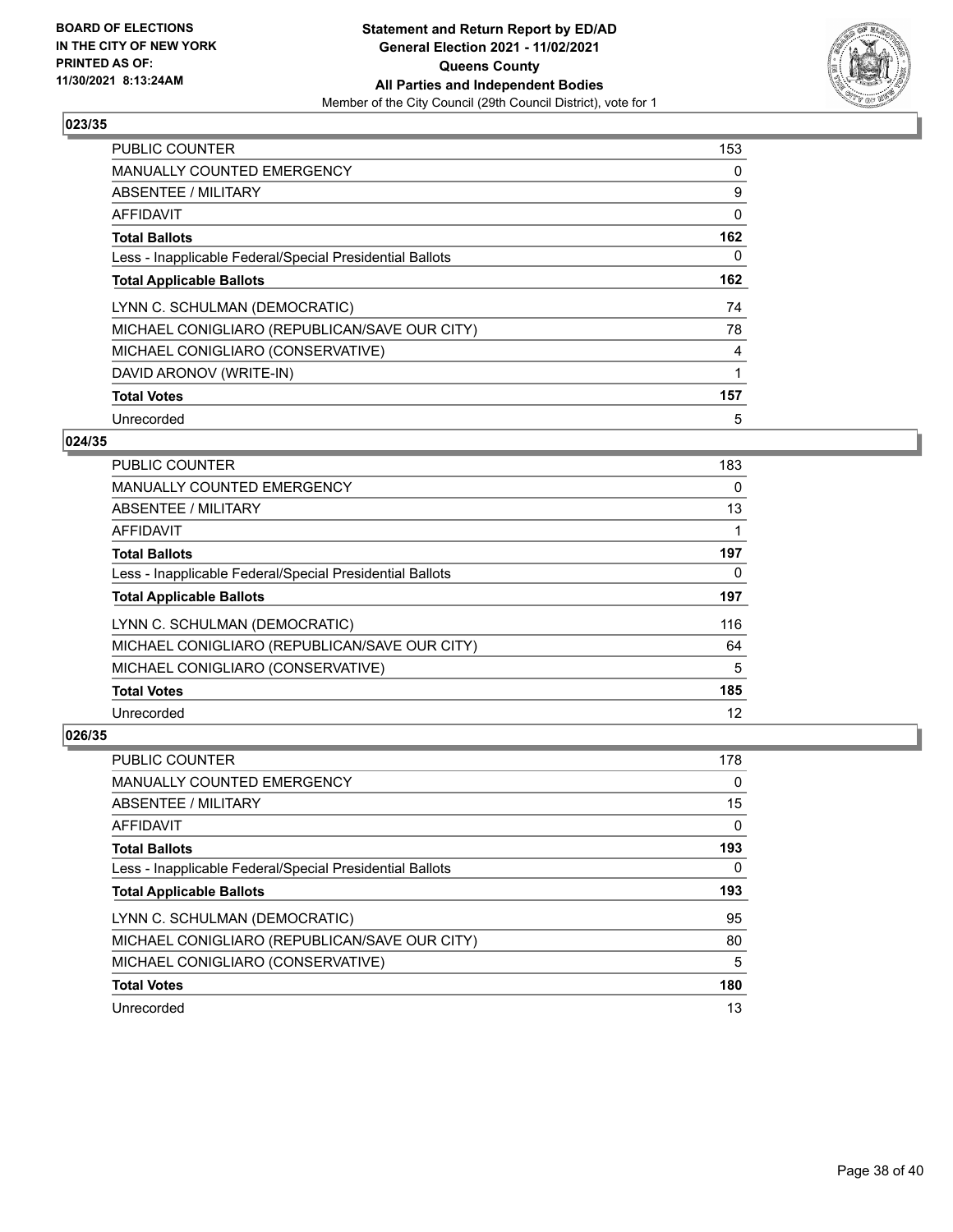

| <b>PUBLIC COUNTER</b>                                    | 159 |
|----------------------------------------------------------|-----|
| <b>MANUALLY COUNTED EMERGENCY</b>                        | 0   |
| ABSENTEE / MILITARY                                      | 13  |
| AFFIDAVIT                                                | 4   |
| <b>Total Ballots</b>                                     | 176 |
| Less - Inapplicable Federal/Special Presidential Ballots | 0   |
| <b>Total Applicable Ballots</b>                          | 176 |
| LYNN C. SCHULMAN (DEMOCRATIC)                            | 80  |
| MICHAEL CONIGLIARO (REPUBLICAN/SAVE OUR CITY)            | 80  |
| MICHAEL CONIGLIARO (CONSERVATIVE)                        | 5   |
| UNATTRIBUTABLE WRITE-IN (WRITE-IN)                       | 1   |
| <b>Total Votes</b>                                       | 166 |
| Unrecorded                                               | 10  |

# **030/35**

| <b>PUBLIC COUNTER</b>                                    | 70       |
|----------------------------------------------------------|----------|
| MANUALLY COUNTED EMERGENCY                               | 0        |
| ABSENTEE / MILITARY                                      | 5        |
| AFFIDAVIT                                                |          |
| <b>Total Ballots</b>                                     | 76       |
| Less - Inapplicable Federal/Special Presidential Ballots | $\Omega$ |
| <b>Total Applicable Ballots</b>                          | 76       |
| LYNN C. SCHULMAN (DEMOCRATIC)                            | 35       |
| MICHAEL CONIGLIARO (REPUBLICAN/SAVE OUR CITY)            | 33       |
| MICHAEL CONIGLIARO (CONSERVATIVE)                        | 3        |
| <b>Total Votes</b>                                       | 71       |
| Unrecorded                                               | 5        |
|                                                          |          |

# **062/35 COMBINED into: 059/28**

| PUBLIC COUNTER                                           | 221 |
|----------------------------------------------------------|-----|
| MANUALLY COUNTED EMERGENCY                               | 0   |
| ABSENTEE / MILITARY                                      | 13  |
| AFFIDAVIT                                                | 3   |
| <b>Total Ballots</b>                                     | 237 |
| Less - Inapplicable Federal/Special Presidential Ballots | 0   |
| <b>Total Applicable Ballots</b>                          | 237 |
| LYNN C. SCHULMAN (DEMOCRATIC)                            | 160 |
| MICHAEL CONIGLIARO (REPUBLICAN/SAVE OUR CITY)            | 53  |
| MICHAEL CONIGLIARO (CONSERVATIVE)                        | 11  |
| MICHAEL BLOOMBERG (WRITE-IN)                             |     |
| UNATTRIBUTABLE WRITE-IN (WRITE-IN)                       | 1   |
| <b>Total Votes</b>                                       | 226 |
| Unrecorded                                               | 11  |